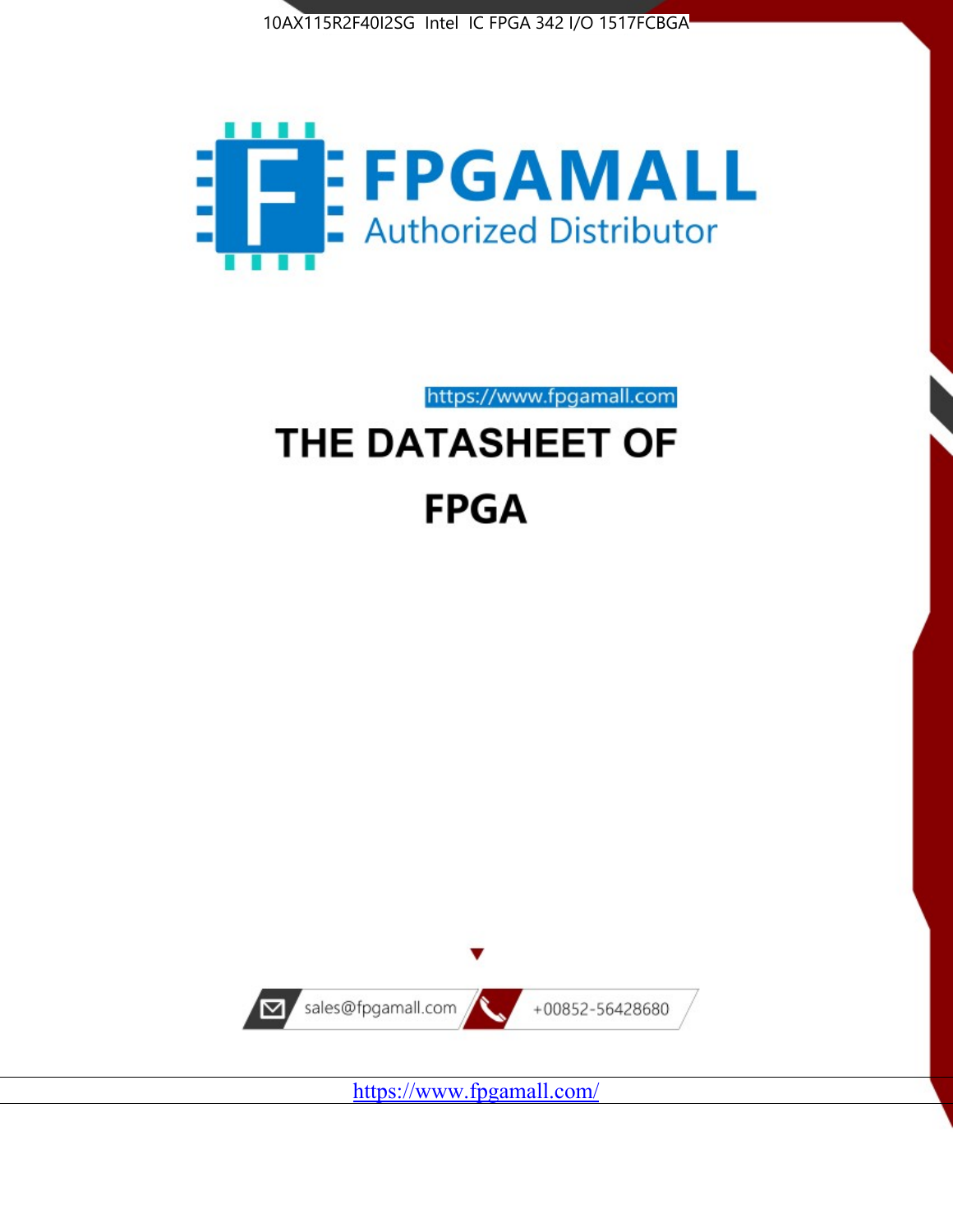10AX115R2F40I2SG Intel IC FPGA 342 I/O 1517FCBGA



# **Intel® Arria® 10 Device Overview**



**A10-OVERVIEW | 2018.12.06** Latest document on the web: **[PDF](https://www.intel.com/content/dam/www/programmable/us/en/pdfs/literature/hb/arria-10/a10_overview.pdf)** | **[HTML](https://www.intel.com/content/www/us/en/programmable/documentation/sam1403480274650.html)**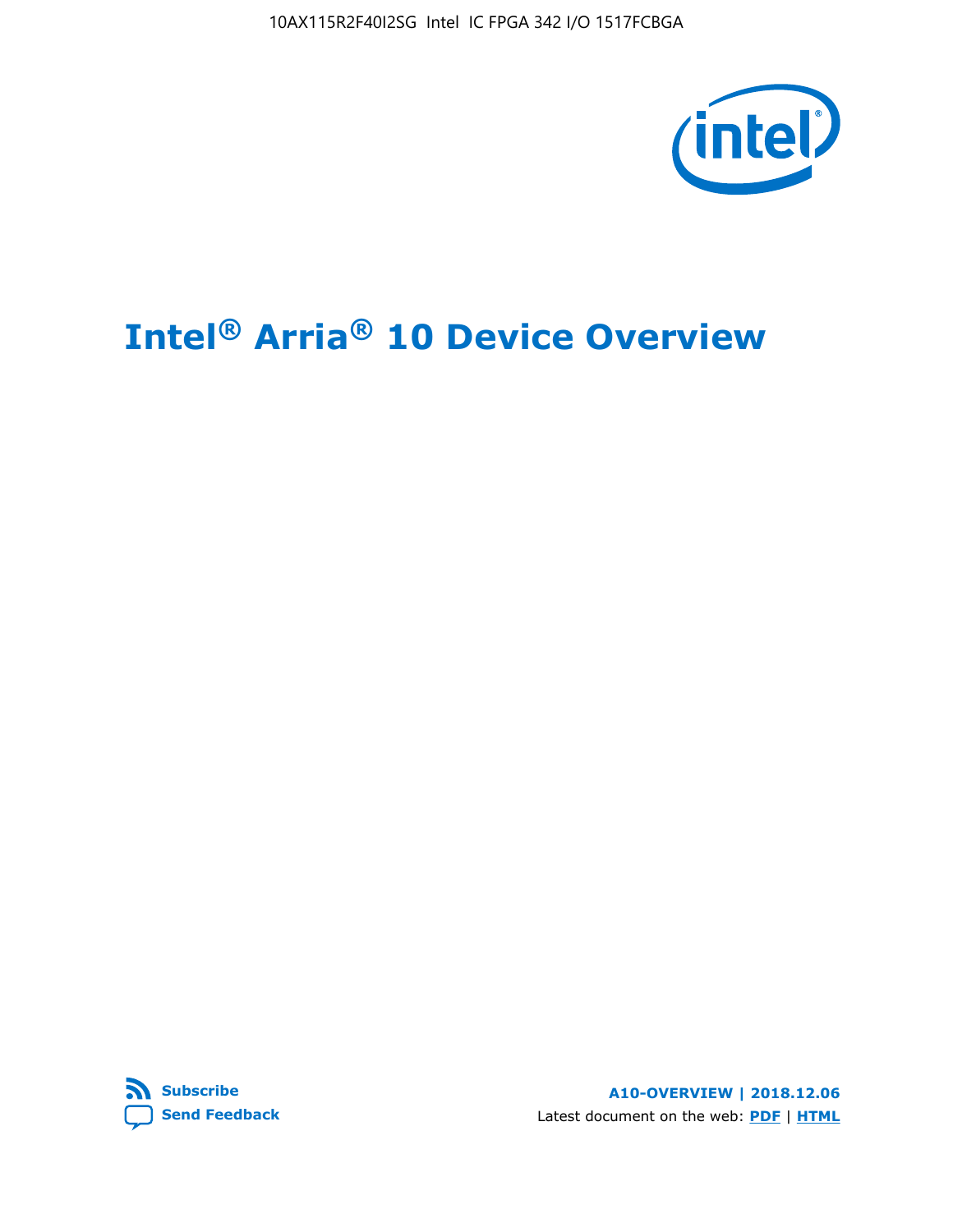

**Contents** 

# **Contents**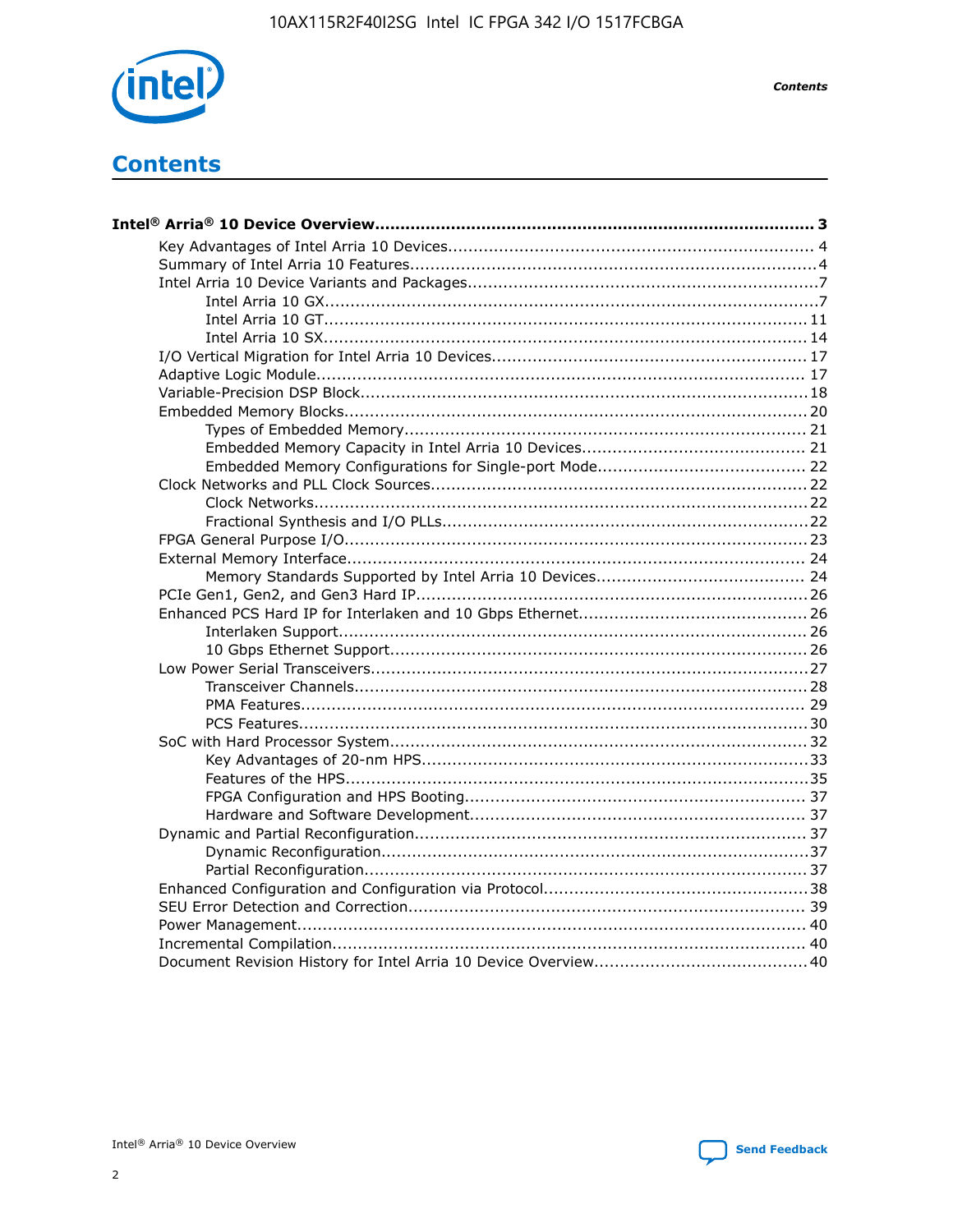**A10-OVERVIEW | 2018.12.06**

**[Send Feedback](mailto:FPGAtechdocfeedback@intel.com?subject=Feedback%20on%20Intel%20Arria%2010%20Device%20Overview%20(A10-OVERVIEW%202018.12.06)&body=We%20appreciate%20your%20feedback.%20In%20your%20comments,%20also%20specify%20the%20page%20number%20or%20paragraph.%20Thank%20you.)**



# **Intel® Arria® 10 Device Overview**

The Intel<sup>®</sup> Arria<sup>®</sup> 10 device family consists of high-performance and power-efficient 20 nm mid-range FPGAs and SoCs.

Intel Arria 10 device family delivers:

- Higher performance than the previous generation of mid-range and high-end FPGAs.
- Power efficiency attained through a comprehensive set of power-saving technologies.

The Intel Arria 10 devices are ideal for high performance, power-sensitive, midrange applications in diverse markets.

| <b>Market</b>         | <b>Applications</b>                                                                                               |
|-----------------------|-------------------------------------------------------------------------------------------------------------------|
| Wireless              | Channel and switch cards in remote radio heads<br>٠<br>Mobile backhaul<br>٠                                       |
| Wireline              | 40G/100G muxponders and transponders<br>٠<br>100G line cards<br>٠<br><b>Bridging</b><br>٠<br>Aggregation<br>٠     |
| <b>Broadcast</b>      | Studio switches<br>٠<br>Servers and transport<br>٠<br>Videoconferencing<br>٠<br>Professional audio and video<br>٠ |
| Computing and Storage | Flash cache<br>٠<br>Cloud computing servers<br>٠<br>Server acceleration<br>٠                                      |
| Medical               | Diagnostic scanners<br>٠<br>Diagnostic imaging<br>٠                                                               |
| Military              | Missile guidance and control<br>٠<br>Radar<br>٠<br>Electronic warfare<br>٠<br>Secure communications<br>٠          |

#### **Table 1. Sample Markets and Ideal Applications for Intel Arria 10 Devices**

#### **Related Information**

- [Intel Arria 10 Device Handbook: Known Issues](http://www.altera.com/support/kdb/solutions/rd07302013_646.html) Lists the planned updates to the *Intel Arria 10 Device Handbook* chapters.
- [Intel Arria 10 GX/GT Device Errata and Design Recommendations](https://www.intel.com/content/www/us/en/programmable/documentation/agz1493851706374.html#yqz1494433888646)
- [Intel Arria 10 SX Device Errata and Design Recommendations](https://www.intel.com/content/www/us/en/programmable/documentation/cru1462832385668.html#cru1462832558642)

Intel Corporation. All rights reserved. Intel, the Intel logo, Altera, Arria, Cyclone, Enpirion, MAX, Nios, Quartus and Stratix words and logos are trademarks of Intel Corporation or its subsidiaries in the U.S. and/or other countries. Intel warrants performance of its FPGA and semiconductor products to current specifications in accordance with Intel's standard warranty, but reserves the right to make changes to any products and services at any time without notice. Intel assumes no responsibility or liability arising out of the application or use of any information, product, or service described herein except as expressly agreed to in writing by Intel. Intel customers are advised to obtain the latest version of device specifications before relying on any published information and before placing orders for products or services. \*Other names and brands may be claimed as the property of others.

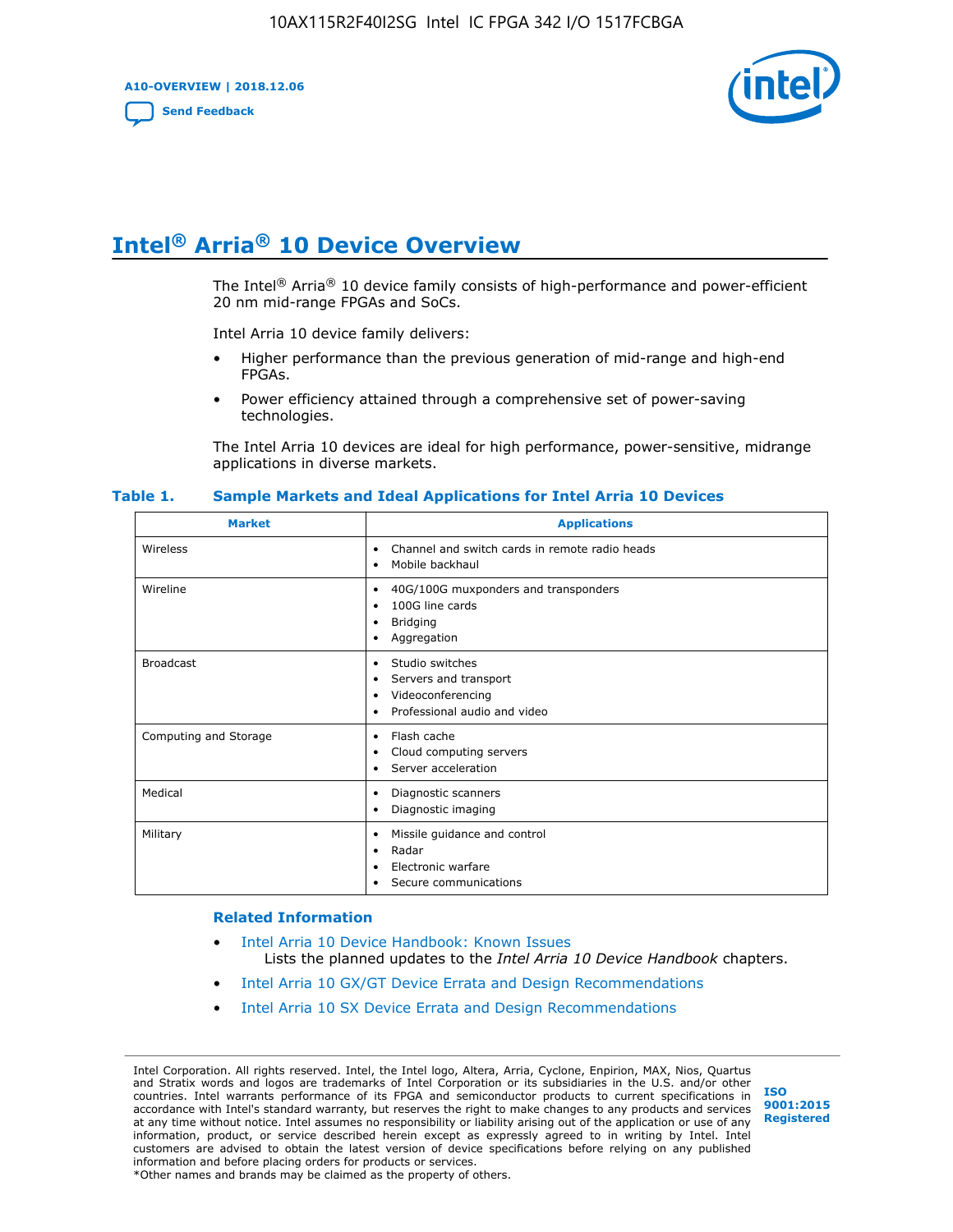

# **Key Advantages of Intel Arria 10 Devices**

# **Table 2. Key Advantages of the Intel Arria 10 Device Family**

| <b>Advantage</b>                                                                                          | <b>Supporting Feature</b>                                                                                                                                                                                                                                                                                                     |
|-----------------------------------------------------------------------------------------------------------|-------------------------------------------------------------------------------------------------------------------------------------------------------------------------------------------------------------------------------------------------------------------------------------------------------------------------------|
| Enhanced core architecture                                                                                | Built on TSMC's 20 nm process technology<br>٠<br>60% higher performance than the previous generation of mid-range FPGAs<br>٠<br>15% higher performance than the fastest previous-generation FPGA                                                                                                                              |
| High-bandwidth integrated<br>transceivers                                                                 | Short-reach rates up to 25.8 Gigabits per second (Gbps)<br>٠<br>Backplane capability up to 12.5 Gbps<br>٠<br>Integrated 10GBASE-KR and 40GBASE-KR4 Forward Error Correction (FEC)<br>٠                                                                                                                                        |
| Improved logic integration and<br>hard IP blocks                                                          | 8-input adaptive logic module (ALM)<br>٠<br>Up to 65.6 megabits (Mb) of embedded memory<br>٠<br>Variable-precision digital signal processing (DSP) blocks<br>Fractional synthesis phase-locked loops (PLLs)<br>٠<br>Hard PCI Express Gen3 IP blocks<br>Hard memory controllers and PHY up to 2,400 Megabits per second (Mbps) |
| Second generation hard<br>processor system (HPS) with<br>integrated ARM* Cortex*-A9*<br>MPCore* processor | Tight integration of a dual-core ARM Cortex-A9 MPCore processor, hard IP, and an<br>٠<br>FPGA in a single Intel Arria 10 system-on-a-chip (SoC)<br>Supports over 128 Gbps peak bandwidth with integrated data coherency between<br>$\bullet$<br>the processor and the FPGA fabric                                             |
| Advanced power savings                                                                                    | Comprehensive set of advanced power saving features<br>٠<br>Power-optimized MultiTrack routing and core architecture<br>٠<br>Up to 40% lower power compared to previous generation of mid-range FPGAs<br>٠<br>Up to 60% lower power compared to previous generation of high-end FPGAs                                         |

# **Summary of Intel Arria 10 Features**

## **Table 3. Summary of Features for Intel Arria 10 Devices**

| <b>Feature</b>                  | <b>Description</b>                                                                                                                                                                                                                                                                                                                                                                                 |
|---------------------------------|----------------------------------------------------------------------------------------------------------------------------------------------------------------------------------------------------------------------------------------------------------------------------------------------------------------------------------------------------------------------------------------------------|
| Technology                      | TSMC's 20-nm SoC process technology<br>Allows operation at a lower $V_{\text{CC}}$ level of 0.82 V instead of the 0.9 V standard $V_{\text{CC}}$ core voltage                                                                                                                                                                                                                                      |
| Packaging                       | 1.0 mm ball-pitch Fineline BGA packaging<br>٠<br>0.8 mm ball-pitch Ultra Fineline BGA packaging<br>Multiple devices with identical package footprints for seamless migration between different<br><b>FPGA</b> densities<br>Devices with compatible package footprints allow migration to next generation high-end<br>Stratix $@10$ devices<br>RoHS, leaded $(1)$ , and lead-free (Pb-free) options |
| High-performance<br>FPGA fabric | Enhanced 8-input ALM with four registers<br>Improved multi-track routing architecture to reduce congestion and improve compilation time<br>Hierarchical core clocking architecture<br>Fine-grained partial reconfiguration                                                                                                                                                                         |
| Internal memory<br>blocks       | M20K-20-Kb memory blocks with hard error correction code (ECC)<br>Memory logic array block (MLAB)-640-bit memory                                                                                                                                                                                                                                                                                   |
|                                 | continued                                                                                                                                                                                                                                                                                                                                                                                          |



<sup>(1)</sup> Contact Intel for availability.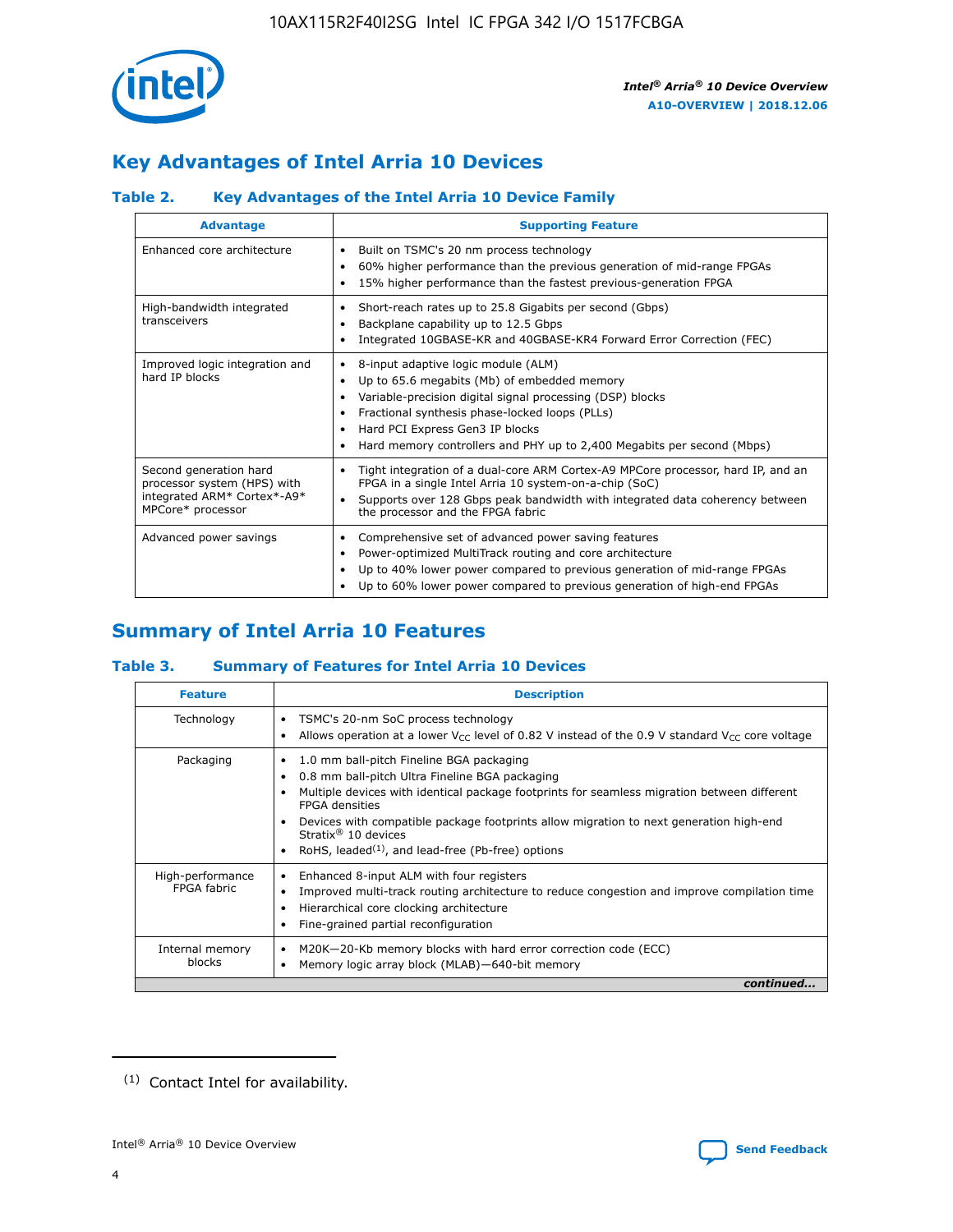r



| <b>Feature</b>                         |                                                                                                                                                                                                                                                                                                                                   | <b>Description</b>                                                                                                                                                                                                                                                                                                                                                                                                                                                                                                                                                                                                                                                                                                                                                                                                                                               |  |  |  |  |  |
|----------------------------------------|-----------------------------------------------------------------------------------------------------------------------------------------------------------------------------------------------------------------------------------------------------------------------------------------------------------------------------------|------------------------------------------------------------------------------------------------------------------------------------------------------------------------------------------------------------------------------------------------------------------------------------------------------------------------------------------------------------------------------------------------------------------------------------------------------------------------------------------------------------------------------------------------------------------------------------------------------------------------------------------------------------------------------------------------------------------------------------------------------------------------------------------------------------------------------------------------------------------|--|--|--|--|--|
| Embedded Hard IP<br>blocks             | Variable-precision DSP                                                                                                                                                                                                                                                                                                            | Native support for signal processing precision levels from $18 \times 19$ to<br>$\bullet$<br>54 x 54<br>Native support for 27 x 27 multiplier mode<br>$\bullet$<br>64-bit accumulator and cascade for systolic finite impulse responses<br>(FIRs)<br>Internal coefficient memory banks<br>$\bullet$<br>Preadder/subtractor for improved efficiency<br>Additional pipeline register to increase performance and reduce<br>power<br>Supports floating point arithmetic:<br>- Perform multiplication, addition, subtraction, multiply-add,<br>multiply-subtract, and complex multiplication.<br>- Supports multiplication with accumulation capability, cascade<br>summation, and cascade subtraction capability.<br>- Dynamic accumulator reset control.<br>- Support direct vector dot and complex multiplication chaining<br>multiply floating point DSP blocks. |  |  |  |  |  |
|                                        | Memory controller                                                                                                                                                                                                                                                                                                                 | DDR4, DDR3, and DDR3L                                                                                                                                                                                                                                                                                                                                                                                                                                                                                                                                                                                                                                                                                                                                                                                                                                            |  |  |  |  |  |
|                                        | PCI Express*                                                                                                                                                                                                                                                                                                                      | PCI Express (PCIe*) Gen3 (x1, x2, x4, or x8), Gen2 (x1, x2, x4, or x8)<br>and Gen1 (x1, x2, x4, or x8) hard IP with complete protocol stack,<br>endpoint, and root port                                                                                                                                                                                                                                                                                                                                                                                                                                                                                                                                                                                                                                                                                          |  |  |  |  |  |
|                                        | Transceiver I/O                                                                                                                                                                                                                                                                                                                   | 10GBASE-KR/40GBASE-KR4 Forward Error Correction (FEC)<br>PCS hard IPs that support:<br>- 10-Gbps Ethernet (10GbE)<br>- PCIe PIPE interface<br>- Interlaken<br>- Gbps Ethernet (GbE)<br>- Common Public Radio Interface (CPRI) with deterministic latency<br>support<br>- Gigabit-capable passive optical network (GPON) with fast lock-<br>time support<br>13.5G JESD204b<br>$\bullet$<br>8B/10B, 64B/66B, 64B/67B encoders and decoders<br>Custom mode support for proprietary protocols                                                                                                                                                                                                                                                                                                                                                                        |  |  |  |  |  |
| Core clock networks                    | $\bullet$                                                                                                                                                                                                                                                                                                                         | Up to 800 MHz fabric clocking, depending on the application:<br>- 667 MHz external memory interface clocking with 2,400 Mbps DDR4 interface<br>- 800 MHz LVDS interface clocking with 1,600 Mbps LVDS interface<br>Global, regional, and peripheral clock networks<br>Clock networks that are not used can be gated to reduce dynamic power                                                                                                                                                                                                                                                                                                                                                                                                                                                                                                                      |  |  |  |  |  |
| Phase-locked loops<br>(PLLs)           | High-resolution fractional synthesis PLLs:<br>$\bullet$<br>Integer PLLs:<br>- Adjacent to general purpose I/Os                                                                                                                                                                                                                    | - Precision clock synthesis, clock delay compensation, and zero delay buffering (ZDB)<br>- Support integer mode and fractional mode<br>- Fractional mode support with third-order delta-sigma modulation<br>- Support external memory and LVDS interfaces                                                                                                                                                                                                                                                                                                                                                                                                                                                                                                                                                                                                        |  |  |  |  |  |
| FPGA General-purpose<br>$I/Os$ (GPIOs) | On-chip termination (OCT)<br>$\bullet$                                                                                                                                                                                                                                                                                            | 1.6 Gbps LVDS-every pair can be configured as receiver or transmitter                                                                                                                                                                                                                                                                                                                                                                                                                                                                                                                                                                                                                                                                                                                                                                                            |  |  |  |  |  |
| <b>External Memory</b><br>Interface    | 1.2 V to 3.0 V single-ended LVTTL/LVCMOS interfacing<br>Hard memory controller- DDR4, DDR3, and DDR3L support<br>$\bullet$<br>$-$ DDR4-speeds up to 1,200 MHz/2,400 Mbps<br>- DDR3-speeds up to 1,067 MHz/2,133 Mbps<br>Soft memory controller—provides support for RLDRAM $3^{(2)}$ , QDR IV $^{(2)}$ , and QDR II+<br>continued |                                                                                                                                                                                                                                                                                                                                                                                                                                                                                                                                                                                                                                                                                                                                                                                                                                                                  |  |  |  |  |  |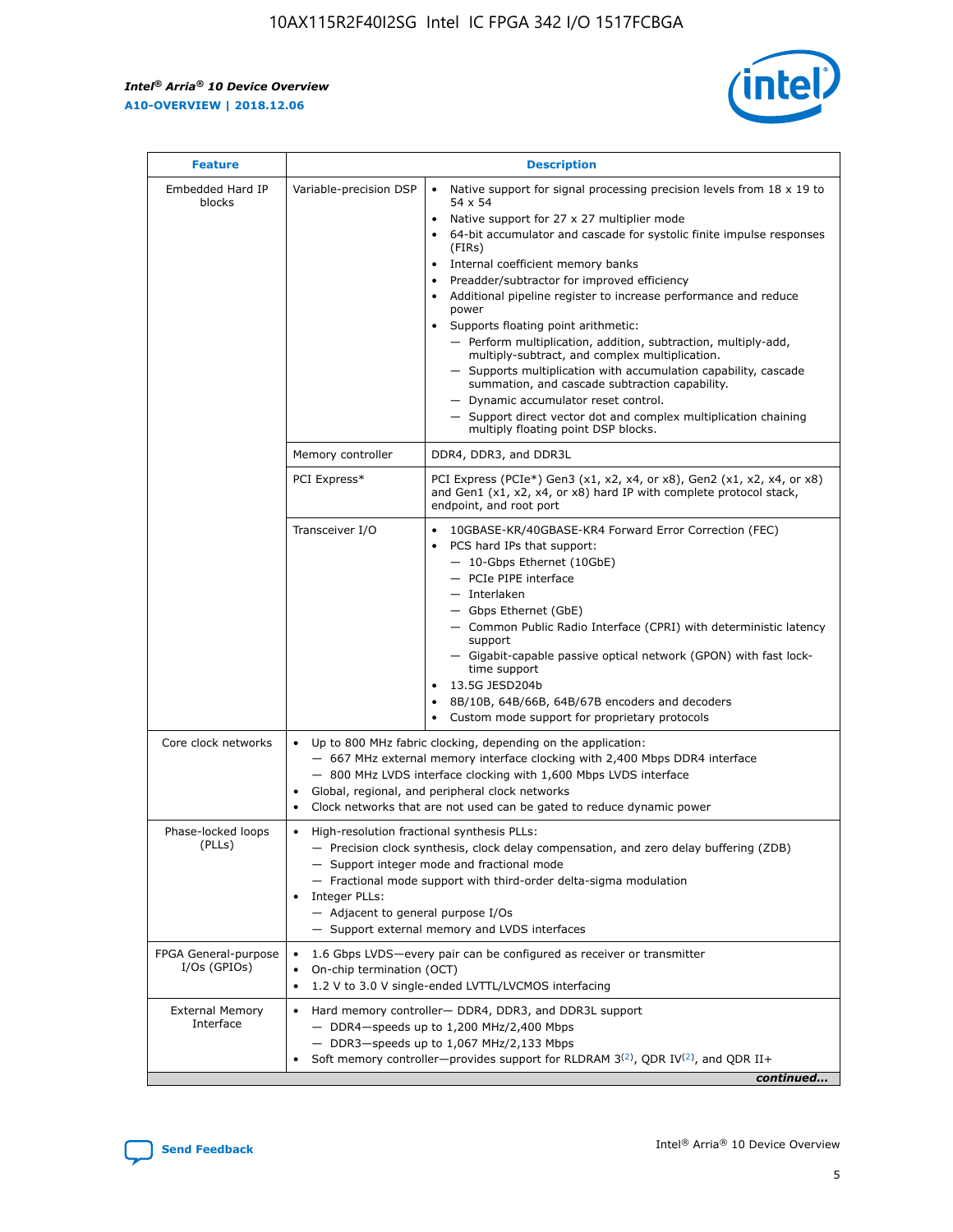

| <b>Feature</b>                                    | <b>Description</b>                                                                                                                                                                                                                                                                                                                                                                                                                                                                                                                                                                                                                                    |
|---------------------------------------------------|-------------------------------------------------------------------------------------------------------------------------------------------------------------------------------------------------------------------------------------------------------------------------------------------------------------------------------------------------------------------------------------------------------------------------------------------------------------------------------------------------------------------------------------------------------------------------------------------------------------------------------------------------------|
| Low-power serial<br>transceivers                  | • Continuous operating range:<br>- Intel Arria 10 GX-1 Gbps to 17.4 Gbps<br>- Intel Arria 10 GT-1 Gbps to 25.8 Gbps<br>Backplane support:<br>$-$ Intel Arria 10 GX-up to 12.5<br>- Intel Arria 10 GT-up to 12.5<br>Extended range down to 125 Mbps with oversampling<br>ATX transmit PLLs with user-configurable fractional synthesis capability<br>Electronic Dispersion Compensation (EDC) support for XFP, SFP+, QSFP, and CFP optical<br>module<br>Adaptive linear and decision feedback equalization<br>$\bullet$<br>Transmitter pre-emphasis and de-emphasis<br>$\bullet$<br>Dynamic partial reconfiguration of individual transceiver channels |
| <b>HPS</b><br>(Intel Arria 10 SX<br>devices only) | • Dual-core ARM Cortex-A9 MPCore processor-1.2 GHz CPU with<br>Processor and system<br>1.5 GHz overdrive capability<br>256 KB on-chip RAM and 64 KB on-chip ROM<br>$\bullet$<br>System peripherals—general-purpose timers, watchdog timers, direct<br>memory access (DMA) controller, FPGA configuration manager, and<br>clock and reset managers<br>Security features—anti-tamper, secure boot, Advanced Encryption<br>$\bullet$<br>Standard (AES) and authentication (SHA)<br>ARM CoreSight* JTAG debug access port, trace port, and on-chip<br>$\bullet$<br>trace storage                                                                          |
|                                                   | <b>External interfaces</b><br>Hard memory interface-Hard memory controller (2,400 Mbps DDR4,<br>$\bullet$<br>and 2,133 Mbps DDR3), Quad serial peripheral interface (QSPI) flash<br>controller, NAND flash controller, direct memory access (DMA)<br>controller, Secure Digital/MultiMediaCard (SD/MMC) controller<br>Communication interface-10/100/1000 Ethernet media access<br>$\bullet$<br>control (MAC), USB On-The-GO (OTG) controllers, I <sup>2</sup> C controllers,<br>UART 16550, serial peripheral interface (SPI), and up to 62<br>HPS GPIO interfaces (48 direct-share I/Os)                                                            |
|                                                   | High-performance ARM AMBA* AXI bus bridges that support<br>Interconnects to core<br>$\bullet$<br>simultaneous read and write<br>HPS-FPGA bridges-include the FPGA-to-HPS, HPS-to-FPGA, and<br>$\bullet$<br>lightweight HPS-to-FPGA bridges that allow the FPGA fabric to issue<br>transactions to slaves in the HPS, and vice versa<br>Configuration bridge that allows HPS configuration manager to<br>configure the core logic via dedicated 32-bit configuration port<br>FPGA-to-HPS SDRAM controller bridge-provides configuration<br>interfaces for the multiport front end (MPFE) of the HPS SDRAM<br>controller                                |
| Configuration                                     | Tamper protection—comprehensive design protection to protect your valuable IP investments<br>Enhanced 256-bit advanced encryption standard (AES) design security with authentication<br>٠<br>Configuration via protocol (CvP) using PCIe Gen1, Gen2, or Gen3<br>continued                                                                                                                                                                                                                                                                                                                                                                             |

<sup>(2)</sup> Intel Arria 10 devices support this external memory interface using hard PHY with soft memory controller.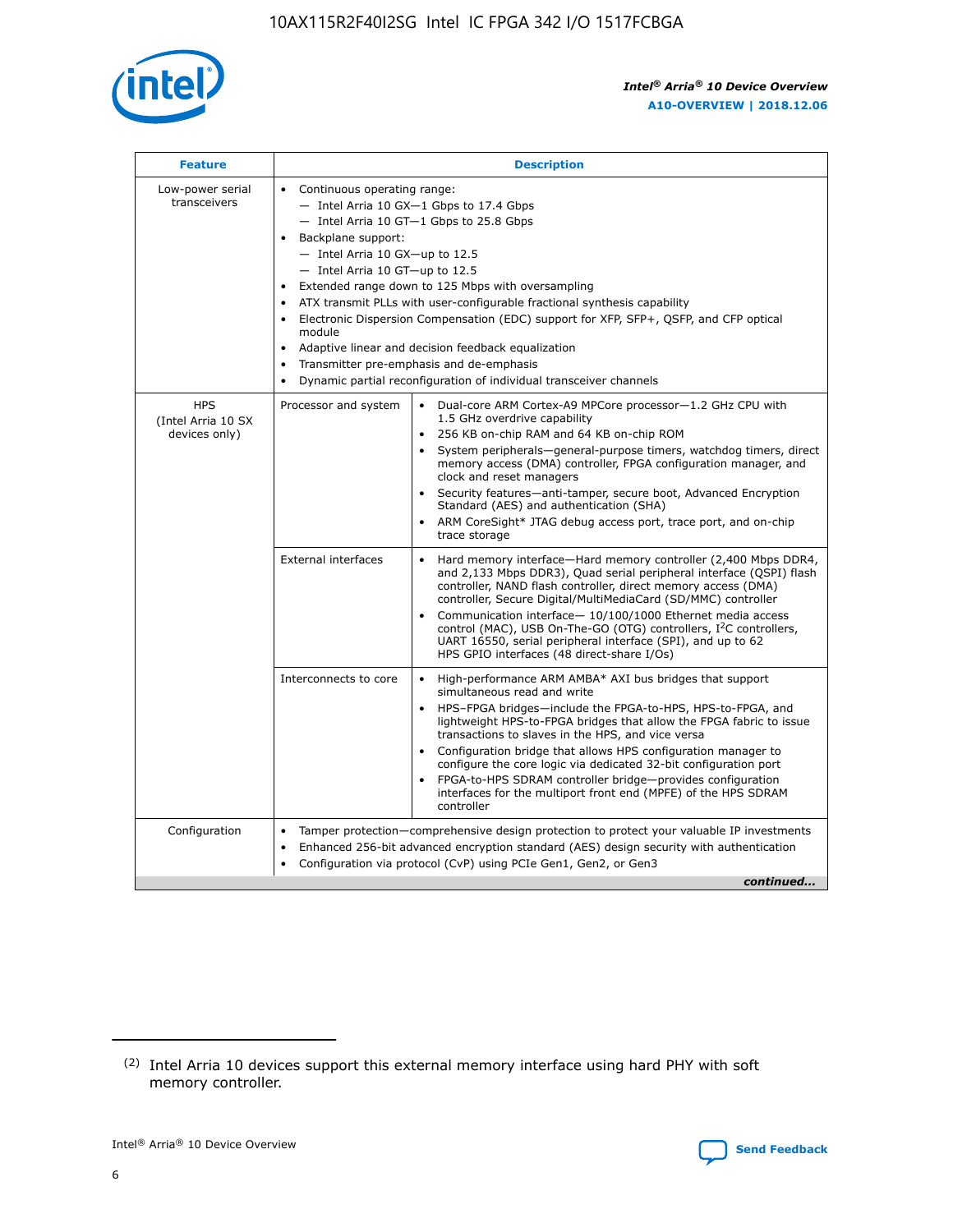

| <b>Feature</b>     | <b>Description</b>                                                                                                                                                                                               |
|--------------------|------------------------------------------------------------------------------------------------------------------------------------------------------------------------------------------------------------------|
|                    | Dynamic reconfiguration of the transceivers and PLLs<br>Fine-grained partial reconfiguration of the core fabric<br>Active Serial x4 Interface<br>$\bullet$                                                       |
| Power management   | SmartVID<br>Low static power device options<br>Programmable Power Technology<br>Intel Quartus <sup>®</sup> Prime integrated power analysis                                                                       |
| Software and tools | Intel Quartus Prime design suite<br>Transceiver toolkit<br>Platform Designer system integration tool<br>DSP Builder for Intel FPGAs<br>OpenCL <sup>™</sup> support<br>Intel SoC FPGA Embedded Design Suite (EDS) |

## **Related Information**

[Intel Arria 10 Transceiver PHY Overview](https://www.intel.com/content/www/us/en/programmable/documentation/nik1398707230472.html#nik1398706768037) Provides details on Intel Arria 10 transceivers.

# **Intel Arria 10 Device Variants and Packages**

#### **Table 4. Device Variants for the Intel Arria 10 Device Family**

| <b>Variant</b>    | <b>Description</b>                                                                                                                                                                                                     |
|-------------------|------------------------------------------------------------------------------------------------------------------------------------------------------------------------------------------------------------------------|
| Intel Arria 10 GX | FPGA featuring 17.4 Gbps transceivers for short reach applications with 12.5 backplane driving<br>capability.                                                                                                          |
| Intel Arria 10 GT | FPGA featuring:<br>17.4 Gbps transceivers for short reach applications with 12.5 backplane driving capability.<br>25.8 Gbps transceivers for supporting CAUI-4 and CEI-25G applications with CFP2 and CFP4<br>modules. |
| Intel Arria 10 SX | SoC integrating ARM-based HPS and FPGA featuring 17.4 Gbps transceivers for short reach<br>applications with 12.5 backplane driving capability.                                                                        |

# **Intel Arria 10 GX**

This section provides the available options, maximum resource counts, and package plan for the Intel Arria 10 GX devices.

The information in this section is correct at the time of publication. For the latest information and to get more details, refer to the Intel FPGA Product Selector.

## **Related Information**

#### [Intel FPGA Product Selector](http://www.altera.com/products/selector/psg-selector.html) Provides the latest information on Intel products.

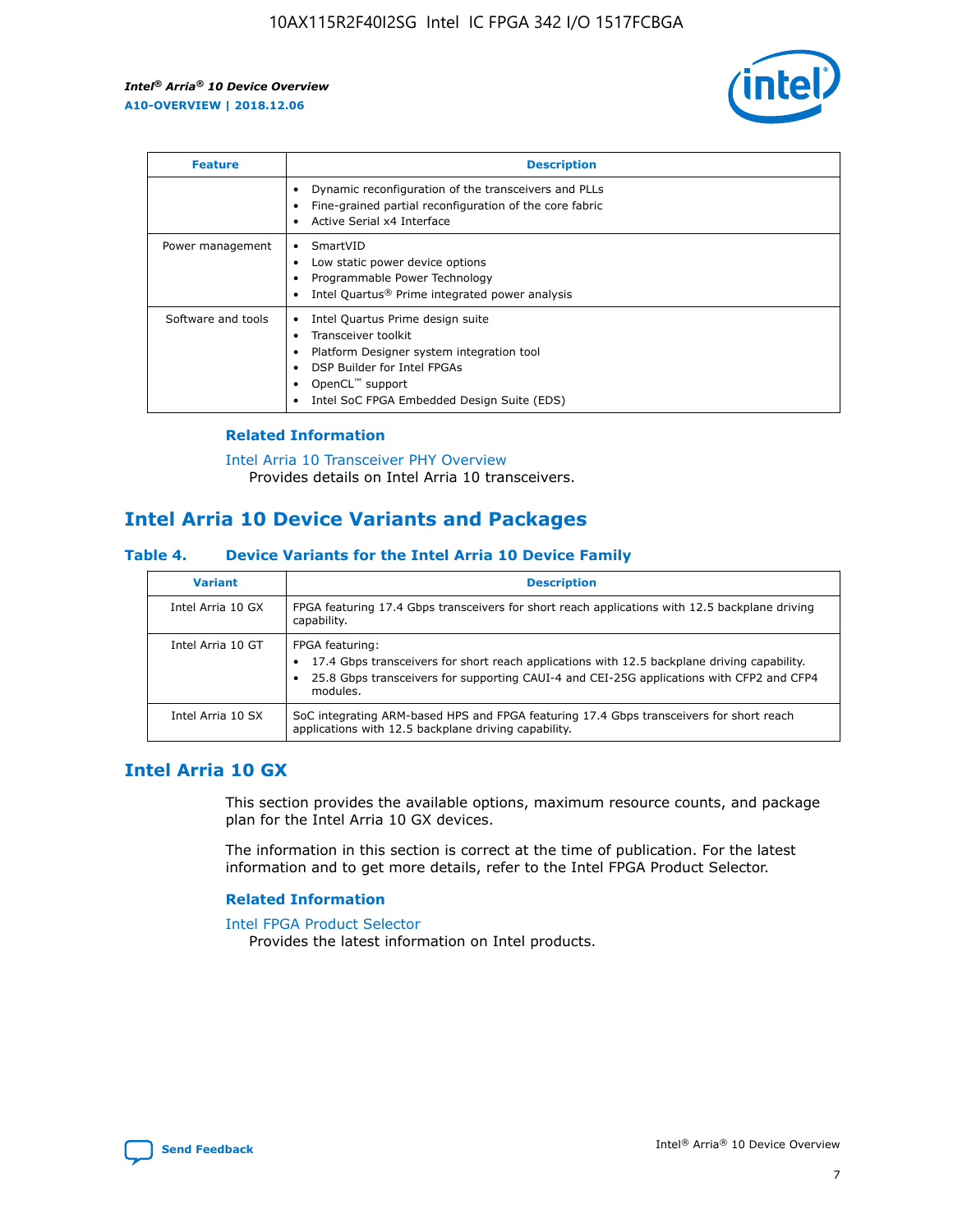

# **Available Options**





#### **Related Information**

[Transceiver Performance for Intel Arria 10 GX/SX Devices](https://www.intel.com/content/www/us/en/programmable/documentation/mcn1413182292568.html#mcn1413213965502) Provides more information about the transceiver speed grade.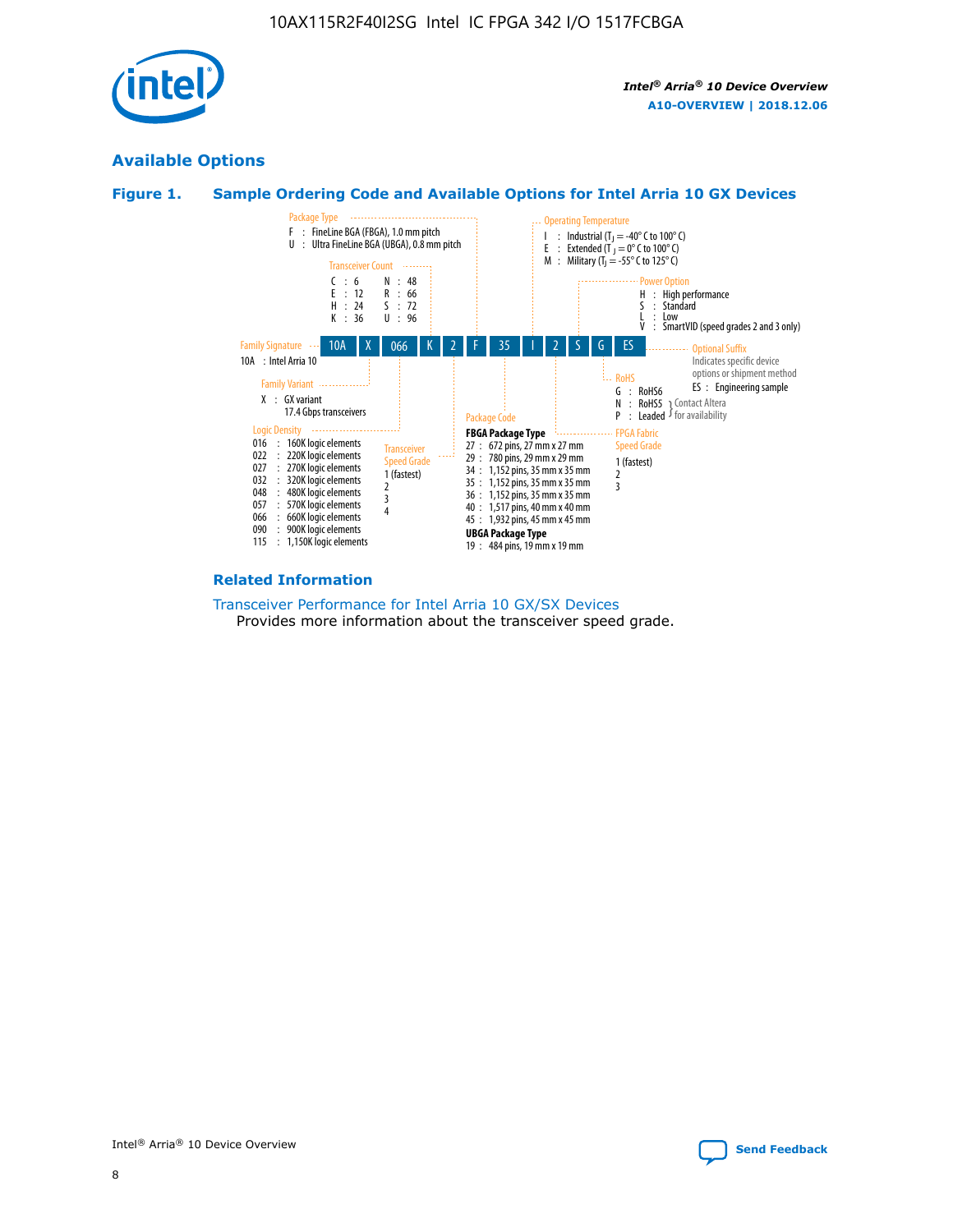

# **Maximum Resources**

#### **Table 5. Maximum Resource Counts for Intel Arria 10 GX Devices (GX 160, GX 220, GX 270, GX 320, and GX 480)**

| <b>Resource</b>              |                         | <b>Product Line</b> |                                                 |                  |                |                |  |  |  |
|------------------------------|-------------------------|---------------------|-------------------------------------------------|------------------|----------------|----------------|--|--|--|
|                              |                         | <b>GX 160</b>       | <b>GX 220</b><br><b>GX 270</b><br><b>GX 320</b> |                  |                | <b>GX 480</b>  |  |  |  |
| Logic Elements (LE) (K)      |                         | 160                 | 220                                             | 270              | 320            | 480            |  |  |  |
| <b>ALM</b>                   |                         | 61,510              | 80,330                                          | 101,620          | 119,900        | 183,590        |  |  |  |
| Register                     |                         | 246,040             | 406,480<br>321,320                              |                  | 479,600        | 734,360        |  |  |  |
| Memory (Kb)                  | M <sub>20</sub> K       | 8,800               | 11,740                                          | 15,000<br>17,820 |                | 28,620         |  |  |  |
|                              | <b>MLAB</b>             | 1,050               | 1,690                                           | 2,452            | 2,727          | 4,164          |  |  |  |
| Variable-precision DSP Block |                         | 156                 | 192                                             | 830              | 985            | 1,368          |  |  |  |
| 18 x 19 Multiplier           |                         | 312                 | 384                                             | 1,970<br>1,660   |                | 2,736          |  |  |  |
| PLL                          | Fractional<br>Synthesis | 6                   | 6                                               | 8                | 8              | 12             |  |  |  |
|                              | I/O                     | 6                   | 6                                               | 8                | 8              | 12             |  |  |  |
| 17.4 Gbps Transceiver        |                         | 12                  | 12                                              | 24               | 24             | 36             |  |  |  |
| GPIO <sup>(3)</sup>          |                         | 288                 | 288                                             | 384              | 384            | 492            |  |  |  |
| LVDS Pair $(4)$              |                         | 120                 | 120                                             | 168              | 168            | 222            |  |  |  |
| PCIe Hard IP Block           |                         | 1                   | 1                                               | 2                | $\overline{2}$ | $\overline{2}$ |  |  |  |
| Hard Memory Controller       |                         | 6                   | 6                                               | 8                | 8              | 12             |  |  |  |

<sup>(4)</sup> Each LVDS I/O pair can be used as differential input or output.



<sup>(3)</sup> The number of GPIOs does not include transceiver I/Os. In the Intel Quartus Prime software, the number of user I/Os includes transceiver I/Os.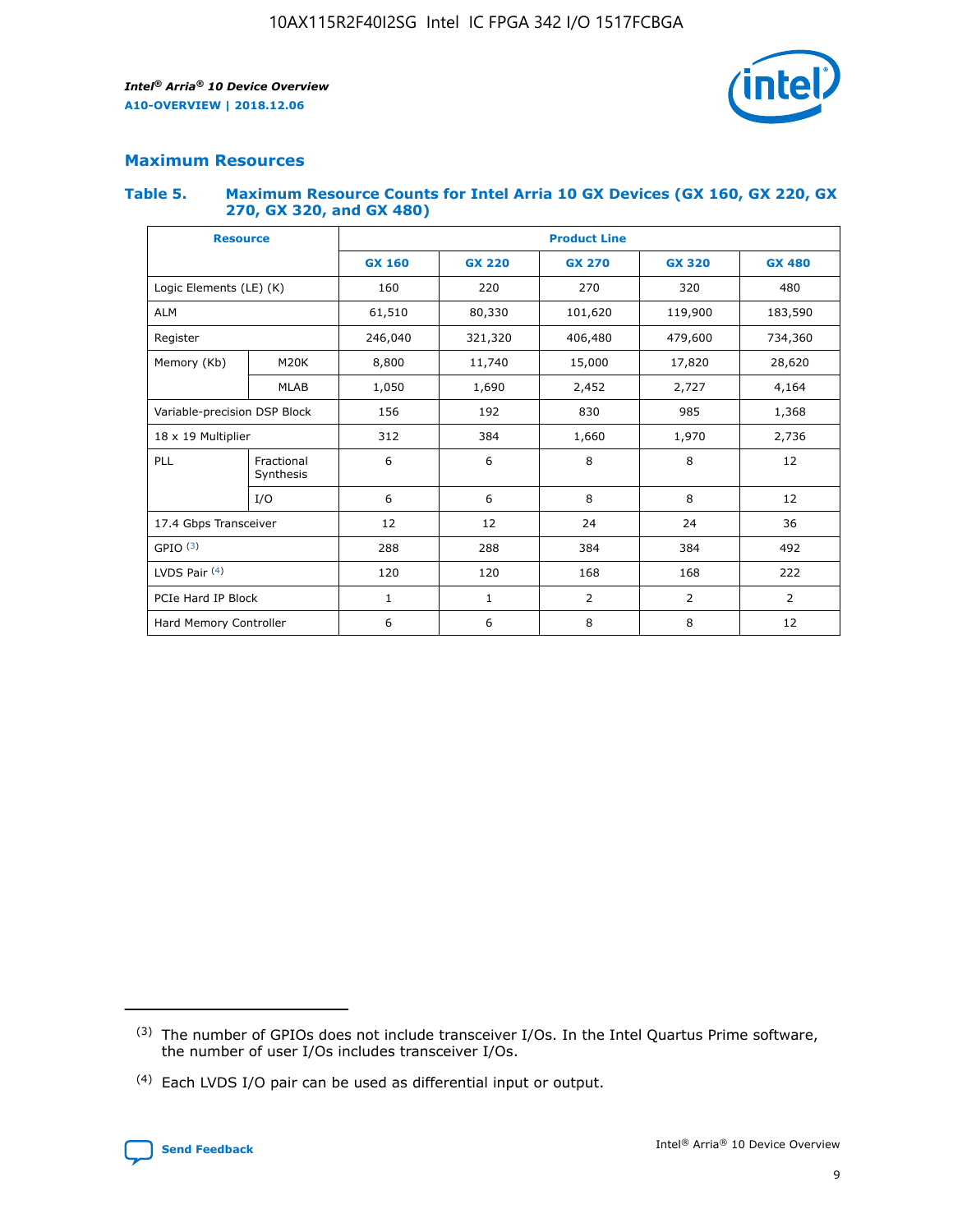

## **Table 6. Maximum Resource Counts for Intel Arria 10 GX Devices (GX 570, GX 660, GX 900, and GX 1150)**

|                              | <b>Resource</b>         | <b>Product Line</b> |                        |                |                |  |  |  |
|------------------------------|-------------------------|---------------------|------------------------|----------------|----------------|--|--|--|
|                              |                         | <b>GX 570</b>       | <b>GX 660</b>          | <b>GX 900</b>  | <b>GX 1150</b> |  |  |  |
| Logic Elements (LE) (K)      |                         | 570                 | 660                    | 900            | 1,150          |  |  |  |
| <b>ALM</b>                   |                         | 217,080             | 251,680                | 339,620        | 427,200        |  |  |  |
| Register                     |                         | 868,320             | 1,006,720<br>1,358,480 |                | 1,708,800      |  |  |  |
| Memory (Kb)                  | <b>M20K</b>             | 36,000              | 42,620                 | 48,460         | 54,260         |  |  |  |
|                              | <b>MLAB</b>             | 5,096               | 5,788                  | 9,386          | 12,984         |  |  |  |
| Variable-precision DSP Block |                         | 1,523               | 1,687                  | 1,518          | 1,518          |  |  |  |
| $18 \times 19$ Multiplier    |                         | 3,046               | 3,374                  | 3,036          | 3,036          |  |  |  |
| PLL                          | Fractional<br>Synthesis | 16                  | 16                     | 32             | 32             |  |  |  |
|                              | I/O                     | 16                  | 16                     | 16             | 16             |  |  |  |
| 17.4 Gbps Transceiver        |                         | 48                  | 48                     | 96             |                |  |  |  |
| GPIO <sup>(3)</sup>          |                         | 696                 | 696                    | 768            | 768            |  |  |  |
| LVDS Pair $(4)$              |                         | 324                 | 324                    | 384            | 384            |  |  |  |
| PCIe Hard IP Block           |                         | 2                   | $\overline{2}$         | $\overline{4}$ | 4              |  |  |  |
| Hard Memory Controller       |                         | 16                  | 16                     | 16             | 16             |  |  |  |

# **Package Plan**

# **Table 7. Package Plan for Intel Arria 10 GX Devices (U19, F27, and F29)**

Refer to I/O and High Speed I/O in Intel Arria 10 Devices chapter for the number of 3 V I/O, LVDS I/O, and LVDS channels in each device package.

| <b>Product Line</b> | U <sub>19</sub><br>$(19 \text{ mm} \times 19 \text{ mm})$<br>484-pin UBGA) |          |             | <b>F27</b><br>(27 mm × 27 mm,<br>672-pin FBGA) |                 |             | <b>F29</b><br>(29 mm × 29 mm,<br>780-pin FBGA) |          |             |  |
|---------------------|----------------------------------------------------------------------------|----------|-------------|------------------------------------------------|-----------------|-------------|------------------------------------------------|----------|-------------|--|
|                     | 3 V I/O                                                                    | LVDS I/O | <b>XCVR</b> | 3 V I/O                                        | <b>LVDS I/O</b> | <b>XCVR</b> | 3 V I/O                                        | LVDS I/O | <b>XCVR</b> |  |
| GX 160              | 48                                                                         | 192      | 6           | 48                                             | 192             | 12          | 48                                             | 240      | 12          |  |
| GX 220              | 48                                                                         | 192      | 6           | 48                                             | 192             | 12          | 48                                             | 240      | 12          |  |
| GX 270              |                                                                            |          |             | 48                                             | 192             | 12          | 48                                             | 312      | 12          |  |
| GX 320              |                                                                            |          |             | 48                                             | 192             | 12          | 48                                             | 312      | 12          |  |
| GX 480              |                                                                            |          |             |                                                |                 |             | 48                                             | 312      | 12          |  |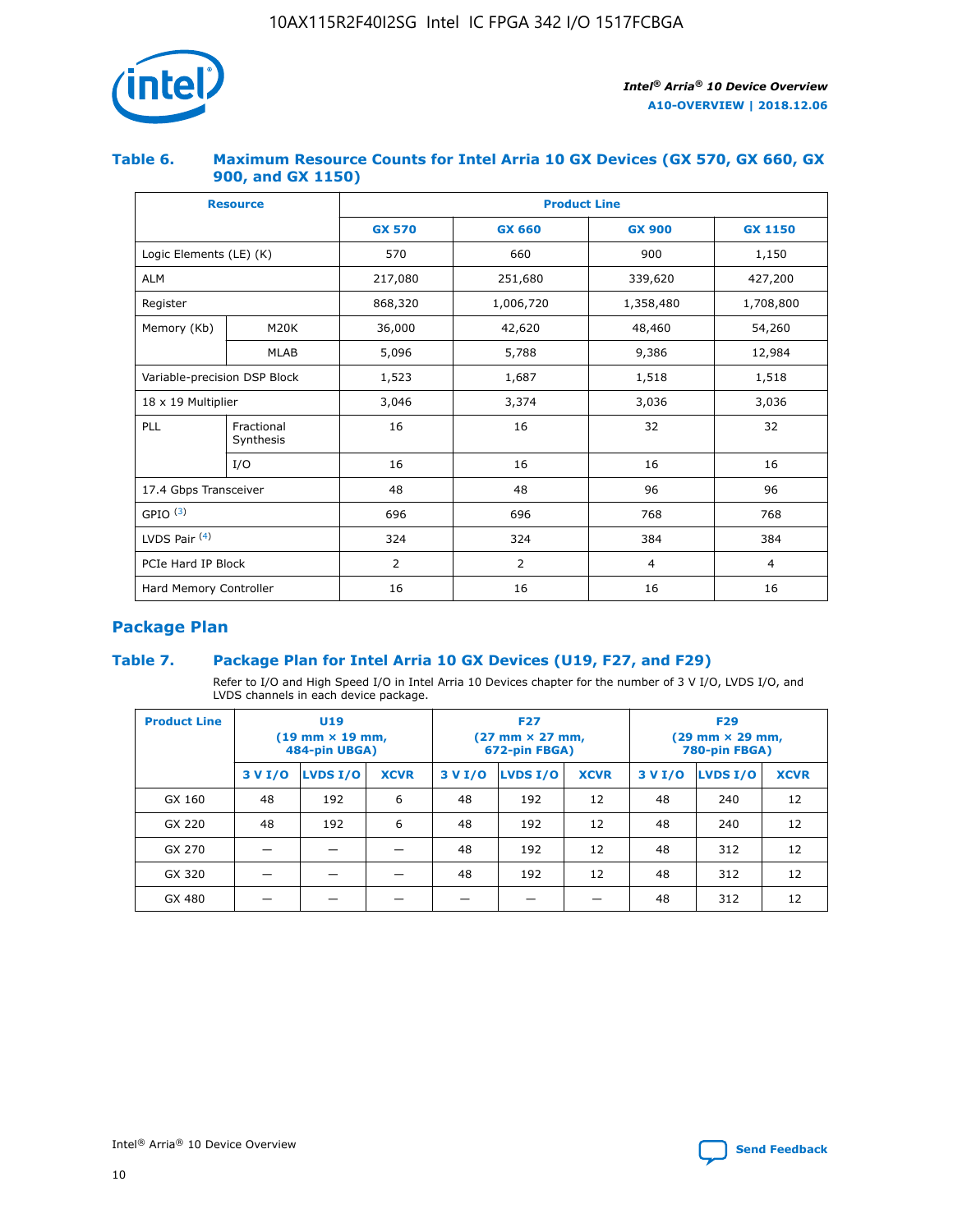

#### **Table 8. Package Plan for Intel Arria 10 GX Devices (F34, F35, NF40, and KF40)**

Refer to I/O and High Speed I/O in Intel Arria 10 Devices chapter for the number of 3 V I/O, LVDS I/O, and LVDS channels in each device package.

| <b>Product Line</b> | <b>F34</b><br>$(35 \text{ mm} \times 35 \text{ mm})$<br><b>1152-pin FBGA)</b> |                    | <b>F35</b><br>$(35 \text{ mm} \times 35 \text{ mm})$<br><b>1152-pin FBGA)</b> |           | <b>KF40</b><br>$(40$ mm $\times$ 40 mm,<br>1517-pin FBGA) |             |           | <b>NF40</b><br>$(40 \text{ mm} \times 40 \text{ mm})$<br>1517-pin FBGA) |             |           |                    |             |
|---------------------|-------------------------------------------------------------------------------|--------------------|-------------------------------------------------------------------------------|-----------|-----------------------------------------------------------|-------------|-----------|-------------------------------------------------------------------------|-------------|-----------|--------------------|-------------|
|                     | 3V<br>I/O                                                                     | <b>LVDS</b><br>I/O | <b>XCVR</b>                                                                   | 3V<br>I/O | <b>LVDS</b><br>I/O                                        | <b>XCVR</b> | 3V<br>I/O | <b>LVDS</b><br>I/O                                                      | <b>XCVR</b> | 3V<br>I/O | <b>LVDS</b><br>I/O | <b>XCVR</b> |
| GX 270              | 48                                                                            | 336                | 24                                                                            | 48        | 336                                                       | 24          |           |                                                                         |             |           |                    |             |
| GX 320              | 48                                                                            | 336                | 24                                                                            | 48        | 336                                                       | 24          |           |                                                                         |             |           |                    |             |
| GX 480              | 48                                                                            | 444                | 24                                                                            | 48        | 348                                                       | 36          |           |                                                                         |             |           |                    |             |
| GX 570              | 48                                                                            | 444                | 24                                                                            | 48        | 348                                                       | 36          | 96        | 600                                                                     | 36          | 48        | 540                | 48          |
| GX 660              | 48                                                                            | 444                | 24                                                                            | 48        | 348                                                       | 36          | 96        | 600                                                                     | 36          | 48        | 540                | 48          |
| GX 900              |                                                                               | 504                | 24                                                                            | –         |                                                           | -           |           |                                                                         |             |           | 600                | 48          |
| GX 1150             |                                                                               | 504                | 24                                                                            |           |                                                           |             |           |                                                                         |             |           | 600                | 48          |

#### **Table 9. Package Plan for Intel Arria 10 GX Devices (RF40, NF45, SF45, and UF45)**

Refer to I/O and High Speed I/O in Intel Arria 10 Devices chapter for the number of 3 V I/O, LVDS I/O, and LVDS channels in each device package.

| <b>Product Line</b> | <b>RF40</b><br>$(40$ mm $\times$ 40 mm,<br>1517-pin FBGA) |                    |             | <b>NF45</b><br>$(45 \text{ mm} \times 45 \text{ mm})$<br><b>1932-pin FBGA)</b> |                    |             | <b>SF45</b><br>$(45 \text{ mm} \times 45 \text{ mm})$<br><b>1932-pin FBGA)</b> |                    |             | <b>UF45</b><br>$(45 \text{ mm} \times 45 \text{ mm})$<br><b>1932-pin FBGA)</b> |                    |             |
|---------------------|-----------------------------------------------------------|--------------------|-------------|--------------------------------------------------------------------------------|--------------------|-------------|--------------------------------------------------------------------------------|--------------------|-------------|--------------------------------------------------------------------------------|--------------------|-------------|
|                     | 3V<br>I/O                                                 | <b>LVDS</b><br>I/O | <b>XCVR</b> | 3 V<br>I/O                                                                     | <b>LVDS</b><br>I/O | <b>XCVR</b> | 3 V<br>I/O                                                                     | <b>LVDS</b><br>I/O | <b>XCVR</b> | 3V<br>I/O                                                                      | <b>LVDS</b><br>I/O | <b>XCVR</b> |
| GX 900              |                                                           | 342                | 66          | _                                                                              | 768                | 48          |                                                                                | 624                | 72          |                                                                                | 480                | 96          |
| GX 1150             |                                                           | 342                | 66          | _                                                                              | 768                | 48          |                                                                                | 624                | 72          |                                                                                | 480                | 96          |

## **Related Information**

[I/O and High-Speed Differential I/O Interfaces in Intel Arria 10 Devices chapter, Intel](https://www.intel.com/content/www/us/en/programmable/documentation/sam1403482614086.html#sam1403482030321) [Arria 10 Device Handbook](https://www.intel.com/content/www/us/en/programmable/documentation/sam1403482614086.html#sam1403482030321)

Provides the number of 3 V and LVDS I/Os, and LVDS channels for each Intel Arria 10 device package.

# **Intel Arria 10 GT**

This section provides the available options, maximum resource counts, and package plan for the Intel Arria 10 GT devices.

The information in this section is correct at the time of publication. For the latest information and to get more details, refer to the Intel FPGA Product Selector.

#### **Related Information**

#### [Intel FPGA Product Selector](http://www.altera.com/products/selector/psg-selector.html)

Provides the latest information on Intel products.

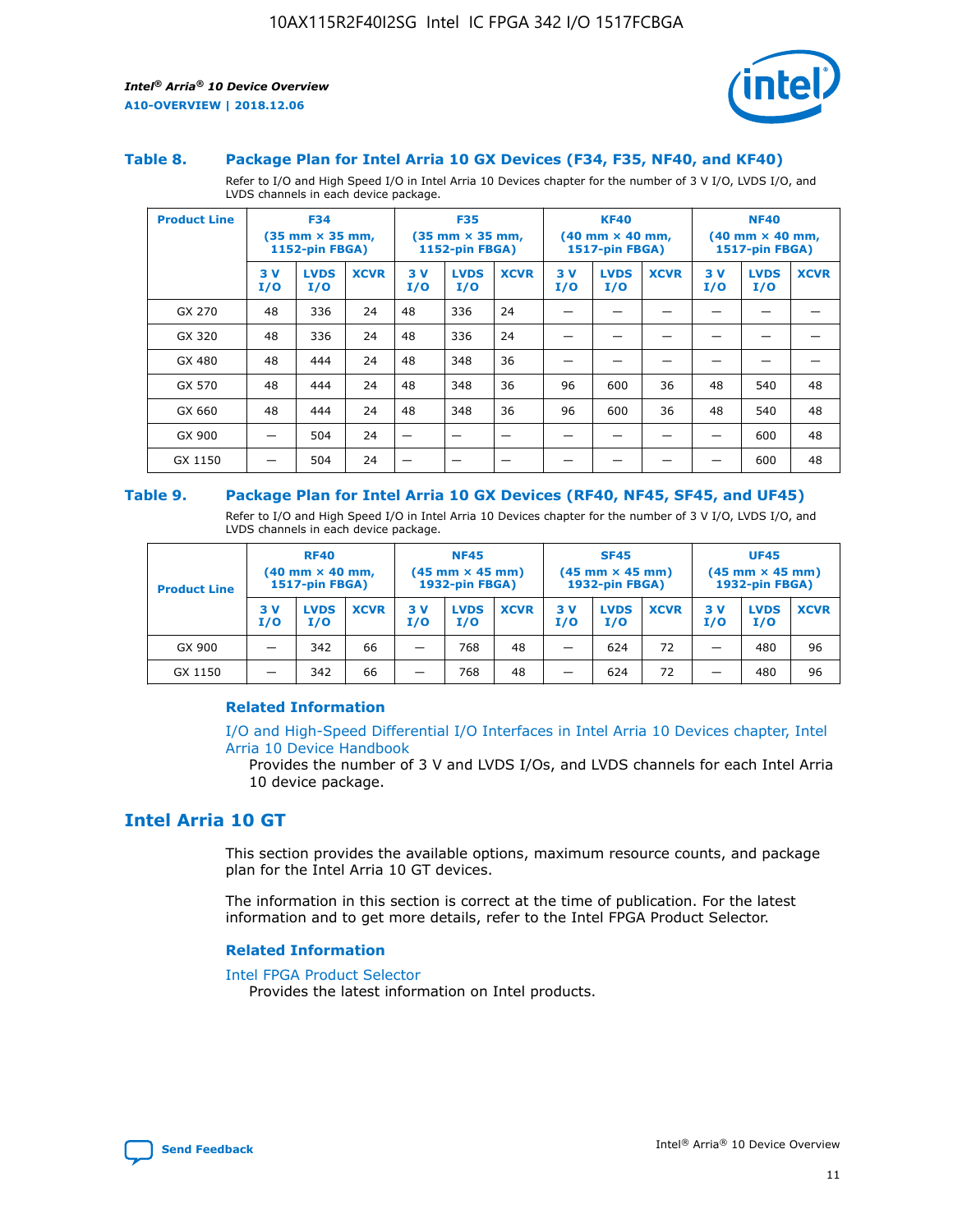

# **Available Options**

# **Figure 2. Sample Ordering Code and Available Options for Intel Arria 10 GT Devices**

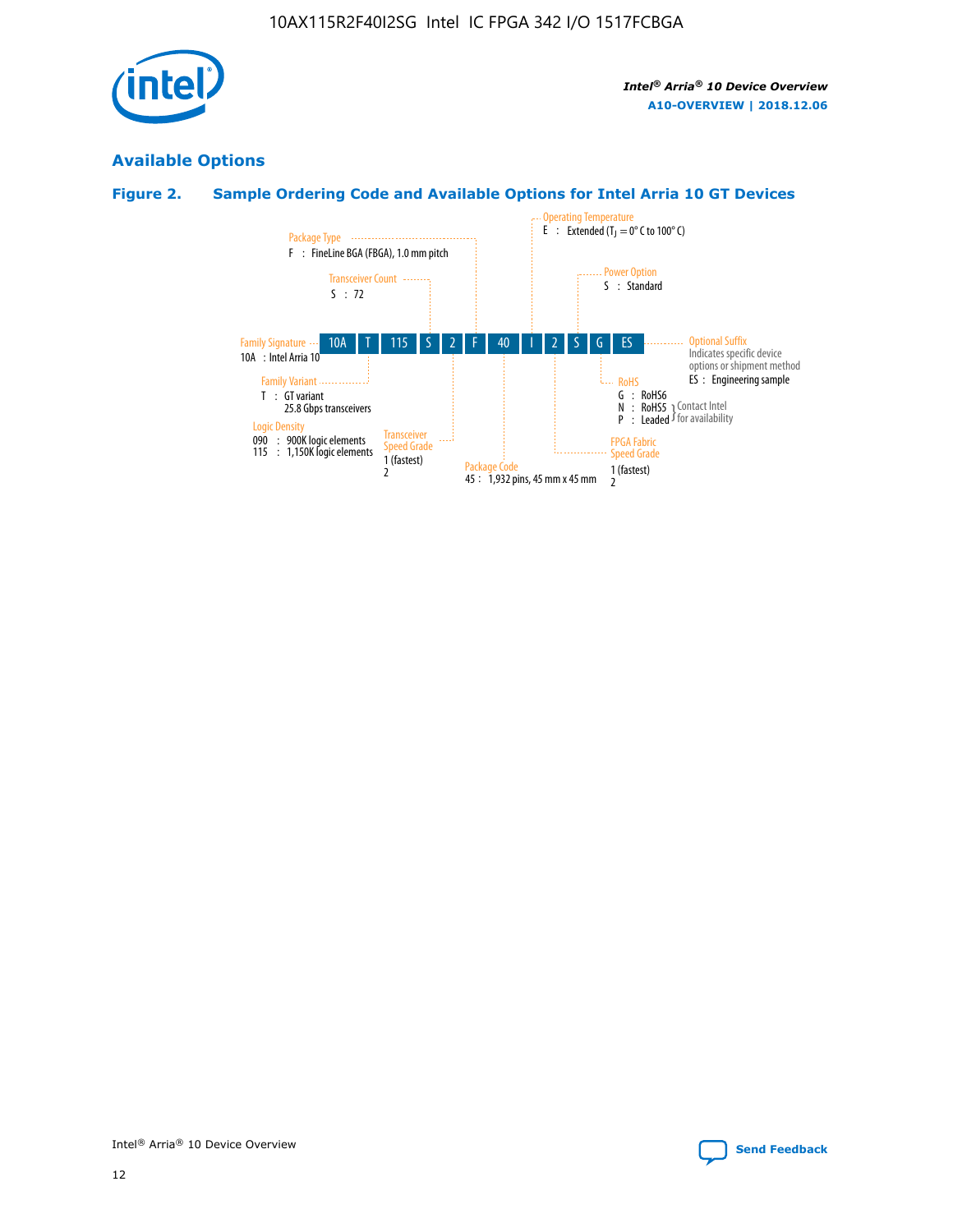

## **Maximum Resources**

#### **Table 10. Maximum Resource Counts for Intel Arria 10 GT Devices**

| <b>Resource</b>              |                      |                | <b>Product Line</b> |  |
|------------------------------|----------------------|----------------|---------------------|--|
|                              |                      | <b>GT 900</b>  | <b>GT 1150</b>      |  |
| Logic Elements (LE) (K)      |                      | 900            | 1,150               |  |
| <b>ALM</b>                   |                      | 339,620        | 427,200             |  |
| Register                     |                      | 1,358,480      | 1,708,800           |  |
| Memory (Kb)                  | M20K                 | 48,460         | 54,260              |  |
|                              | <b>MLAB</b>          | 9,386          | 12,984              |  |
| Variable-precision DSP Block |                      | 1,518          | 1,518               |  |
| 18 x 19 Multiplier           |                      | 3,036          | 3,036               |  |
| <b>PLL</b>                   | Fractional Synthesis | 32             | 32                  |  |
|                              | I/O                  | 16             | 16                  |  |
| Transceiver                  | 17.4 Gbps            | 72(5)          | 72(5)               |  |
|                              | 25.8 Gbps            | 6              | 6                   |  |
| GPIO <sup>(6)</sup>          |                      | 624            | 624                 |  |
| LVDS Pair $(7)$              |                      | 312            | 312                 |  |
| PCIe Hard IP Block           |                      | $\overline{4}$ | $\overline{4}$      |  |
| Hard Memory Controller       |                      | 16             | 16                  |  |

## **Related Information**

#### [Intel Arria 10 GT Channel Usage](https://www.intel.com/content/www/us/en/programmable/documentation/nik1398707230472.html#nik1398707008178)

Configuring GT/GX channels in Intel Arria 10 GT devices.

## **Package Plan**

### **Table 11. Package Plan for Intel Arria 10 GT Devices**

Refer to I/O and High Speed I/O in Intel Arria 10 Devices chapter for the number of 3 V I/O, LVDS I/O, and LVDS channels in each device package.

| <b>Product Line</b> | <b>SF45</b><br>(45 mm × 45 mm, 1932-pin FBGA) |                 |             |  |  |  |
|---------------------|-----------------------------------------------|-----------------|-------------|--|--|--|
|                     | 3 V I/O                                       | <b>LVDS I/O</b> | <b>XCVR</b> |  |  |  |
| GT 900              |                                               | 624             | 72          |  |  |  |
| GT 1150             |                                               | 624             |             |  |  |  |

<sup>(7)</sup> Each LVDS I/O pair can be used as differential input or output.



 $(5)$  If all 6 GT channels are in use, 12 of the GX channels are not usable.

<sup>(6)</sup> The number of GPIOs does not include transceiver I/Os. In the Intel Quartus Prime software, the number of user I/Os includes transceiver I/Os.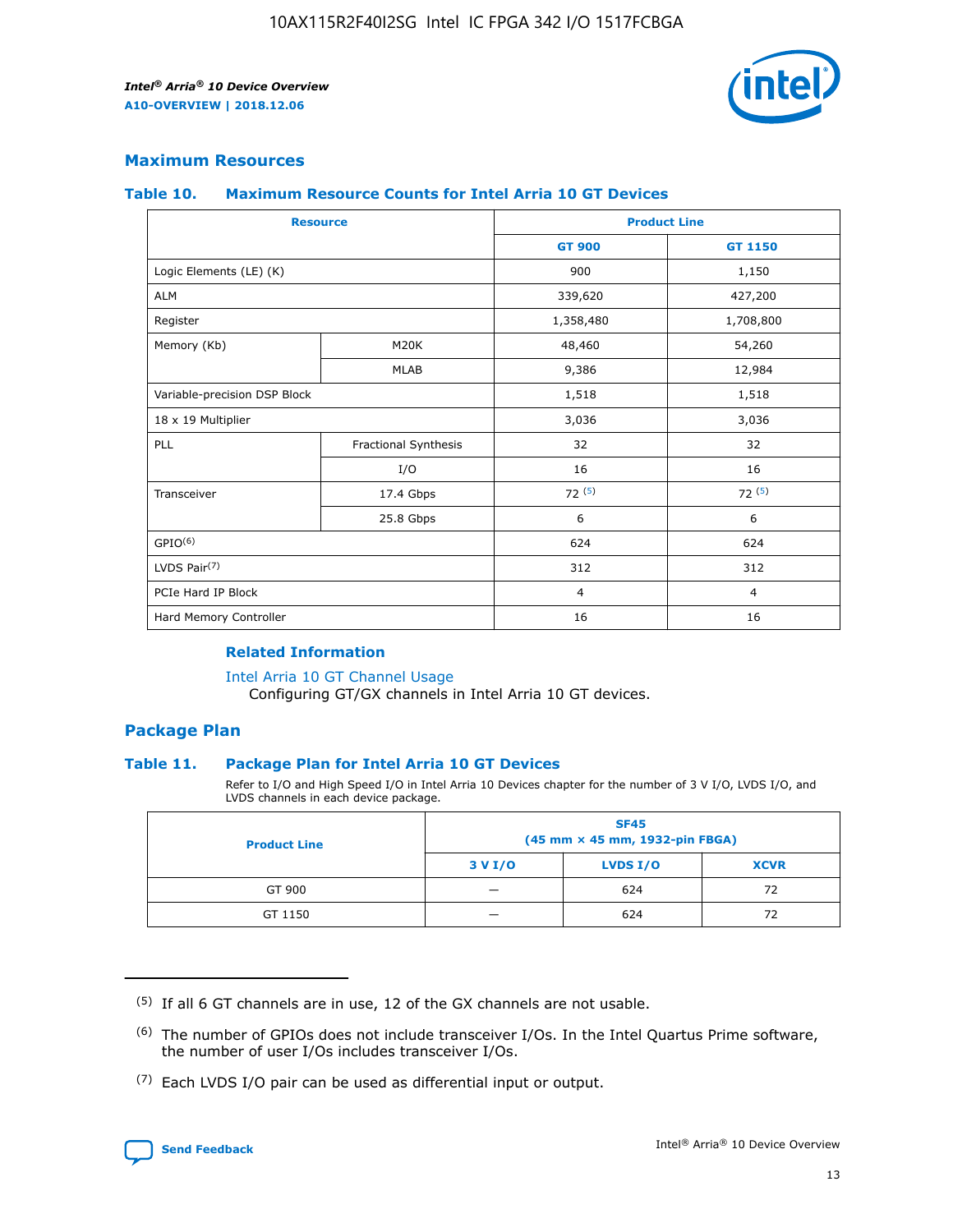

#### **Related Information**

[I/O and High-Speed Differential I/O Interfaces in Intel Arria 10 Devices chapter, Intel](https://www.intel.com/content/www/us/en/programmable/documentation/sam1403482614086.html#sam1403482030321) [Arria 10 Device Handbook](https://www.intel.com/content/www/us/en/programmable/documentation/sam1403482614086.html#sam1403482030321)

Provides the number of 3 V and LVDS I/Os, and LVDS channels for each Intel Arria 10 device package.

# **Intel Arria 10 SX**

This section provides the available options, maximum resource counts, and package plan for the Intel Arria 10 SX devices.

The information in this section is correct at the time of publication. For the latest information and to get more details, refer to the Intel FPGA Product Selector.

#### **Related Information**

[Intel FPGA Product Selector](http://www.altera.com/products/selector/psg-selector.html) Provides the latest information on Intel products.

### **Available Options**

#### **Figure 3. Sample Ordering Code and Available Options for Intel Arria 10 SX Devices**



#### **Related Information**

[Transceiver Performance for Intel Arria 10 GX/SX Devices](https://www.intel.com/content/www/us/en/programmable/documentation/mcn1413182292568.html#mcn1413213965502) Provides more information about the transceiver speed grade.

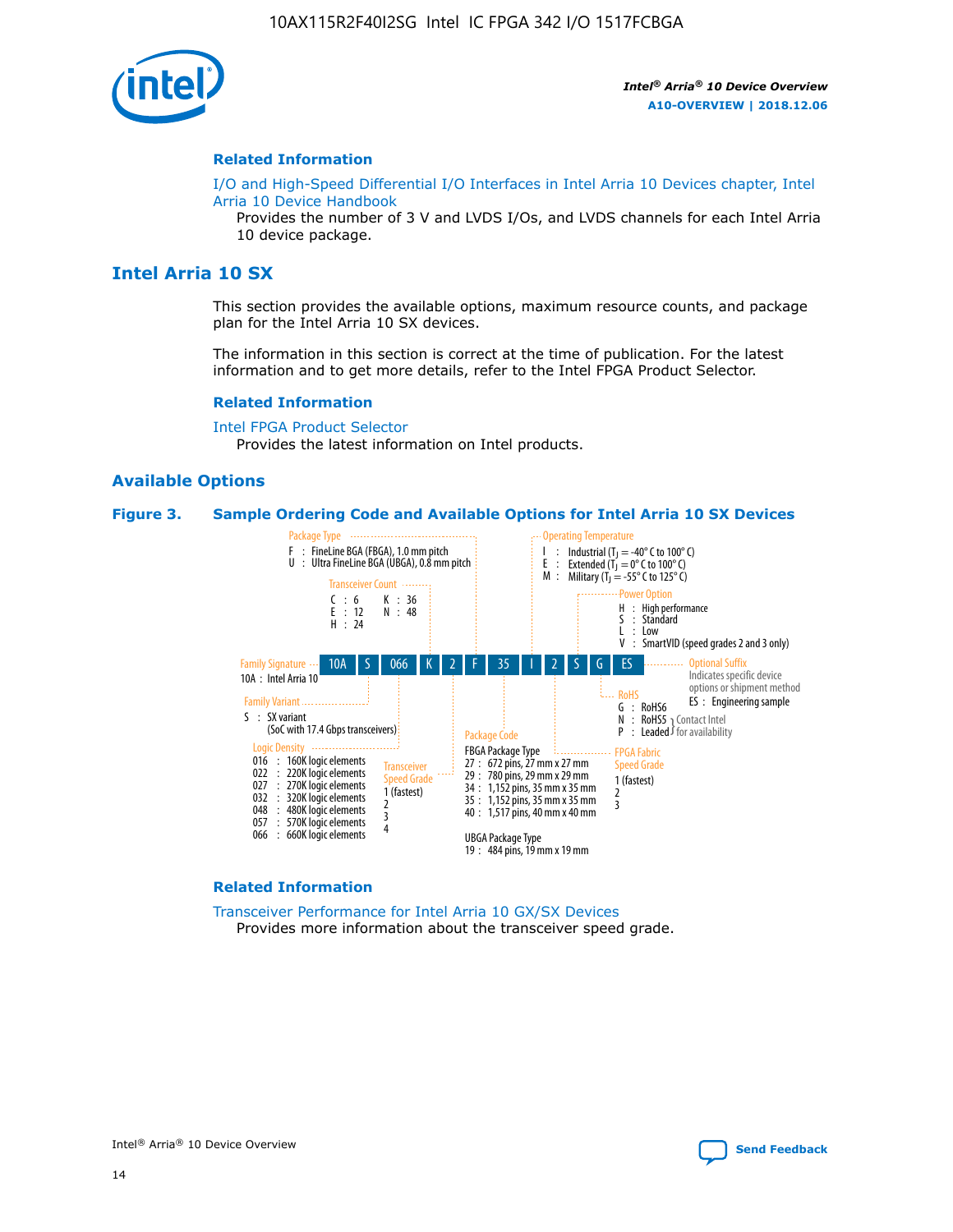

# **Maximum Resources**

#### **Table 12. Maximum Resource Counts for Intel Arria 10 SX Devices**

| <b>Resource</b>                   |                         | <b>Product Line</b> |               |                |                |                |                |                |  |  |  |
|-----------------------------------|-------------------------|---------------------|---------------|----------------|----------------|----------------|----------------|----------------|--|--|--|
|                                   |                         | <b>SX 160</b>       | <b>SX 220</b> | <b>SX 270</b>  | <b>SX 320</b>  | <b>SX 480</b>  | <b>SX 570</b>  | <b>SX 660</b>  |  |  |  |
| Logic Elements (LE) (K)           |                         | 160                 | 220           | 270            | 320            | 480            | 570            | 660            |  |  |  |
| <b>ALM</b>                        |                         | 61,510              | 80,330        | 101,620        | 119,900        | 183,590        | 217,080        | 251,680        |  |  |  |
| Register                          |                         | 246,040             | 321,320       | 406,480        | 479,600        | 734,360        | 868,320        | 1,006,720      |  |  |  |
| Memory (Kb)                       | M <sub>20</sub> K       | 8,800               | 11,740        | 15,000         | 17,820         | 28,620         | 36,000         | 42,620         |  |  |  |
|                                   | <b>MLAB</b>             | 1,050               | 1,690         | 2,452          | 2,727          | 4,164          | 5,096          | 5,788          |  |  |  |
| Variable-precision DSP Block      |                         | 156                 | 192           | 830            | 985            | 1,368          | 1,523          | 1,687          |  |  |  |
| 18 x 19 Multiplier                |                         | 312                 | 384           | 1,660          | 1,970          | 2,736          | 3,046          | 3,374          |  |  |  |
| PLL                               | Fractional<br>Synthesis | 6                   | 6             | 8              | 8              | 12             | 16             | 16             |  |  |  |
|                                   | I/O                     | 6                   | 6             | 8              | 8              | 12             | 16             | 16             |  |  |  |
| 17.4 Gbps Transceiver             |                         | 12                  | 12            | 24             | 24             | 36             | 48             | 48             |  |  |  |
| GPIO <sup>(8)</sup>               |                         | 288                 | 288           | 384            | 384            | 492            | 696            | 696            |  |  |  |
| LVDS Pair $(9)$                   |                         | 120                 | 120           | 168            | 168            | 174            | 324            | 324            |  |  |  |
| PCIe Hard IP Block                |                         | $\mathbf{1}$        | $\mathbf{1}$  | $\overline{2}$ | $\overline{2}$ | $\overline{2}$ | $\overline{2}$ | $\overline{2}$ |  |  |  |
| Hard Memory Controller            |                         | 6                   | 6             | 8              | 8              | 12             | 16             | 16             |  |  |  |
| ARM Cortex-A9 MPCore<br>Processor |                         | Yes                 | Yes           | Yes            | Yes            | Yes            | Yes            | <b>Yes</b>     |  |  |  |

# **Package Plan**

### **Table 13. Package Plan for Intel Arria 10 SX Devices (U19, F27, F29, and F34)**

Refer to I/O and High Speed I/O in Intel Arria 10 Devices chapter for the number of 3 V I/O, LVDS I/O, and LVDS channels in each device package.

| <b>Product Line</b> | <b>U19</b><br>$(19 \text{ mm} \times 19 \text{ mm})$<br>484-pin UBGA) |                    |             | <b>F27</b><br>$(27 \text{ mm} \times 27 \text{ mm})$<br>672-pin FBGA) |                    | <b>F29</b><br>$(29 \text{ mm} \times 29 \text{ mm})$<br>780-pin FBGA) |           |                    | <b>F34</b><br>$(35 \text{ mm} \times 35 \text{ mm})$<br><b>1152-pin FBGA)</b> |           |                    |             |
|---------------------|-----------------------------------------------------------------------|--------------------|-------------|-----------------------------------------------------------------------|--------------------|-----------------------------------------------------------------------|-----------|--------------------|-------------------------------------------------------------------------------|-----------|--------------------|-------------|
|                     | 3V<br>I/O                                                             | <b>LVDS</b><br>I/O | <b>XCVR</b> | 3V<br>I/O                                                             | <b>LVDS</b><br>I/O | <b>XCVR</b>                                                           | 3V<br>I/O | <b>LVDS</b><br>I/O | <b>XCVR</b>                                                                   | 3V<br>I/O | <b>LVDS</b><br>I/O | <b>XCVR</b> |
| SX 160              | 48                                                                    | 144                | 6           | 48                                                                    | 192                | 12                                                                    | 48        | 240                | 12                                                                            | -         |                    |             |
| SX 220              | 48                                                                    | 144                | 6           | 48                                                                    | 192                | 12                                                                    | 48        | 240                | 12                                                                            |           |                    |             |
| SX 270              |                                                                       |                    |             | 48                                                                    | 192                | 12                                                                    | 48        | 312                | 12                                                                            | 48        | 336                | 24          |
| SX 320              |                                                                       |                    |             | 48                                                                    | 192                | 12                                                                    | 48        | 312                | 12                                                                            | 48        | 336                | 24          |
|                     | continued                                                             |                    |             |                                                                       |                    |                                                                       |           |                    |                                                                               |           |                    |             |

 $(8)$  The number of GPIOs does not include transceiver I/Os. In the Intel Quartus Prime software, the number of user I/Os includes transceiver I/Os.

 $(9)$  Each LVDS I/O pair can be used as differential input or output.

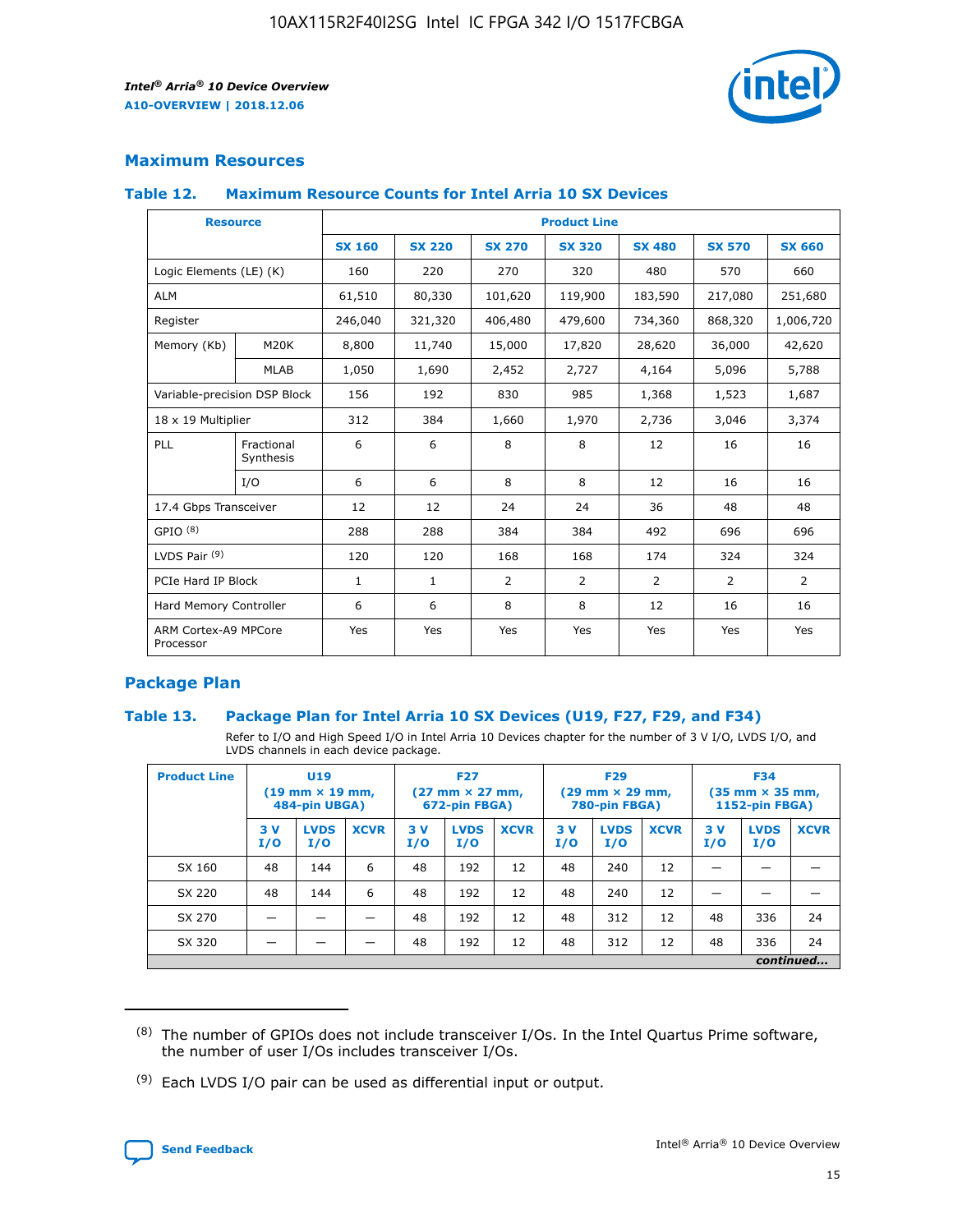

| <b>Product Line</b> | U <sub>19</sub><br>$(19 \text{ mm} \times 19 \text{ mm})$<br>484-pin UBGA) |                    | <b>F27</b><br>$(27 \text{ mm} \times 27 \text{ mm})$<br>672-pin FBGA) |           | <b>F29</b><br>$(29$ mm $\times$ 29 mm,<br>780-pin FBGA) |             |           | <b>F34</b><br>$(35$ mm $\times$ 35 mm,<br><b>1152-pin FBGA)</b> |             |            |                    |             |
|---------------------|----------------------------------------------------------------------------|--------------------|-----------------------------------------------------------------------|-----------|---------------------------------------------------------|-------------|-----------|-----------------------------------------------------------------|-------------|------------|--------------------|-------------|
|                     | 3 V<br>I/O                                                                 | <b>LVDS</b><br>I/O | <b>XCVR</b>                                                           | 3V<br>I/O | <b>LVDS</b><br>I/O                                      | <b>XCVR</b> | 3V<br>I/O | <b>LVDS</b><br>I/O                                              | <b>XCVR</b> | 3 V<br>I/O | <b>LVDS</b><br>I/O | <b>XCVR</b> |
| SX 480              |                                                                            |                    |                                                                       |           |                                                         |             | 48        | 312                                                             | 12          | 48         | 444                | 24          |
| SX 570              |                                                                            |                    |                                                                       |           |                                                         |             |           |                                                                 |             | 48         | 444                | 24          |
| SX 660              |                                                                            |                    |                                                                       |           |                                                         |             |           |                                                                 |             | 48         | 444                | 24          |

## **Table 14. Package Plan for Intel Arria 10 SX Devices (F35, KF40, and NF40)**

Refer to I/O and High Speed I/O in Intel Arria 10 Devices chapter for the number of 3 V I/O, LVDS I/O, and LVDS channels in each device package.

| <b>Product Line</b> | <b>F35</b><br>(35 mm × 35 mm,<br>1152-pin FBGA) |          |             |                                           | <b>KF40</b><br>(40 mm × 40 mm,<br>1517-pin FBGA) |    | <b>NF40</b><br>(40 mm × 40 mm,<br>1517-pin FBGA) |          |             |  |
|---------------------|-------------------------------------------------|----------|-------------|-------------------------------------------|--------------------------------------------------|----|--------------------------------------------------|----------|-------------|--|
|                     | 3 V I/O                                         | LVDS I/O | <b>XCVR</b> | <b>LVDS I/O</b><br>3 V I/O<br><b>XCVR</b> |                                                  |    | 3 V I/O                                          | LVDS I/O | <b>XCVR</b> |  |
| SX 270              | 48                                              | 336      | 24          |                                           |                                                  |    |                                                  |          |             |  |
| SX 320              | 48                                              | 336      | 24          |                                           |                                                  |    |                                                  |          |             |  |
| SX 480              | 48                                              | 348      | 36          |                                           |                                                  |    |                                                  |          |             |  |
| SX 570              | 48                                              | 348      | 36          | 96                                        | 600                                              | 36 | 48                                               | 540      | 48          |  |
| SX 660              | 48                                              | 348      | 36          | 96                                        | 600                                              | 36 | 48                                               | 540      | 48          |  |

# **Related Information**

[I/O and High-Speed Differential I/O Interfaces in Intel Arria 10 Devices chapter, Intel](https://www.intel.com/content/www/us/en/programmable/documentation/sam1403482614086.html#sam1403482030321) [Arria 10 Device Handbook](https://www.intel.com/content/www/us/en/programmable/documentation/sam1403482614086.html#sam1403482030321)

Provides the number of 3 V and LVDS I/Os, and LVDS channels for each Intel Arria 10 device package.

Intel<sup>®</sup> Arria<sup>®</sup> 10 Device Overview **[Send Feedback](mailto:FPGAtechdocfeedback@intel.com?subject=Feedback%20on%20Intel%20Arria%2010%20Device%20Overview%20(A10-OVERVIEW%202018.12.06)&body=We%20appreciate%20your%20feedback.%20In%20your%20comments,%20also%20specify%20the%20page%20number%20or%20paragraph.%20Thank%20you.)** Send Feedback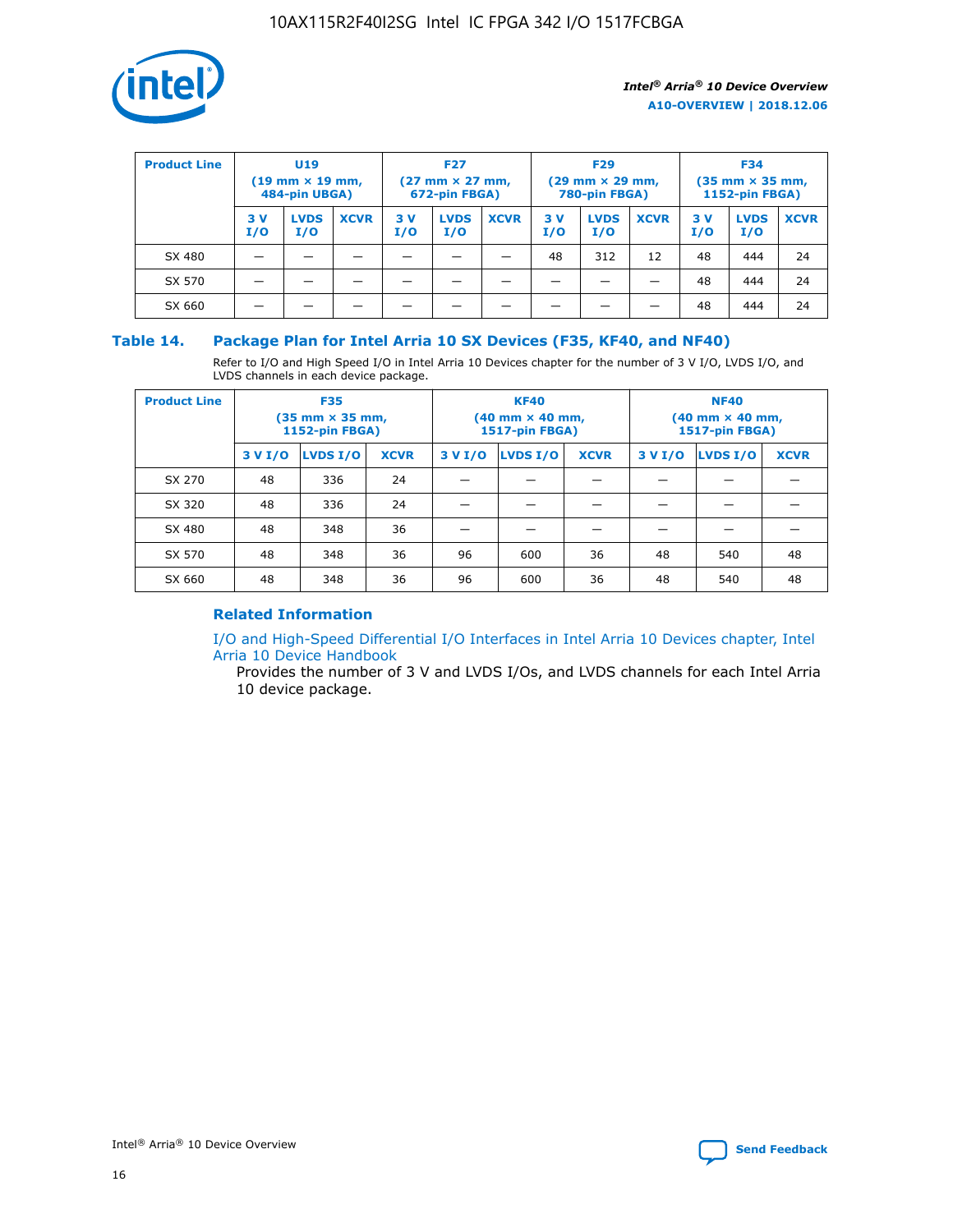

# **I/O Vertical Migration for Intel Arria 10 Devices**

#### **Figure 4. Migration Capability Across Intel Arria 10 Product Lines**

- The arrows indicate the migration paths. The devices included in each vertical migration path are shaded. Devices with fewer resources in the same path have lighter shades.
- To achieve the full I/O migration across product lines in the same migration path, restrict I/Os and transceivers usage to match the product line with the lowest I/O and transceiver counts.
- An LVDS I/O bank in the source device may be mapped to a 3 V I/O bank in the target device. To use memory interface clock frequency higher than 533 MHz, assign external memory interface pins only to banks that are LVDS I/O in both devices.
- There may be nominal 0.15 mm package height difference between some product lines in the same package type.
	- **Variant Product Line Package U19 F27 F29 F34 F35 KF40 NF40 RF40 NF45 SF45 UF45** Intel® Arria® 10 GX GX 160 GX 220 GX 270 GX 320 GX 480 GX 570 GX 660 GX 900 GX 1150 Intel Arria 10 GT GT 900 GT 1150 Intel Arria 10 SX SX 160 SX 220 SX 270 SX 320 SX 480 SX 570 SX 660
- Some migration paths are not shown in the Intel Quartus Prime software **Pin Migration View**.

*Note:* To verify the pin migration compatibility, use the **Pin Migration View** window in the Intel Quartus Prime software Pin Planner.

# **Adaptive Logic Module**

Intel Arria 10 devices use a 20 nm ALM as the basic building block of the logic fabric.

The ALM architecture is the same as the previous generation FPGAs, allowing for efficient implementation of logic functions and easy conversion of IP between the device generations.

The ALM, as shown in following figure, uses an 8-input fracturable look-up table (LUT) with four dedicated registers to help improve timing closure in register-rich designs and achieve an even higher design packing capability than the traditional two-register per LUT architecture.

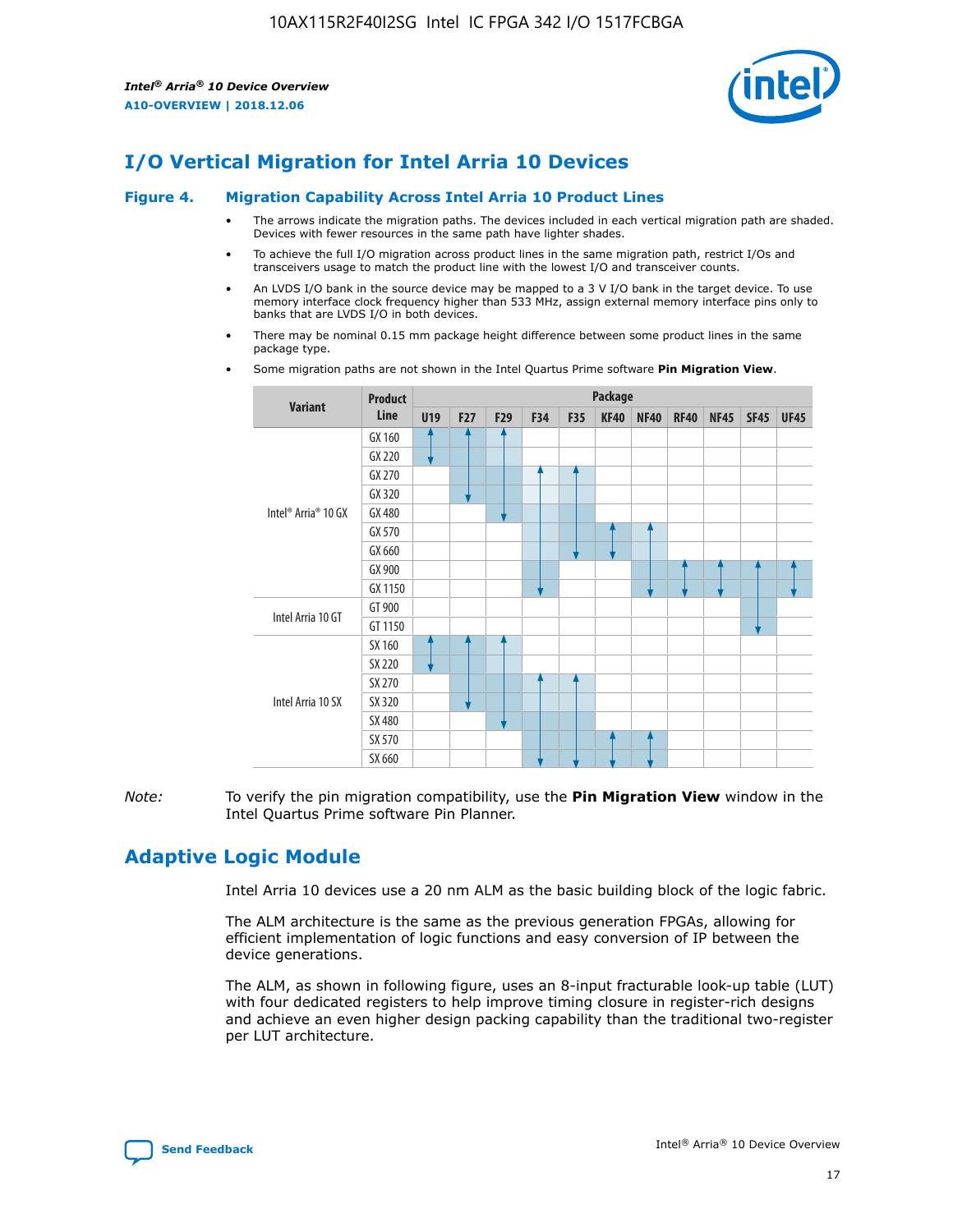

**Figure 5. ALM for Intel Arria 10 Devices**



The Intel Quartus Prime software optimizes your design according to the ALM logic structure and automatically maps legacy designs into the Intel Arria 10 ALM architecture.

# **Variable-Precision DSP Block**

The Intel Arria 10 variable precision DSP blocks support fixed-point arithmetic and floating-point arithmetic.

Features for fixed-point arithmetic:

- High-performance, power-optimized, and fully registered multiplication operations
- 18-bit and 27-bit word lengths
- Two 18 x 19 multipliers or one 27 x 27 multiplier per DSP block
- Built-in addition, subtraction, and 64-bit double accumulation register to combine multiplication results
- Cascading 19-bit or 27-bit when pre-adder is disabled and cascading 18-bit when pre-adder is used to form the tap-delay line for filtering applications
- Cascading 64-bit output bus to propagate output results from one block to the next block without external logic support
- Hard pre-adder supported in 19-bit and 27-bit modes for symmetric filters
- Internal coefficient register bank in both 18-bit and 27-bit modes for filter implementation
- 18-bit and 27-bit systolic finite impulse response (FIR) filters with distributed output adder
- Biased rounding support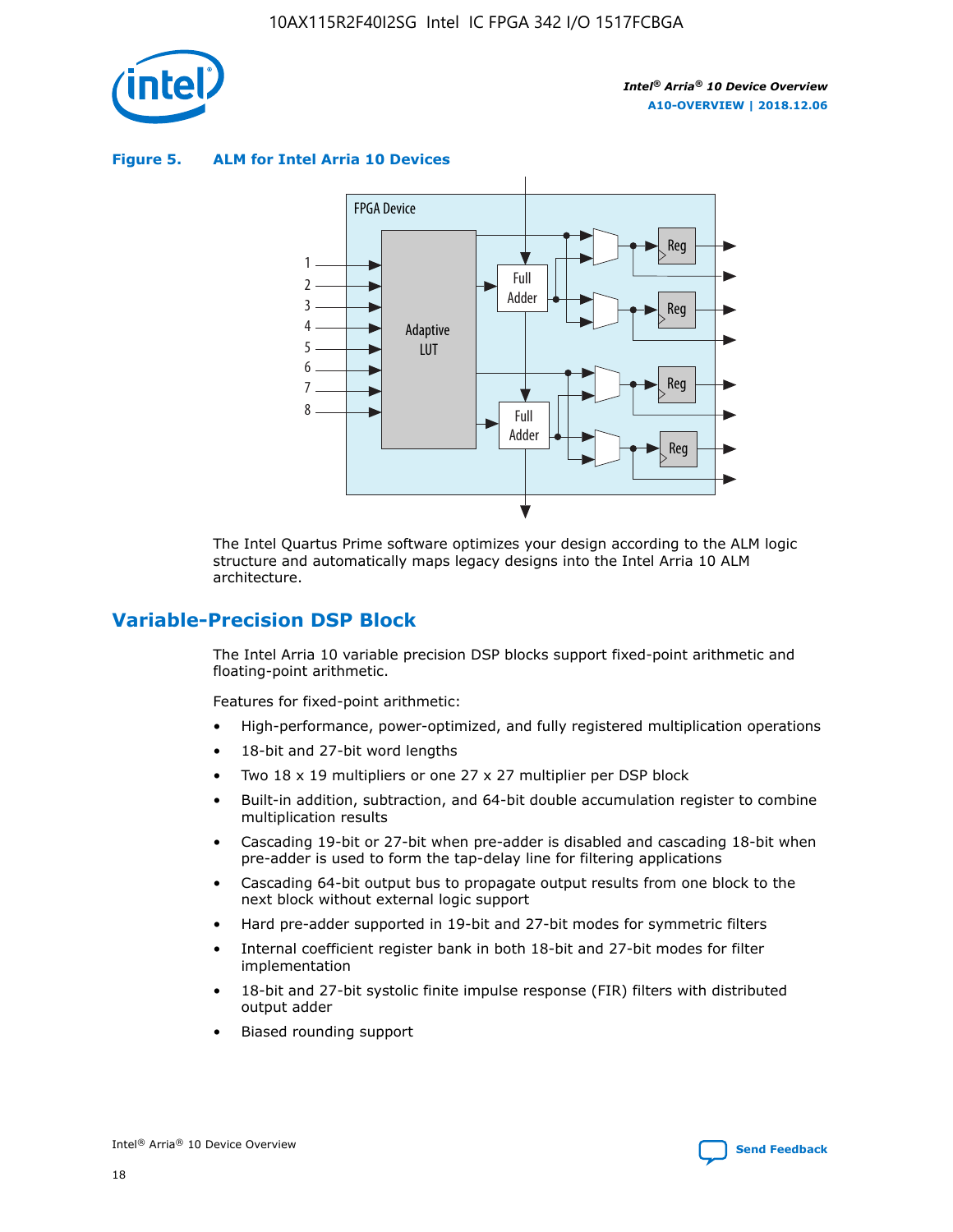

Features for floating-point arithmetic:

- A completely hardened architecture that supports multiplication, addition, subtraction, multiply-add, and multiply-subtract
- Multiplication with accumulation capability and a dynamic accumulator reset control
- Multiplication with cascade summation capability
- Multiplication with cascade subtraction capability
- Complex multiplication
- Direct vector dot product
- Systolic FIR filter

### **Table 15. Variable-Precision DSP Block Configurations for Intel Arria 10 Devices**

| <b>Usage Example</b>                                       | <b>Multiplier Size (Bit)</b>    | <b>DSP Block Resources</b> |
|------------------------------------------------------------|---------------------------------|----------------------------|
| Medium precision fixed point                               | Two 18 x 19                     |                            |
| High precision fixed or Single precision<br>floating point | One 27 x 27                     |                            |
| Fixed point FFTs                                           | One 19 x 36 with external adder |                            |
| Very high precision fixed point                            | One 36 x 36 with external adder |                            |
| Double precision floating point                            | One 54 x 54 with external adder | 4                          |

#### **Table 16. Resources for Fixed-Point Arithmetic in Intel Arria 10 Devices**

The table lists the variable-precision DSP resources by bit precision for each Intel Arria 10 device.

| <b>Variant</b>  | <b>Product Line</b> | Variable-<br>precision<br><b>DSP Block</b> | <b>Independent Input and Output</b><br><b>Multiplications Operator</b> |                                     | 18 x 19<br><b>Multiplier</b><br><b>Adder Sum</b> | $18 \times 18$<br><b>Multiplier</b><br><b>Adder</b> |
|-----------------|---------------------|--------------------------------------------|------------------------------------------------------------------------|-------------------------------------|--------------------------------------------------|-----------------------------------------------------|
|                 |                     |                                            | 18 x 19<br><b>Multiplier</b>                                           | $27 \times 27$<br><b>Multiplier</b> | <b>Mode</b>                                      | <b>Summed with</b><br>36 bit Input                  |
| AIntel Arria 10 | GX 160              | 156                                        | 312                                                                    | 156                                 | 156                                              | 156                                                 |
| GX              | GX 220              | 192                                        | 384                                                                    | 192                                 | 192                                              | 192                                                 |
|                 | GX 270              | 830                                        | 1,660                                                                  | 830                                 | 830                                              | 830                                                 |
|                 | GX 320              | 984                                        | 1,968                                                                  | 984                                 | 984                                              | 984                                                 |
|                 | GX 480              | 1,368                                      | 2,736                                                                  | 1,368                               | 1,368                                            | 1,368                                               |
|                 | GX 570              | 1,523                                      | 3,046                                                                  | 1,523                               | 1,523                                            | 1,523                                               |
|                 | GX 660              | 1,687                                      | 3,374                                                                  | 1,687                               | 1,687                                            | 1,687                                               |
|                 | GX 900              | 1,518                                      | 3,036                                                                  | 1,518                               | 1,518                                            | 1,518                                               |
|                 | GX 1150             | 1,518                                      | 3,036                                                                  | 1,518                               | 1,518                                            | 1,518                                               |
| Intel Arria 10  | GT 900              | 1,518                                      | 3,036                                                                  | 1,518                               | 1,518                                            | 1,518                                               |
| GT              | GT 1150             | 1,518                                      | 3,036                                                                  | 1,518                               | 1,518                                            | 1,518                                               |
| Intel Arria 10  | SX 160              | 156                                        | 312                                                                    | 156                                 | 156                                              | 156                                                 |
| <b>SX</b>       | SX 220              | 192                                        | 384                                                                    | 192                                 | 192                                              | 192                                                 |
|                 | SX 270              | 830                                        | 1,660                                                                  | 830                                 | 830                                              | 830                                                 |
|                 |                     |                                            |                                                                        |                                     |                                                  | continued                                           |

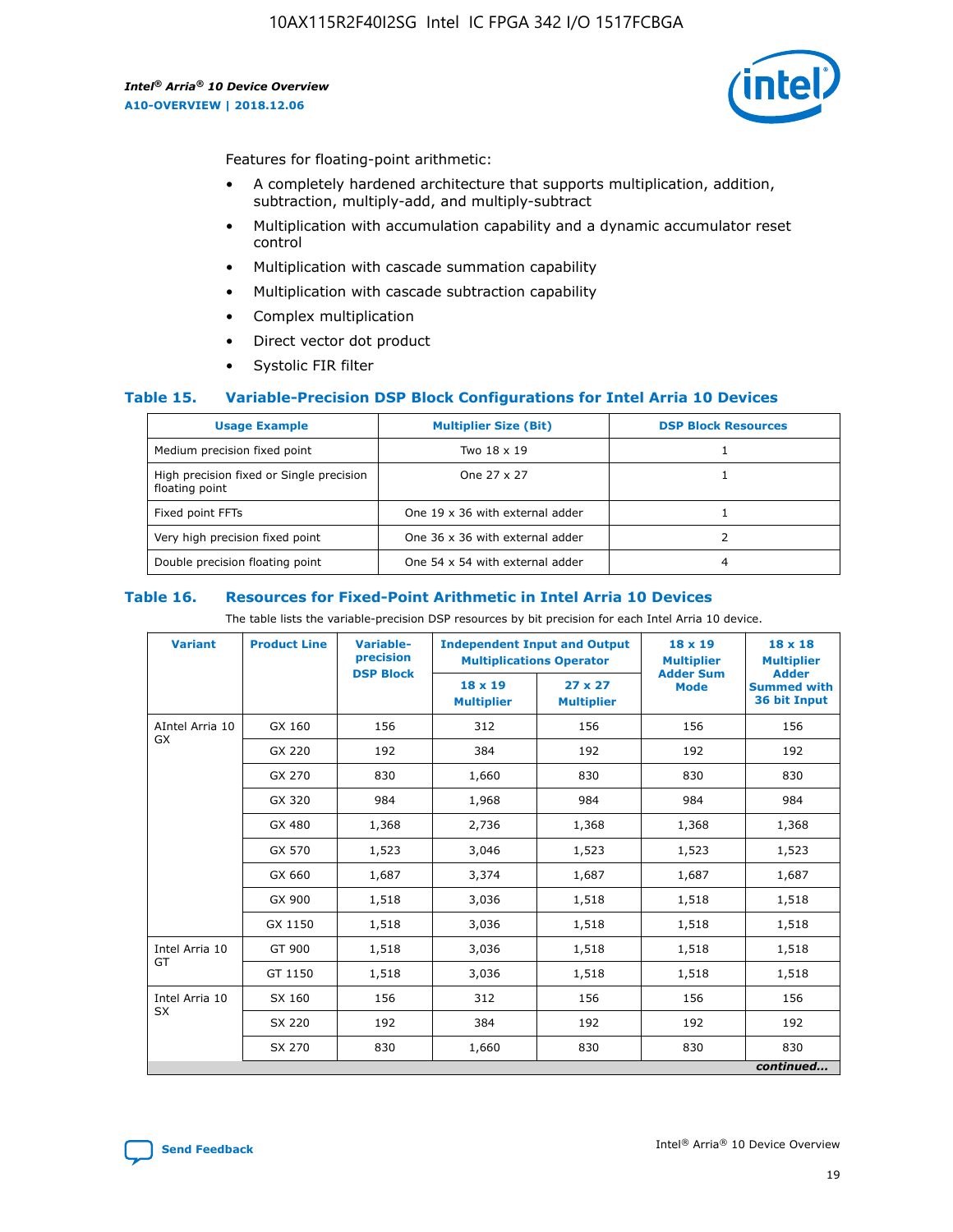

| <b>Variant</b> | <b>Product Line</b> | Variable-<br>precision | <b>Multiplications Operator</b>     | <b>Independent Input and Output</b> | $18 \times 19$<br><b>Multiplier</b> | $18 \times 18$<br><b>Multiplier</b><br><b>Adder</b> |  |
|----------------|---------------------|------------------------|-------------------------------------|-------------------------------------|-------------------------------------|-----------------------------------------------------|--|
|                |                     | <b>DSP Block</b>       | $18 \times 19$<br><b>Multiplier</b> | $27 \times 27$<br><b>Multiplier</b> | <b>Adder Sum</b><br><b>Mode</b>     | <b>Summed with</b><br>36 bit Input                  |  |
|                | SX 320              | 984                    | 1,968                               | 984                                 | 984                                 | 984                                                 |  |
|                | SX 480              | 1,368                  | 2,736                               | 1,368                               | 1,368                               | 1,368                                               |  |
|                | SX 570              | 1,523                  | 3,046                               | 1,523                               | 1,523                               | 1,523                                               |  |
|                | SX 660              | 1,687                  | 3,374                               | 1,687                               | 1,687                               | 1,687                                               |  |

# **Table 17. Resources for Floating-Point Arithmetic in Intel Arria 10 Devices**

The table lists the variable-precision DSP resources by bit precision for each Intel Arria 10 device.

| <b>Variant</b> | <b>Product Line</b> | <b>Variable-</b><br>precision<br><b>DSP Block</b> | <b>Single</b><br><b>Precision</b><br><b>Floating-Point</b><br><b>Multiplication</b><br><b>Mode</b> | <b>Single-Precision</b><br><b>Floating-Point</b><br><b>Adder Mode</b> | Single-<br><b>Precision</b><br><b>Floating-Point</b><br><b>Multiply</b><br><b>Accumulate</b><br><b>Mode</b> | <b>Peak</b><br><b>Giga Floating-</b><br><b>Point</b><br><b>Operations</b><br>per Second<br>(GFLOPs) |
|----------------|---------------------|---------------------------------------------------|----------------------------------------------------------------------------------------------------|-----------------------------------------------------------------------|-------------------------------------------------------------------------------------------------------------|-----------------------------------------------------------------------------------------------------|
| Intel Arria 10 | GX 160              | 156                                               | 156                                                                                                | 156                                                                   | 156                                                                                                         | 140                                                                                                 |
| GX             | GX 220              | 192                                               | 192                                                                                                | 192                                                                   | 192                                                                                                         | 173                                                                                                 |
|                | GX 270              | 830                                               | 830                                                                                                | 830                                                                   | 830                                                                                                         | 747                                                                                                 |
|                | GX 320              | 984                                               | 984                                                                                                | 984                                                                   | 984                                                                                                         | 886                                                                                                 |
|                | GX 480              | 1,369                                             | 1,368                                                                                              | 1,368                                                                 | 1,368                                                                                                       | 1,231                                                                                               |
|                | GX 570              | 1,523                                             | 1,523                                                                                              | 1,523                                                                 | 1,523                                                                                                       | 1,371                                                                                               |
|                | GX 660              | 1,687                                             | 1,687                                                                                              | 1,687                                                                 | 1,687                                                                                                       | 1,518                                                                                               |
|                | GX 900              | 1,518                                             | 1,518                                                                                              | 1,518                                                                 | 1,518                                                                                                       | 1,366                                                                                               |
|                | GX 1150             | 1,518                                             | 1,518                                                                                              | 1,518                                                                 | 1,518                                                                                                       | 1,366                                                                                               |
| Intel Arria 10 | GT 900              | 1,518                                             | 1,518                                                                                              | 1,518                                                                 | 1,518                                                                                                       | 1,366                                                                                               |
| GT             | GT 1150             | 1,518                                             | 1,518                                                                                              | 1,518                                                                 | 1,518                                                                                                       | 1,366                                                                                               |
| Intel Arria 10 | SX 160              | 156                                               | 156                                                                                                | 156                                                                   | 156                                                                                                         | 140                                                                                                 |
| <b>SX</b>      | SX 220              | 192                                               | 192                                                                                                | 192                                                                   | 192                                                                                                         | 173                                                                                                 |
|                | SX 270              | 830                                               | 830                                                                                                | 830                                                                   | 830                                                                                                         | 747                                                                                                 |
|                | SX 320              | 984                                               | 984                                                                                                | 984                                                                   | 984                                                                                                         | 886                                                                                                 |
|                | SX 480              | 1,369                                             | 1,368                                                                                              | 1,368                                                                 | 1,368                                                                                                       | 1,231                                                                                               |
|                | SX 570              | 1,523                                             | 1,523                                                                                              | 1,523                                                                 | 1,523                                                                                                       | 1,371                                                                                               |
|                | SX 660              | 1,687                                             | 1,687                                                                                              | 1,687                                                                 | 1,687                                                                                                       | 1,518                                                                                               |

# **Embedded Memory Blocks**

The embedded memory blocks in the devices are flexible and designed to provide an optimal amount of small- and large-sized memory arrays to fit your design requirements.

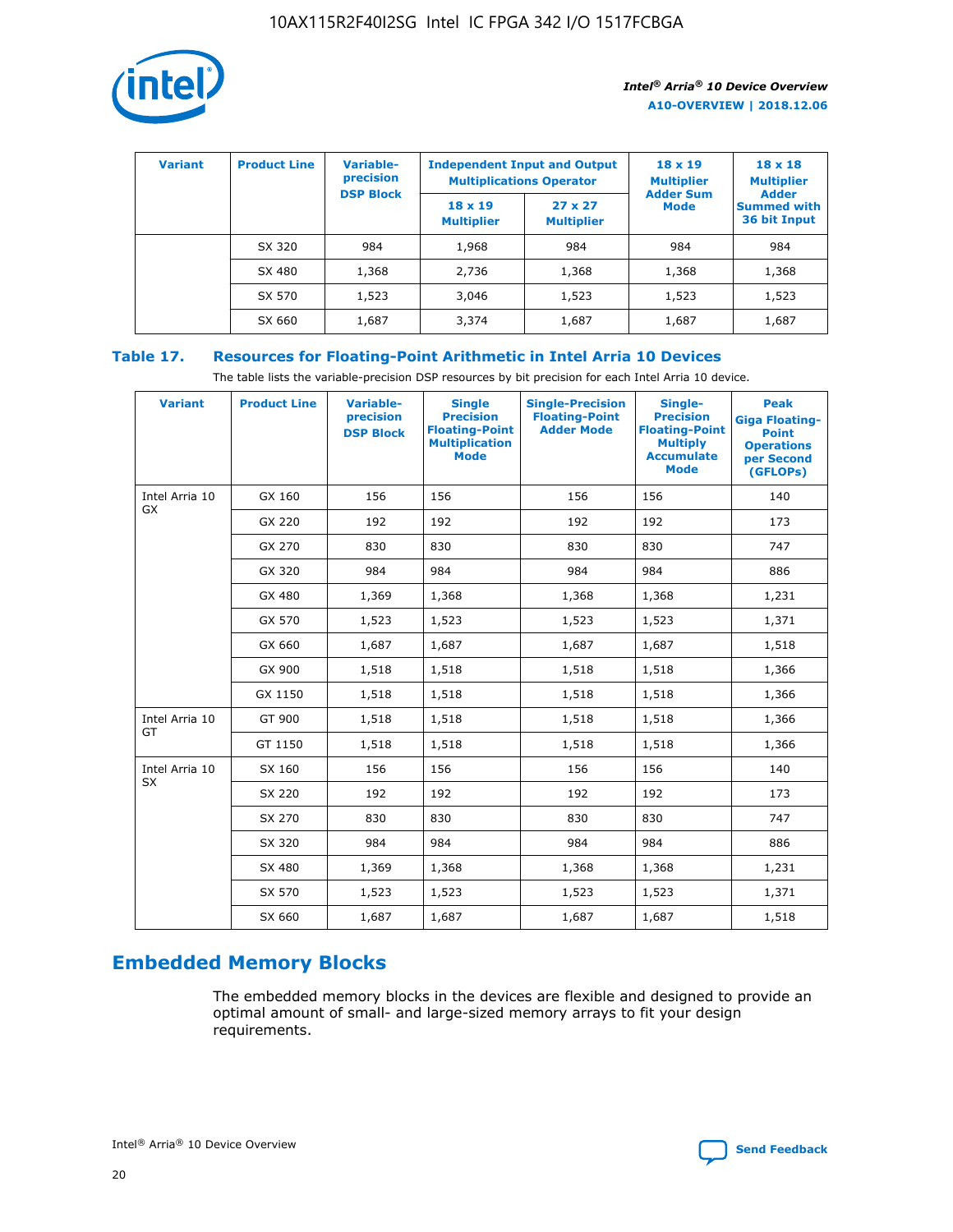

# **Types of Embedded Memory**

The Intel Arria 10 devices contain two types of memory blocks:

- 20 Kb M20K blocks—blocks of dedicated memory resources. The M20K blocks are ideal for larger memory arrays while still providing a large number of independent ports.
- 640 bit memory logic array blocks (MLABs)—enhanced memory blocks that are configured from dual-purpose logic array blocks (LABs). The MLABs are ideal for wide and shallow memory arrays. The MLABs are optimized for implementation of shift registers for digital signal processing (DSP) applications, wide and shallow FIFO buffers, and filter delay lines. Each MLAB is made up of ten adaptive logic modules (ALMs). In the Intel Arria 10 devices, you can configure these ALMs as ten 32 x 2 blocks, giving you one 32 x 20 simple dual-port SRAM block per MLAB.

# **Embedded Memory Capacity in Intel Arria 10 Devices**

|                   | <b>Product</b> |              | <b>M20K</b>         | <b>MLAB</b>  |                     | <b>Total RAM Bit</b> |
|-------------------|----------------|--------------|---------------------|--------------|---------------------|----------------------|
| <b>Variant</b>    | <b>Line</b>    | <b>Block</b> | <b>RAM Bit (Kb)</b> | <b>Block</b> | <b>RAM Bit (Kb)</b> | (Kb)                 |
| Intel Arria 10 GX | GX 160         | 440          | 8,800               | 1,680        | 1,050               | 9,850                |
|                   | GX 220         | 587          | 11,740              | 2,703        | 1,690               | 13,430               |
|                   | GX 270         | 750          | 15,000              | 3,922        | 2,452               | 17,452               |
|                   | GX 320         | 891          | 17,820              | 4,363        | 2,727               | 20,547               |
|                   | GX 480         | 1,431        | 28,620              | 6,662        | 4,164               | 32,784               |
|                   | GX 570         | 1,800        | 36,000              | 8,153        | 5,096               | 41,096               |
|                   | GX 660         | 2,131        | 42,620              | 9,260        | 5,788               | 48,408               |
|                   | GX 900         | 2,423        | 48,460              | 15,017       | 9,386               | 57,846               |
|                   | GX 1150        | 2,713        | 54,260              | 20,774       | 12,984              | 67,244               |
| Intel Arria 10 GT | GT 900         | 2,423        | 48,460              | 15,017       | 9,386               | 57,846               |
|                   | GT 1150        | 2,713        | 54,260              | 20,774       | 12,984              | 67,244               |
| Intel Arria 10 SX | SX 160         | 440          | 8,800               | 1,680        | 1,050               | 9,850                |
|                   | SX 220         | 587          | 11,740              | 2,703        | 1,690               | 13,430               |
|                   | SX 270         | 750          | 15,000              | 3,922        | 2,452               | 17,452               |
|                   | SX 320         | 891          | 17,820              | 4,363        | 2,727               | 20,547               |
|                   | SX 480         | 1,431        | 28,620              | 6,662        | 4,164               | 32,784               |
|                   | SX 570         | 1,800        | 36,000              | 8,153        | 5,096               | 41,096               |
|                   | SX 660         | 2,131        | 42,620              | 9,260        | 5,788               | 48,408               |

#### **Table 18. Embedded Memory Capacity and Distribution in Intel Arria 10 Devices**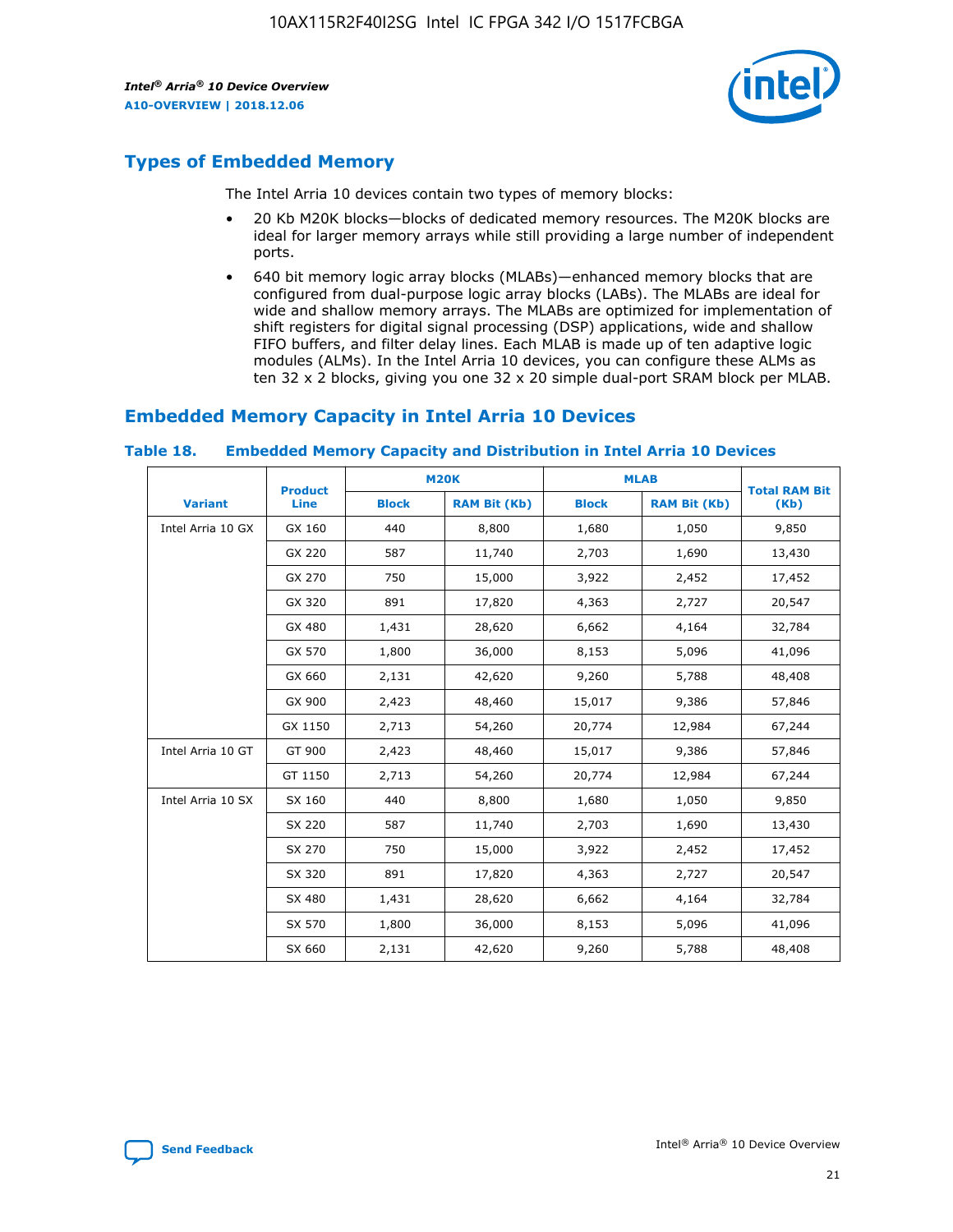

# **Embedded Memory Configurations for Single-port Mode**

#### **Table 19. Single-port Embedded Memory Configurations for Intel Arria 10 Devices**

This table lists the maximum configurations supported for single-port RAM and ROM modes.

| <b>Memory Block</b> | Depth (bits) | <b>Programmable Width</b> |
|---------------------|--------------|---------------------------|
| MLAB                | 32           | x16, x18, or x20          |
|                     | 64(10)       | x8, x9, x10               |
| M20K                | 512          | x40, x32                  |
|                     | 1K           | x20, x16                  |
|                     | 2K           | x10, x8                   |
|                     | 4K           | x5, x4                    |
|                     | 8K           | x2                        |
|                     | 16K          | x1                        |

# **Clock Networks and PLL Clock Sources**

The clock network architecture is based on Intel's global, regional, and peripheral clock structure. This clock structure is supported by dedicated clock input pins, fractional clock synthesis PLLs, and integer I/O PLLs.

# **Clock Networks**

The Intel Arria 10 core clock networks are capable of up to 800 MHz fabric operation across the full industrial temperature range. For the external memory interface, the clock network supports the hard memory controller with speeds up to 2,400 Mbps in a quarter-rate transfer.

To reduce power consumption, the Intel Quartus Prime software identifies all unused sections of the clock network and powers them down.

# **Fractional Synthesis and I/O PLLs**

Intel Arria 10 devices contain up to 32 fractional synthesis PLLs and up to 16 I/O PLLs that are available for both specific and general purpose uses in the core:

- Fractional synthesis PLLs—located in the column adjacent to the transceiver blocks
- I/O PLLs—located in each bank of the 48 I/Os

# **Fractional Synthesis PLLs**

You can use the fractional synthesis PLLs to:

- Reduce the number of oscillators that are required on your board
- Reduce the number of clock pins that are used in the device by synthesizing multiple clock frequencies from a single reference clock source

<sup>(10)</sup> Supported through software emulation and consumes additional MLAB blocks.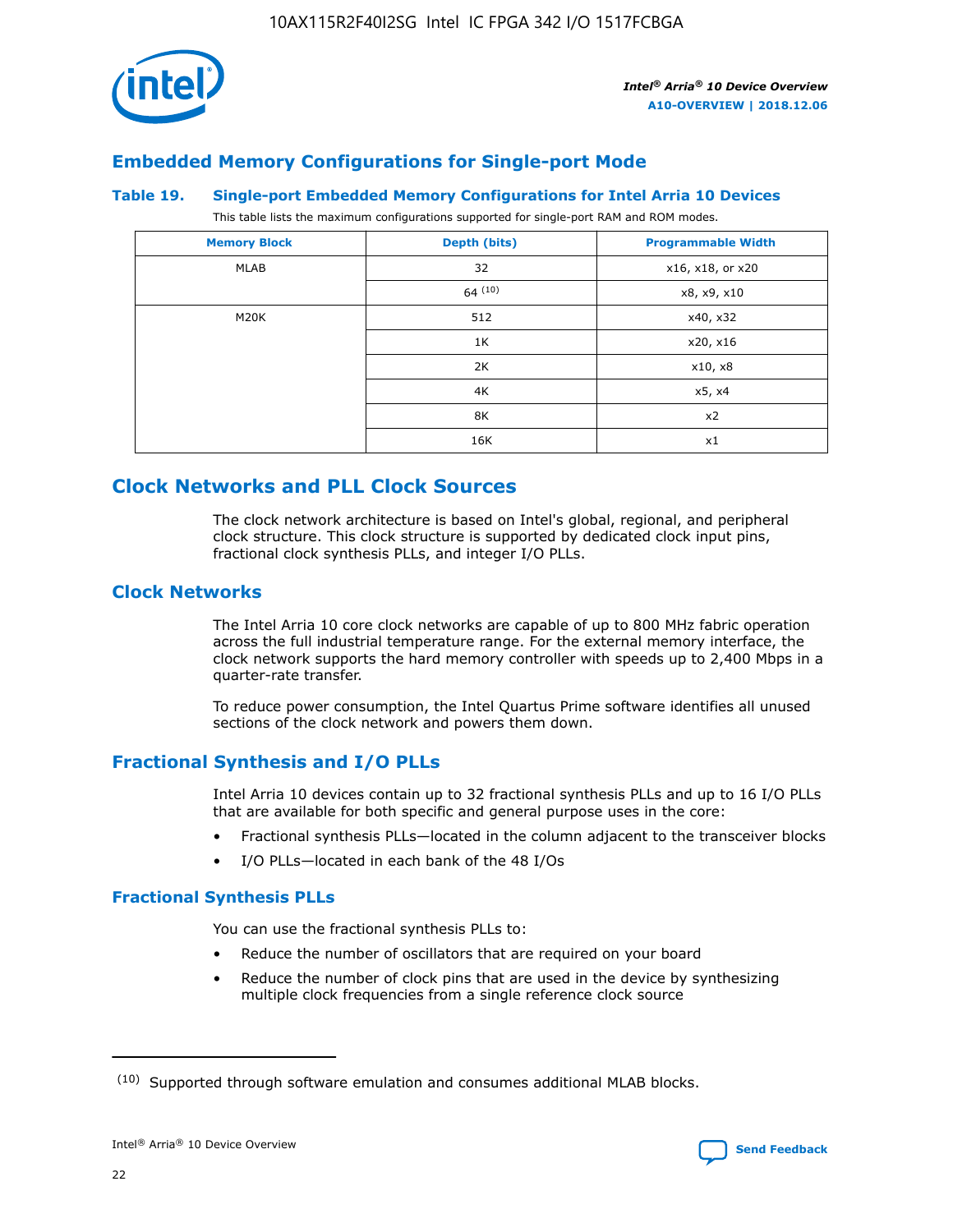

The fractional synthesis PLLs support the following features:

- Reference clock frequency synthesis for transceiver CMU and Advanced Transmit (ATX) PLLs
- Clock network delay compensation
- Zero-delay buffering
- Direct transmit clocking for transceivers
- Independently configurable into two modes:
	- Conventional integer mode equivalent to the general purpose PLL
	- Enhanced fractional mode with third order delta-sigma modulation
- PLL cascading

### **I/O PLLs**

The integer mode I/O PLLs are located in each bank of 48 I/Os. You can use the I/O PLLs to simplify the design of external memory and high-speed LVDS interfaces.

In each I/O bank, the I/O PLLs are adjacent to the hard memory controllers and LVDS SERDES. Because these PLLs are tightly coupled with the I/Os that need to use them, it makes it easier to close timing.

You can use the I/O PLLs for general purpose applications in the core such as clock network delay compensation and zero-delay buffering.

Intel Arria 10 devices support PLL-to-PLL cascading.

# **FPGA General Purpose I/O**

Intel Arria 10 devices offer highly configurable GPIOs. Each I/O bank contains 48 general purpose I/Os and a high-efficiency hard memory controller.

The following list describes the features of the GPIOs:

- Consist of 3 V I/Os for high-voltage application and LVDS I/Os for differential signaling
	- Up to two 3 V I/O banks, available in some devices, that support up to 3 V I/O standards
	- LVDS I/O banks that support up to 1.8 V I/O standards
- Support a wide range of single-ended and differential I/O interfaces
- LVDS speeds up to 1.6 Gbps
- Each LVDS pair of pins has differential input and output buffers, allowing you to configure the LVDS direction for each pair.
- Programmable bus hold and weak pull-up
- Programmable differential output voltage  $(V_{OD})$  and programmable pre-emphasis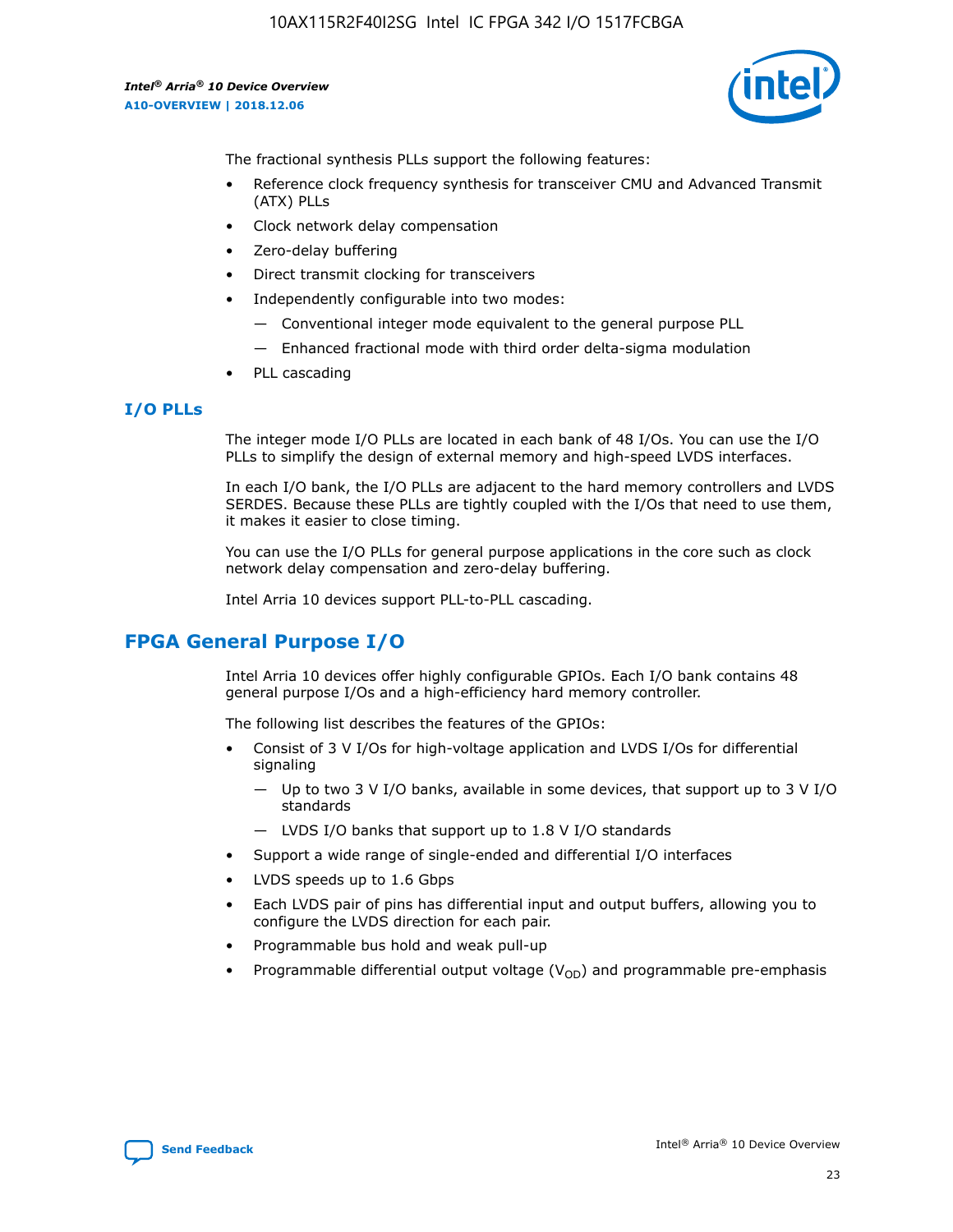

- Series (R<sub>S</sub>) and parallel (R<sub>T</sub>) on-chip termination (OCT) for all I/O banks with OCT calibration to limit the termination impedance variation
- On-chip dynamic termination that has the ability to swap between series and parallel termination, depending on whether there is read or write on a common bus for signal integrity
- Easy timing closure support using the hard read FIFO in the input register path, and delay-locked loop (DLL) delay chain with fine and coarse architecture

# **External Memory Interface**

Intel Arria 10 devices offer massive external memory bandwidth, with up to seven 32 bit DDR4 memory interfaces running at up to 2,400 Mbps. This bandwidth provides additional ease of design, lower power, and resource efficiencies of hardened highperformance memory controllers.

The memory interface within Intel Arria 10 FPGAs and SoCs delivers the highest performance and ease of use. You can configure up to a maximum width of 144 bits when using the hard or soft memory controllers. If required, you can bypass the hard memory controller and use a soft controller implemented in the user logic.

Each I/O contains a hardened DDR read/write path (PHY) capable of performing key memory interface functionality such as read/write leveling, FIFO buffering to lower latency and improve margin, timing calibration, and on-chip termination.

The timing calibration is aided by the inclusion of hard microcontrollers based on Intel's Nios® II technology, specifically tailored to control the calibration of multiple memory interfaces. This calibration allows the Intel Arria 10 device to compensate for any changes in process, voltage, or temperature either within the Intel Arria 10 device itself, or within the external memory device. The advanced calibration algorithms ensure maximum bandwidth and robust timing margin across all operating conditions.

In addition to parallel memory interfaces, Intel Arria 10 devices support serial memory technologies such as the Hybrid Memory Cube (HMC). The HMC is supported by the Intel Arria 10 high-speed serial transceivers which connect up to four HMC links, with each link running at data rates up to 15 Gbps.

### **Related Information**

#### [External Memory Interface Spec Estimator](http://www.altera.com/technology/memory/estimator/mem-emif-index.html)

Provides a parametric tool that allows you to find and compare the performance of the supported external memory interfaces in IntelFPGAs.

# **Memory Standards Supported by Intel Arria 10 Devices**

The I/Os are designed to provide high performance support for existing and emerging external memory standards.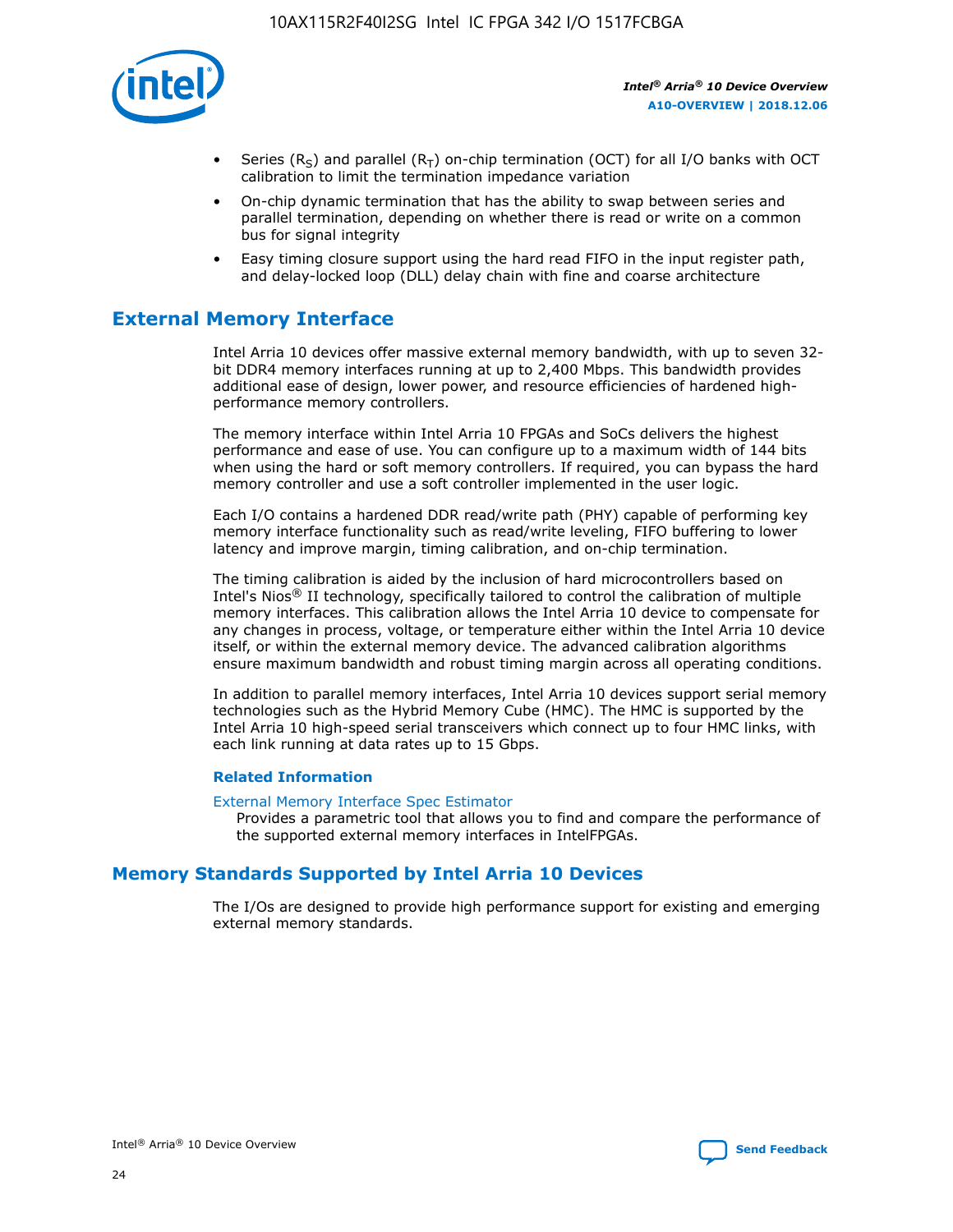

#### **Table 20. Memory Standards Supported by the Hard Memory Controller**

This table lists the overall capability of the hard memory controller. For specific details, refer to the External Memory Interface Spec Estimator and Intel Arria 10 Device Datasheet.

| <b>Memory Standard</b> | <b>Rate Support</b> | <b>Ping Pong PHY Support</b> | <b>Maximum Frequency</b><br>(MHz) |
|------------------------|---------------------|------------------------------|-----------------------------------|
| <b>DDR4 SDRAM</b>      | Quarter rate        | Yes                          | 1,067                             |
|                        |                     |                              | 1,200                             |
| <b>DDR3 SDRAM</b>      | Half rate           | Yes                          | 533                               |
|                        |                     |                              | 667                               |
|                        | Quarter rate        | Yes                          | 1,067                             |
|                        |                     |                              | 1,067                             |
| <b>DDR3L SDRAM</b>     | Half rate           | Yes                          | 533                               |
|                        |                     |                              | 667                               |
|                        | Quarter rate        | Yes                          | 933                               |
|                        |                     |                              | 933                               |
| LPDDR3 SDRAM           | Half rate           |                              | 533                               |
|                        | Quarter rate        |                              | 800                               |

### **Table 21. Memory Standards Supported by the Soft Memory Controller**

| <b>Memory Standard</b>      | <b>Rate Support</b> | <b>Maximum Frequency</b><br>(MHz) |
|-----------------------------|---------------------|-----------------------------------|
| <b>RLDRAM 3 (11)</b>        | Quarter rate        | 1,200                             |
| ODR IV SRAM <sup>(11)</sup> | Quarter rate        | 1,067                             |
| <b>ODR II SRAM</b>          | Full rate           | 333                               |
|                             | Half rate           | 633                               |
| <b>ODR II+ SRAM</b>         | Full rate           | 333                               |
|                             | Half rate           | 633                               |
| <b>ODR II+ Xtreme SRAM</b>  | Full rate           | 333                               |
|                             | Half rate           | 633                               |

#### **Table 22. Memory Standards Supported by the HPS Hard Memory Controller**

The hard processor system (HPS) is available in Intel Arria 10 SoC devices only.

| <b>Memory Standard</b> | <b>Rate Support</b> | <b>Maximum Frequency</b><br>(MHz) |
|------------------------|---------------------|-----------------------------------|
| <b>DDR4 SDRAM</b>      | Half rate           | 1,200                             |
| <b>DDR3 SDRAM</b>      | Half rate           | 1,067                             |
| <b>DDR3L SDRAM</b>     | Half rate           | 933                               |

<sup>(11)</sup> Intel Arria 10 devices support this external memory interface using hard PHY with soft memory controller.

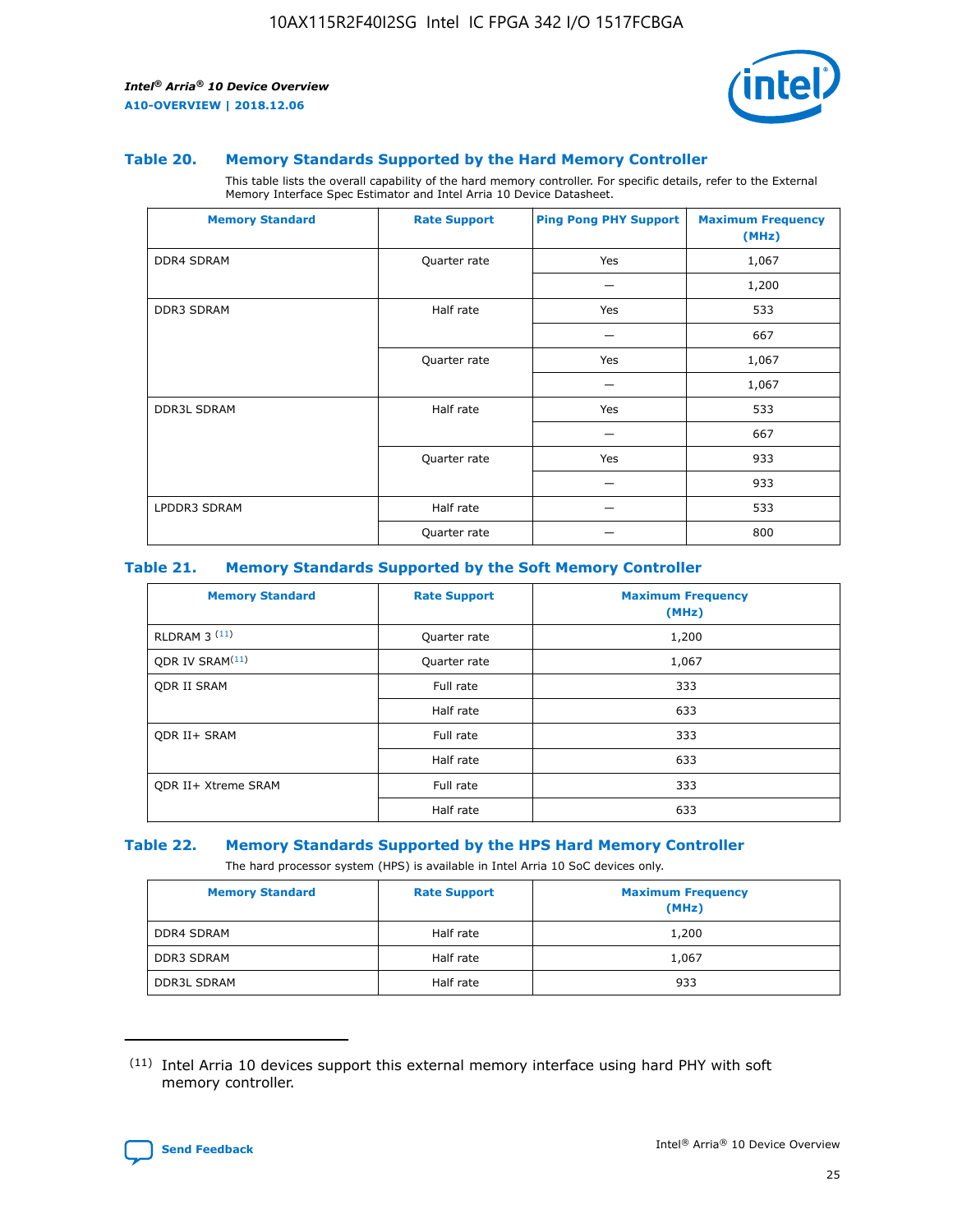

### **Related Information**

#### [Intel Arria 10 Device Datasheet](https://www.intel.com/content/www/us/en/programmable/documentation/mcn1413182292568.html#mcn1413182153340)

Lists the memory interface performance according to memory interface standards, rank or chip select configurations, and Intel Arria 10 device speed grades.

# **PCIe Gen1, Gen2, and Gen3 Hard IP**

Intel Arria 10 devices contain PCIe hard IP that is designed for performance and ease-of-use:

- Includes all layers of the PCIe stack—transaction, data link and physical layers.
- Supports PCIe Gen3, Gen2, and Gen1 Endpoint and Root Port in x1, x2, x4, or x8 lane configuration.
- Operates independently from the core logic—optional configuration via protocol (CvP) allows the PCIe link to power up and complete link training in less than 100 ms while the Intel Arria 10 device completes loading the programming file for the rest of the FPGA.
- Provides added functionality that makes it easier to support emerging features such as Single Root I/O Virtualization (SR-IOV) and optional protocol extensions.
- Provides improved end-to-end datapath protection using ECC.
- Supports FPGA configuration via protocol (CvP) using PCIe at Gen3, Gen2, or Gen1 speed.

#### **Related Information**

PCS Features on page 30

# **Enhanced PCS Hard IP for Interlaken and 10 Gbps Ethernet**

# **Interlaken Support**

The Intel Arria 10 enhanced PCS hard IP provides integrated Interlaken PCS supporting rates up to 25.8 Gbps per lane.

The Interlaken PCS is based on the proven functionality of the PCS developed for Intel's previous generation FPGAs, which demonstrated interoperability with Interlaken ASSP vendors and third-party IP suppliers. The Interlaken PCS is present in every transceiver channel in Intel Arria 10 devices.

### **Related Information**

PCS Features on page 30

# **10 Gbps Ethernet Support**

The Intel Arria 10 enhanced PCS hard IP supports 10GBASE-R PCS compliant with IEEE 802.3 10 Gbps Ethernet (10GbE). The integrated hard IP support for 10GbE and the 10 Gbps transceivers save external PHY cost, board space, and system power.

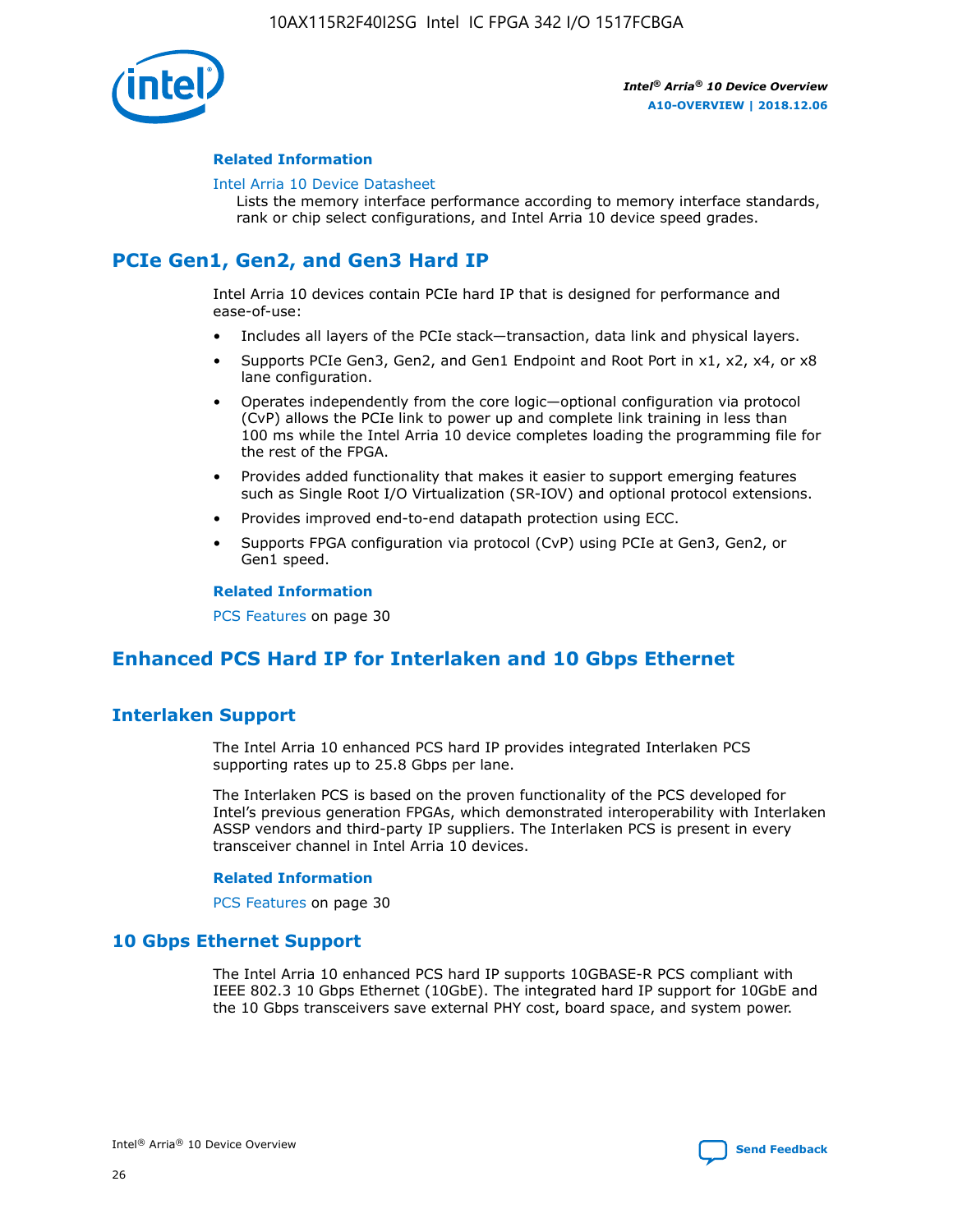

The scalable hard IP supports multiple independent 10GbE ports while using a single PLL for all the 10GBASE-R PCS instantiations, which saves on core logic resources and clock networks:

- Simplifies multiport 10GbE systems compared to XAUI interfaces that require an external XAUI-to-10G PHY.
- Incorporates Electronic Dispersion Compensation (EDC), which enables direct connection to standard 10 Gbps XFP and SFP+ pluggable optical modules.
- Supports backplane Ethernet applications and includes a hard 10GBASE-KR Forward Error Correction (FEC) circuit that you can use for 10 Gbps and 40 Gbps applications.

The 10 Gbps Ethernet PCS hard IP and 10GBASE-KR FEC are present in every transceiver channel.

#### **Related Information**

PCS Features on page 30

# **Low Power Serial Transceivers**

Intel Arria 10 FPGAs and SoCs include lowest power transceivers that deliver high bandwidth, throughput and low latency.

Intel Arria 10 devices deliver the industry's lowest power consumption per transceiver channel:

- 12.5 Gbps transceivers at as low as 242 mW
- 10 Gbps transceivers at as low as 168 mW
- 6 Gbps transceivers at as low as 117 mW

Intel Arria 10 transceivers support various data rates according to application:

- Chip-to-chip and chip-to-module applications—from 1 Gbps up to 25.8 Gbps
- Long reach and backplane applications—from 1 Gbps up to 12.5 with advanced adaptive equalization
- Critical power sensitive applications—from 1 Gbps up to 11.3 Gbps using lower power modes

The combination of 20 nm process technology and architectural advances provide the following benefits:

- Significant reduction in die area and power consumption
- Increase of up to two times in transceiver I/O density compared to previous generation devices while maintaining optimal signal integrity
- Up to 72 total transceiver channels—you can configure up to 6 of these channels to run as fast as 25.8 Gbps
- All channels feature continuous data rate support up to the maximum rated speed

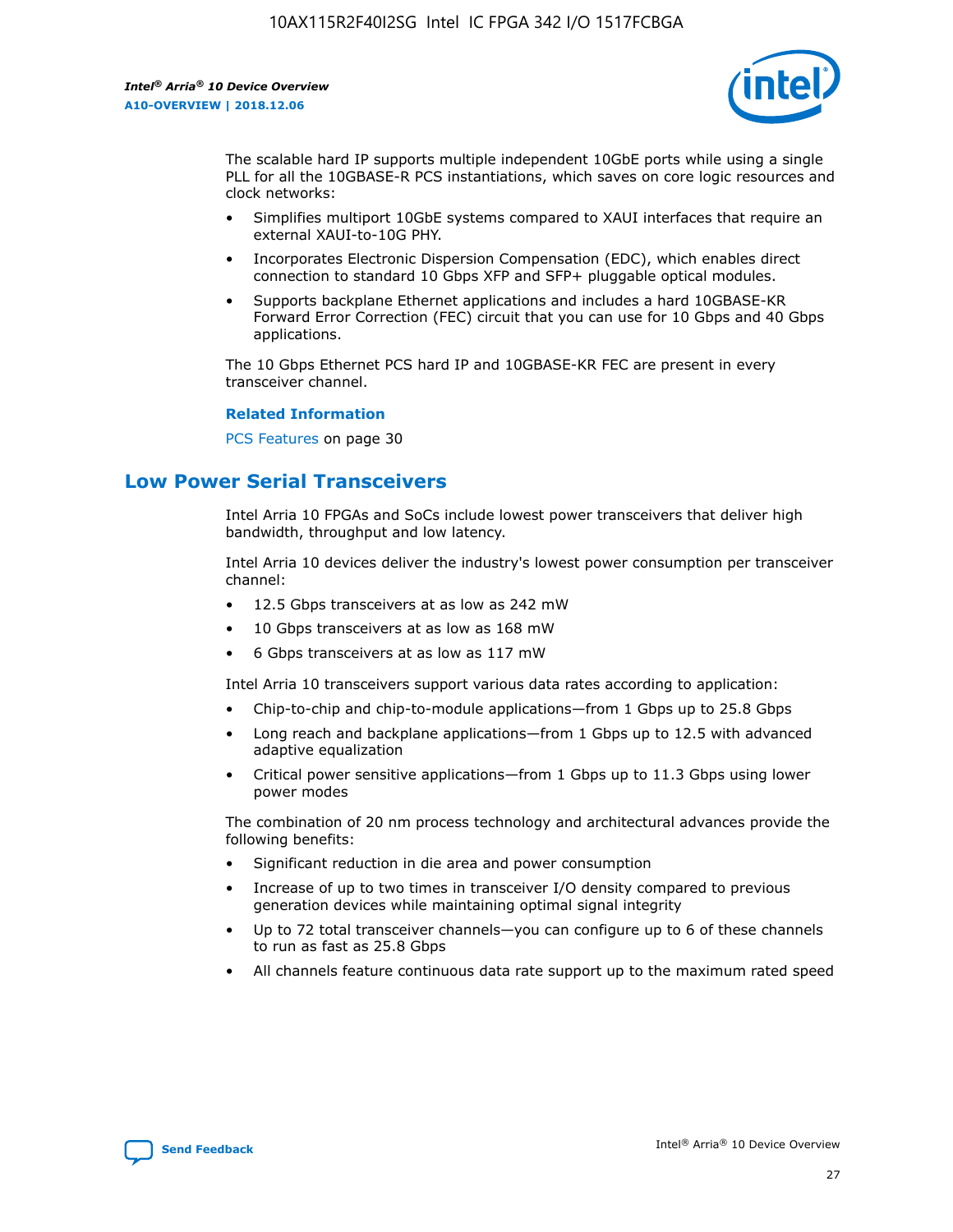



## **Figure 6. Intel Arria 10 Transceiver Block Architecture**

# **Transceiver Channels**

All transceiver channels feature a dedicated Physical Medium Attachment (PMA) and a hardened Physical Coding Sublayer (PCS).

- The PMA provides primary interfacing capabilities to physical channels.
- The PCS typically handles encoding/decoding, word alignment, and other preprocessing functions before transferring data to the FPGA core fabric.

A transceiver channel consists of a PMA and a PCS block. Most transceiver banks have 6 channels. There are some transceiver banks that contain only 3 channels.

A wide variety of bonded and non-bonded data rate configurations is possible using a highly configurable clock distribution network. Up to 80 independent transceiver data rates can be configured.

The following figures are graphical representations of top views of the silicon die, which correspond to reverse views for flip chip packages. Different Intel Arria 10 devices may have different floorplans than the ones shown in the figures.

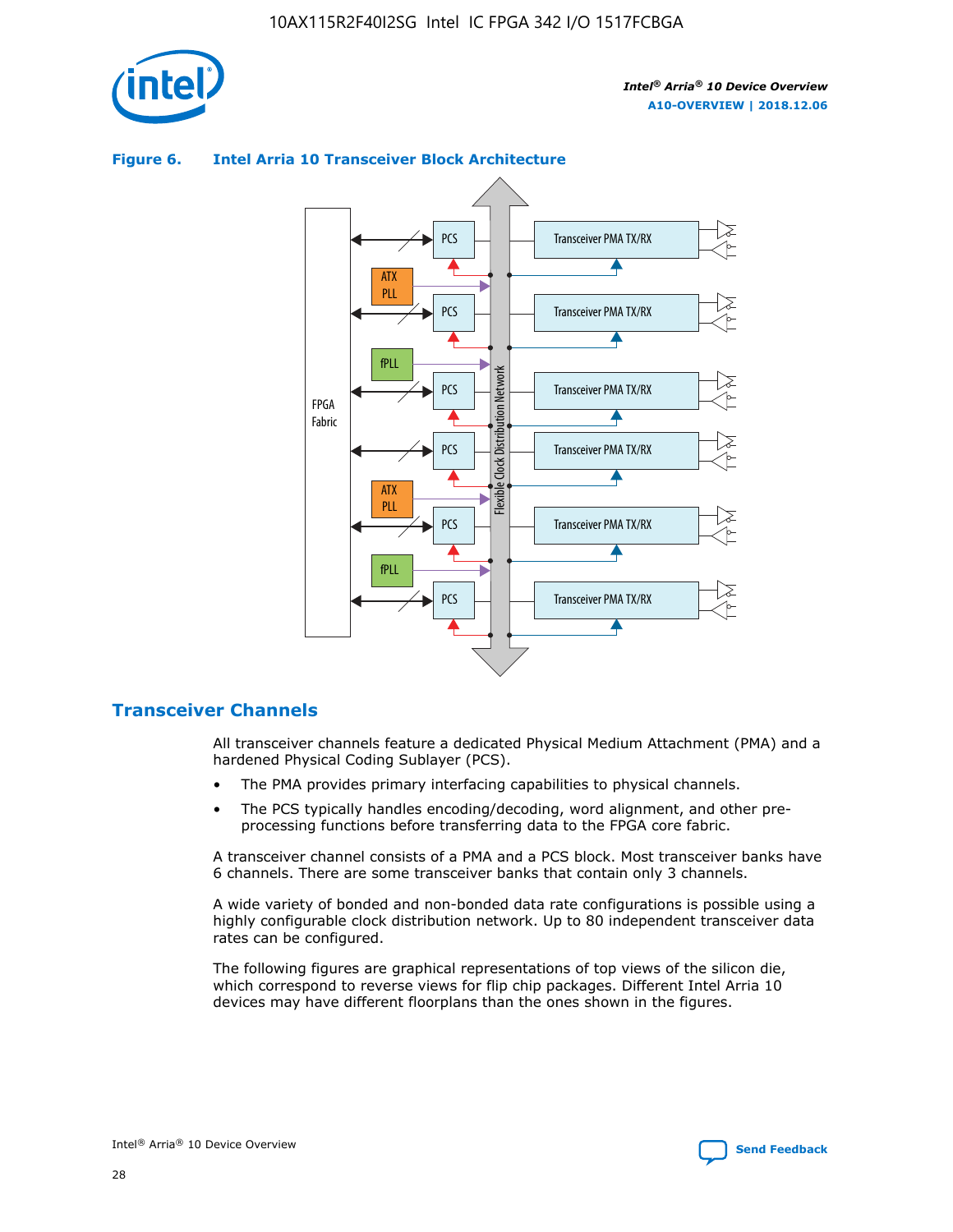

## **Figure 7. Device Chip Overview for Intel Arria 10 GX and GT Devices**





### **PMA Features**

Intel Arria 10 transceivers provide exceptional signal integrity at data rates up to 25.8 Gbps. Clocking options include ultra-low jitter ATX PLLs (LC tank based), clock multiplier unit (CMU) PLLs, and fractional PLLs.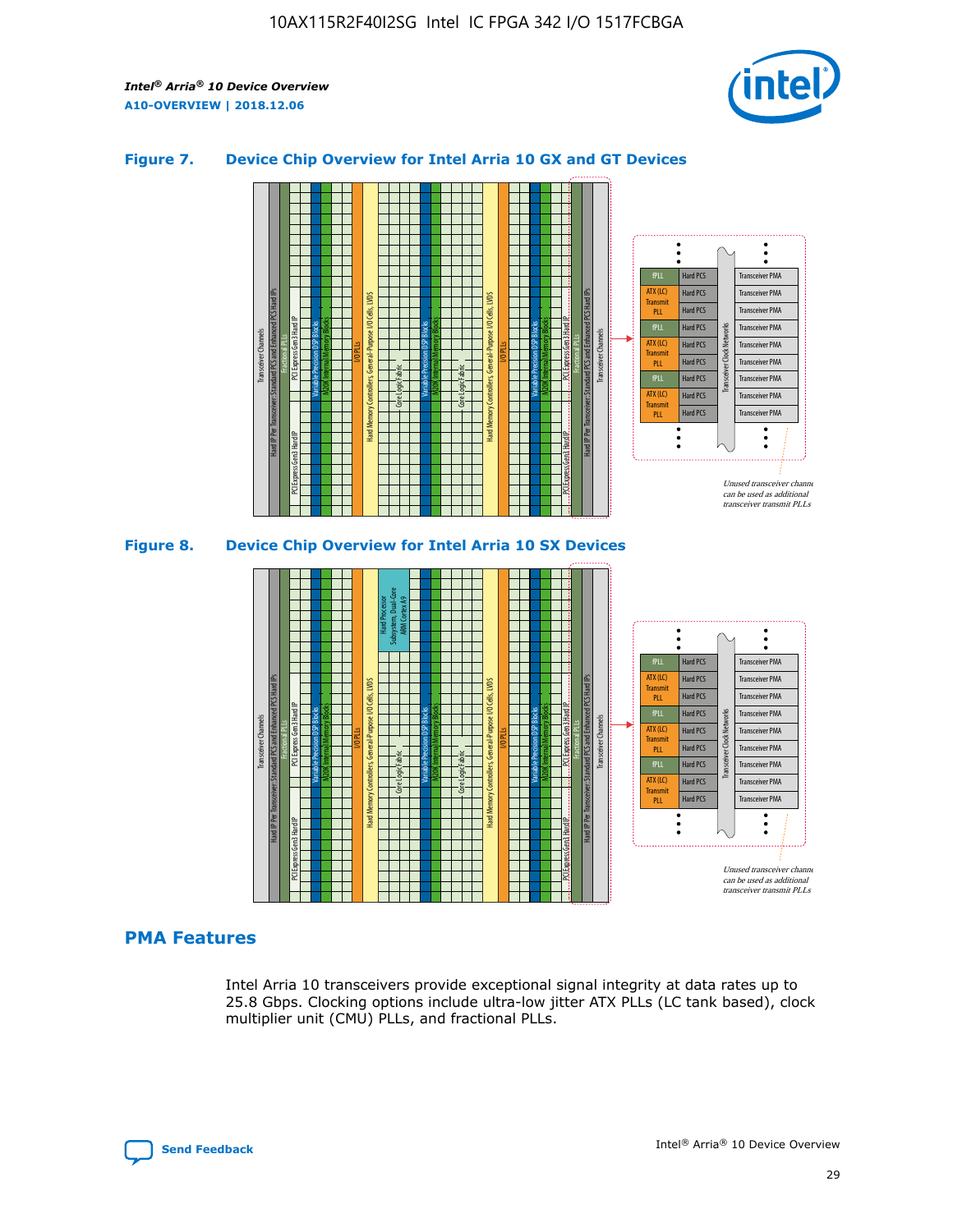

Each transceiver channel contains a channel PLL that can be used as the CMU PLL or clock data recovery (CDR) PLL. In CDR mode, the channel PLL recovers the receiver clock and data in the transceiver channel. Up to 80 independent data rates can be configured on a single Intel Arria 10 device.

## **Table 23. PMA Features of the Transceivers in Intel Arria 10 Devices**

| <b>Feature</b>                                             | <b>Capability</b>                                                                                                                                                                                                             |
|------------------------------------------------------------|-------------------------------------------------------------------------------------------------------------------------------------------------------------------------------------------------------------------------------|
| Chip-to-Chip Data Rates                                    | 1 Gbps to 17.4 Gbps (Intel Arria 10 GX devices)<br>1 Gbps to 25.8 Gbps (Intel Arria 10 GT devices)                                                                                                                            |
| Backplane Support                                          | Drive backplanes at data rates up to 12.5 Gbps                                                                                                                                                                                |
| <b>Optical Module Support</b>                              | SFP+/SFP, XFP, CXP, QSFP/QSFP28, CFP/CFP2/CFP4                                                                                                                                                                                |
| Cable Driving Support                                      | SFP+ Direct Attach, PCI Express over cable, eSATA                                                                                                                                                                             |
| Transmit Pre-Emphasis                                      | 4-tap transmit pre-emphasis and de-emphasis to compensate for system channel loss                                                                                                                                             |
| Continuous Time Linear<br>Equalizer (CTLE)                 | Dual mode, high-gain, and high-data rate, linear receive equalization to compensate for<br>system channel loss                                                                                                                |
| Decision Feedback Equalizer<br>(DFE)                       | 7-fixed and 4-floating tap DFE to equalize backplane channel loss in the presence of<br>crosstalk and noisy environments                                                                                                      |
| Variable Gain Amplifier                                    | Optimizes the signal amplitude prior to the CDR sampling and operates in fixed and<br>adaptive modes                                                                                                                          |
| Altera Digital Adaptive<br>Parametric Tuning (ADAPT)       | Fully digital adaptation engine to automatically adjust all link equalization parameters-<br>including CTLE, DFE, and variable gain amplifier blocks—that provide optimal link margin<br>without intervention from user logic |
| Precision Signal Integrity<br>Calibration Engine (PreSICE) | Hardened calibration controller to quickly calibrate all transceiver control parameters on<br>power-up, which provides the optimal signal integrity and jitter performance                                                    |
| Advanced Transmit (ATX)<br><b>PLL</b>                      | Low jitter ATX (LC tank based) PLLs with continuous tuning range to cover a wide range of<br>standard and proprietary protocols                                                                                               |
| <b>Fractional PLLs</b>                                     | On-chip fractional frequency synthesizers to replace on-board crystal oscillators and reduce<br>system cost                                                                                                                   |
| Digitally Assisted Analog<br><b>CDR</b>                    | Superior jitter tolerance with fast lock time                                                                                                                                                                                 |
| Dynamic Partial<br>Reconfiguration                         | Allows independent control of the Avalon memory-mapped interface of each transceiver<br>channel for the highest transceiver flexibility                                                                                       |
| Multiple PCS-PMA and PCS-<br>PLD interface widths          | 8-, 10-, 16-, 20-, 32-, 40-, or 64-bit interface widths for flexibility of deserialization width,<br>encoding, and reduced latency                                                                                            |

# **PCS Features**

This table summarizes the Intel Arria 10 transceiver PCS features. You can use the transceiver PCS to support a wide range of protocols ranging from 1 Gbps to 25.8 Gbps.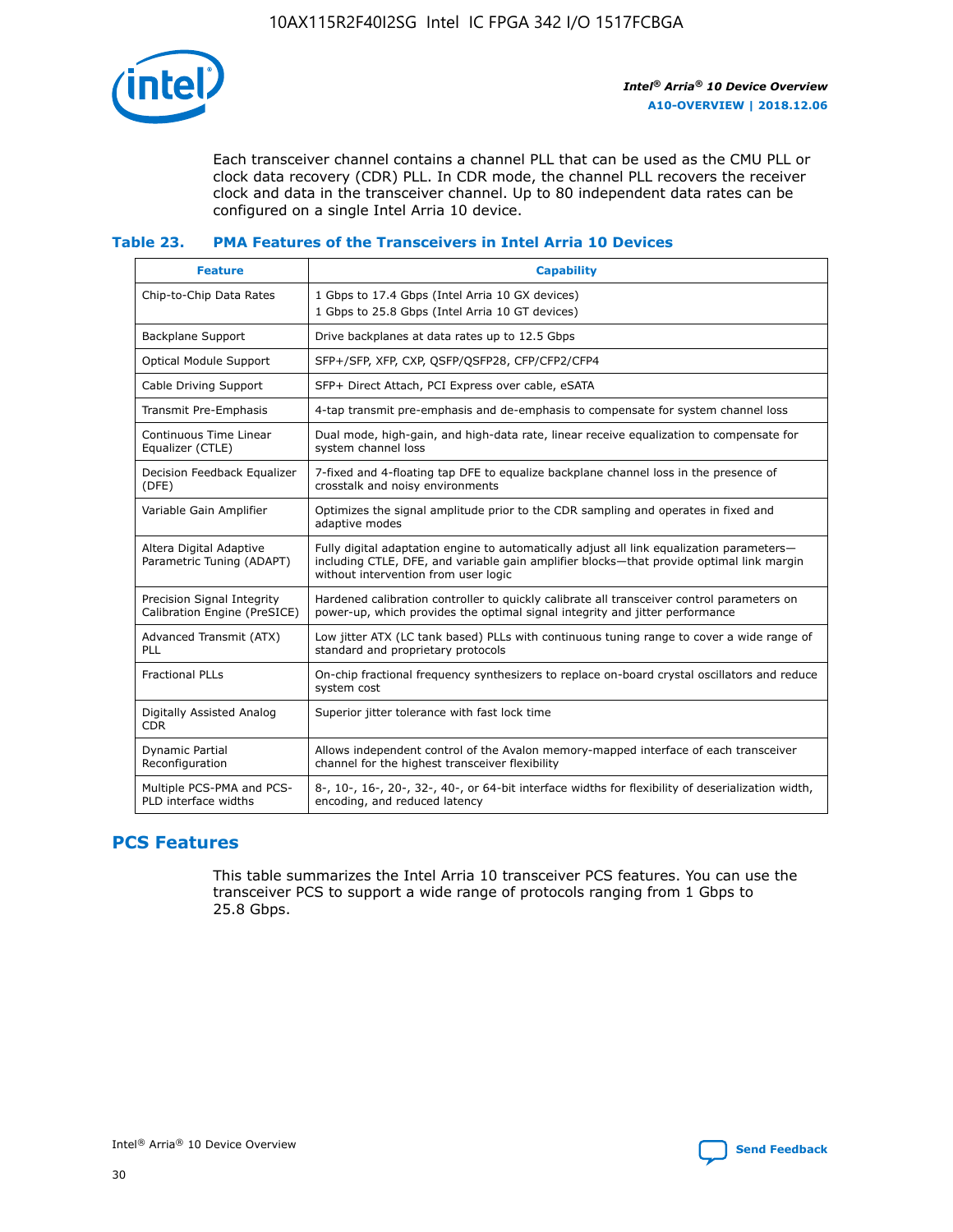

| <b>PCS</b>    | <b>Description</b>                                                                                                                                                                                                                                                                                                                                                                                             |
|---------------|----------------------------------------------------------------------------------------------------------------------------------------------------------------------------------------------------------------------------------------------------------------------------------------------------------------------------------------------------------------------------------------------------------------|
| Standard PCS  | Operates at a data rate up to 12 Gbps<br>Supports protocols such as PCI-Express, CPRI 4.2+, GigE, IEEE 1588 in Hard PCS<br>Implements other protocols using Basic/Custom (Standard PCS) transceiver<br>configuration rules.                                                                                                                                                                                    |
| Enhanced PCS  | Performs functions common to most serial data industry standards, such as word<br>alignment, encoding/decoding, and framing, before data is sent or received off-chip<br>through the PMA<br>• Handles data transfer to and from the FPGA fabric<br>Handles data transfer internally to and from the PMA<br>Provides frequency compensation<br>Performs channel bonding for multi-channel low skew applications |
| PCIe Gen3 PCS | Supports the seamless switching of Data and Clock between the Gen1, Gen2, and Gen3<br>data rates<br>Provides support for PIPE 3.0 features<br>Supports the PIPE interface with the Hard IP enabled, as well as with the Hard IP<br>bypassed                                                                                                                                                                    |

#### **Related Information**

- PCIe Gen1, Gen2, and Gen3 Hard IP on page 26
- Interlaken Support on page 26
- 10 Gbps Ethernet Support on page 26

# **PCS Protocol Support**

This table lists some of the protocols supported by the Intel Arria 10 transceiver PCS. For more information about the blocks in the transmitter and receiver data paths, refer to the related information.

| <b>Protocol</b>                                 | <b>Data Rate</b><br>(Gbps) | <b>Transceiver IP</b>       | <b>PCS Support</b>                      |
|-------------------------------------------------|----------------------------|-----------------------------|-----------------------------------------|
| PCIe Gen3 x1, x2, x4, x8                        | 8.0                        | Native PHY (PIPE)           | Standard PCS and PCIe<br>Gen3 PCS       |
| PCIe Gen2 x1, x2, x4, x8                        | 5.0                        | Native PHY (PIPE)           | <b>Standard PCS</b>                     |
| PCIe Gen1 x1, x2, x4, x8                        | 2.5                        | Native PHY (PIPE)           | Standard PCS                            |
| 1000BASE-X Gigabit Ethernet                     | 1.25                       | Native PHY                  | <b>Standard PCS</b>                     |
| 1000BASE-X Gigabit Ethernet with<br>IEEE 1588v2 | 1.25                       | Native PHY                  | Standard PCS                            |
| 10GBASE-R                                       | 10.3125                    | Native PHY                  | <b>Enhanced PCS</b>                     |
| 10GBASE-R with IEEE 1588v2                      | 10.3125                    | Native PHY                  | <b>Enhanced PCS</b>                     |
| 10GBASE-R with KR FEC                           | 10.3125                    | Native PHY                  | <b>Enhanced PCS</b>                     |
| 10GBASE-KR and 1000BASE-X                       | 10.3125                    | 1G/10GbE and 10GBASE-KR PHY | Standard PCS and<br><b>Enhanced PCS</b> |
| Interlaken (CEI-6G/11G)                         | 3.125 to 17.4              | Native PHY                  | <b>Enhanced PCS</b>                     |
| SFI-S/SFI-5.2                                   | 11.2                       | Native PHY                  | <b>Enhanced PCS</b>                     |
| $10G$ SDI                                       | 10.692                     | Native PHY                  | <b>Enhanced PCS</b>                     |
|                                                 |                            |                             | continued                               |

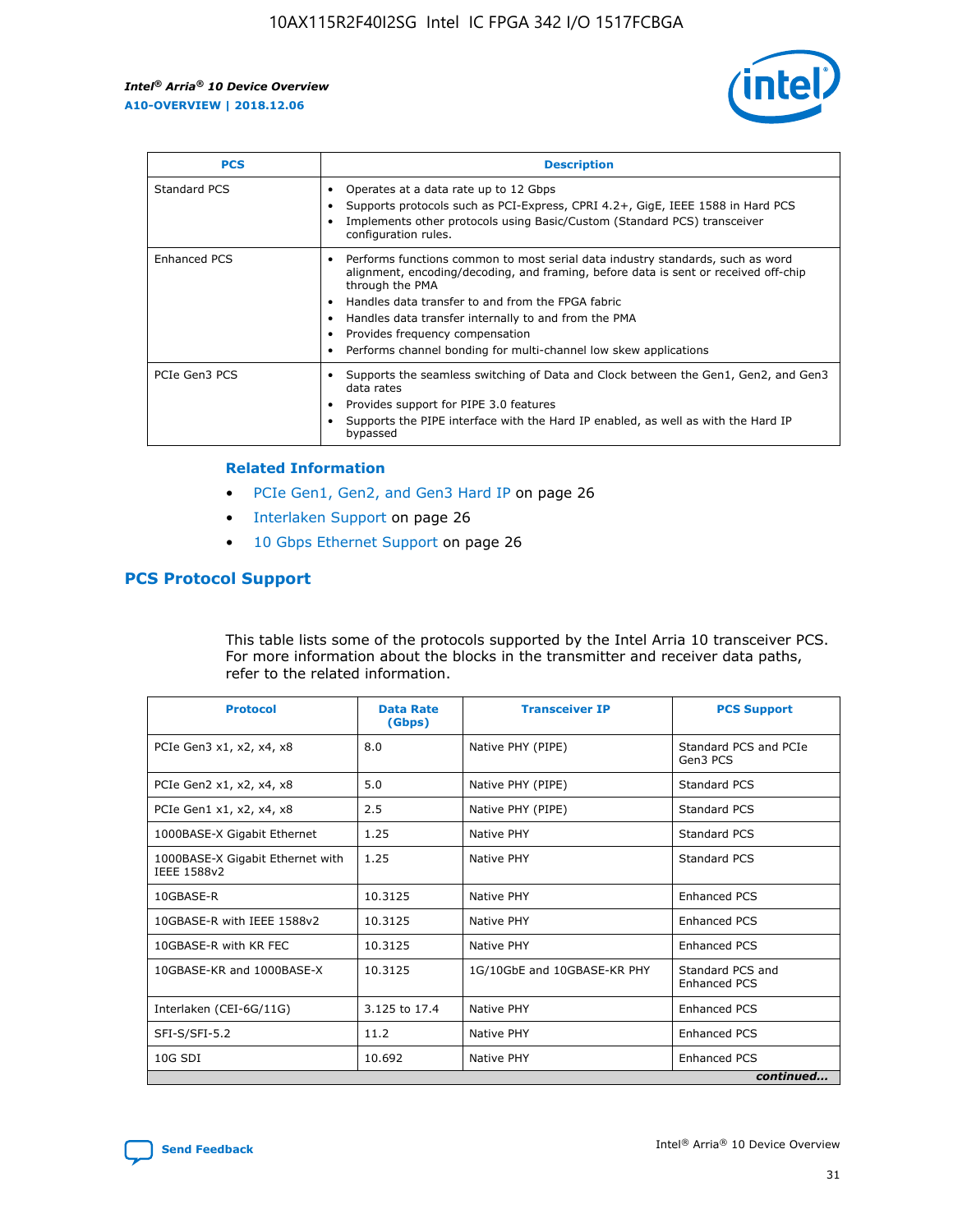

| <b>Protocol</b>      | <b>Data Rate</b><br>(Gbps) | <b>Transceiver IP</b> | <b>PCS Support</b> |
|----------------------|----------------------------|-----------------------|--------------------|
| CPRI 6.0 (64B/66B)   | 0.6144 to<br>10.1376       | Native PHY            | Enhanced PCS       |
| CPRI 4.2 (8B/10B)    | $0.6144$ to<br>9.8304      | Native PHY            | Standard PCS       |
| OBSAI RP3 v4.2       | 0.6144 to 6.144            | Native PHY            | Standard PCS       |
| SD-SDI/HD-SDI/3G-SDI | $0.143(12)$ to<br>2.97     | Native PHY            | Standard PCS       |

## **Related Information**

#### [Intel Arria 10 Transceiver PHY User Guide](https://www.intel.com/content/www/us/en/programmable/documentation/nik1398707230472.html#nik1398707091164)

Provides more information about the supported transceiver protocols and PHY IP, the PMA architecture, and the standard, enhanced, and PCIe Gen3 PCS architecture.

# **SoC with Hard Processor System**

Each SoC device combines an FPGA fabric and a hard processor system (HPS) in a single device. This combination delivers the flexibility of programmable logic with the power and cost savings of hard IP in these ways:

- Reduces board space, system power, and bill of materials cost by eliminating a discrete embedded processor
- Allows you to differentiate the end product in both hardware and software, and to support virtually any interface standard
- Extends the product life and revenue through in-field hardware and software updates

<sup>(12)</sup> The 0.143 Gbps data rate is supported using oversampling of user logic that you must implement in the FPGA fabric.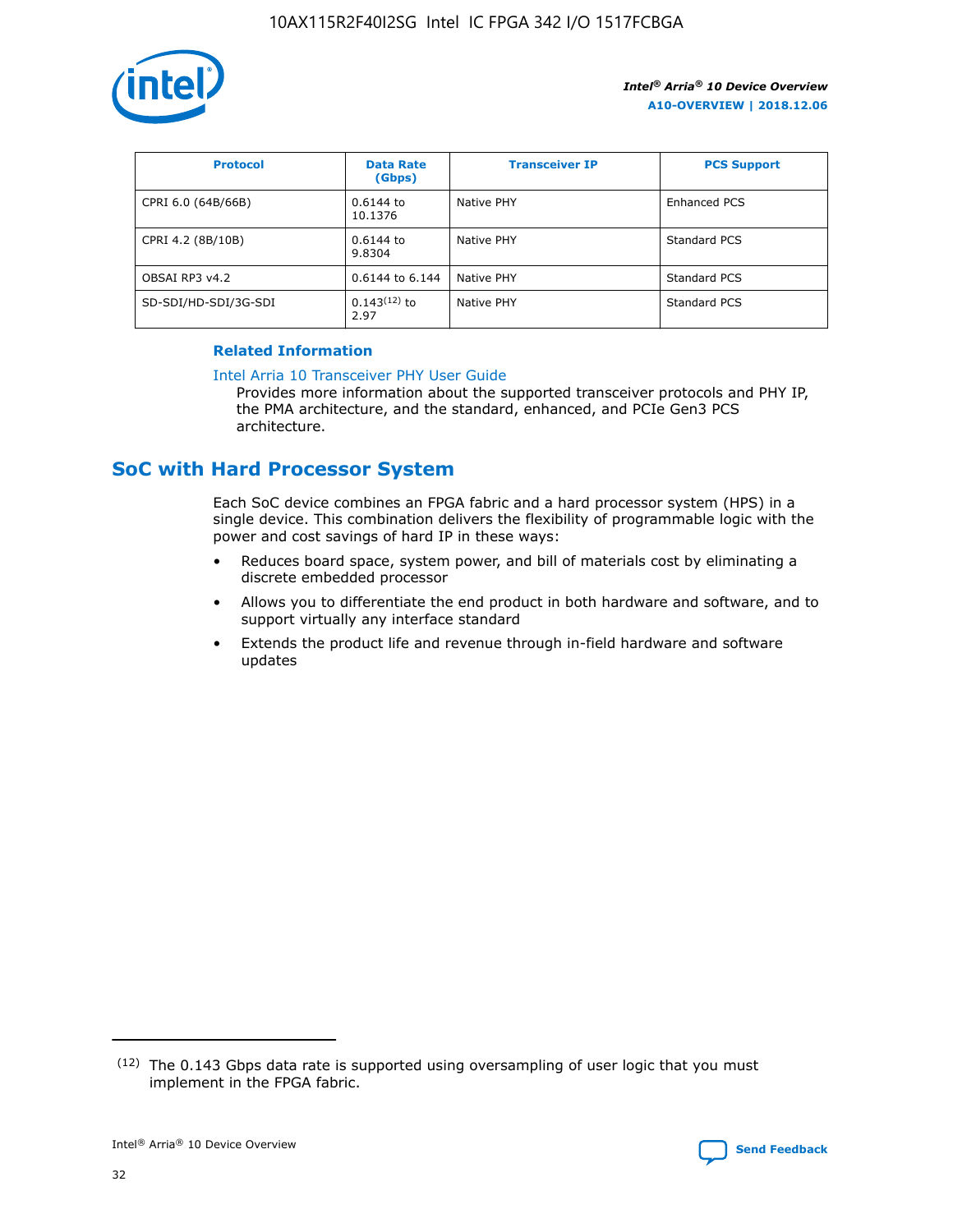

#### **Figure 9. HPS Block Diagram**

This figure shows a block diagram of the HPS with the dual ARM Cortex-A9 MPCore processor.



# **Key Advantages of 20-nm HPS**

The 20-nm HPS strikes a balance between enabling maximum software compatibility with 28-nm SoCs while still improving upon the 28-nm HPS architecture. These improvements address the requirements of the next generation target markets such as wireless and wireline communications, compute and storage equipment, broadcast and military in terms of performance, memory bandwidth, connectivity via backplane and security.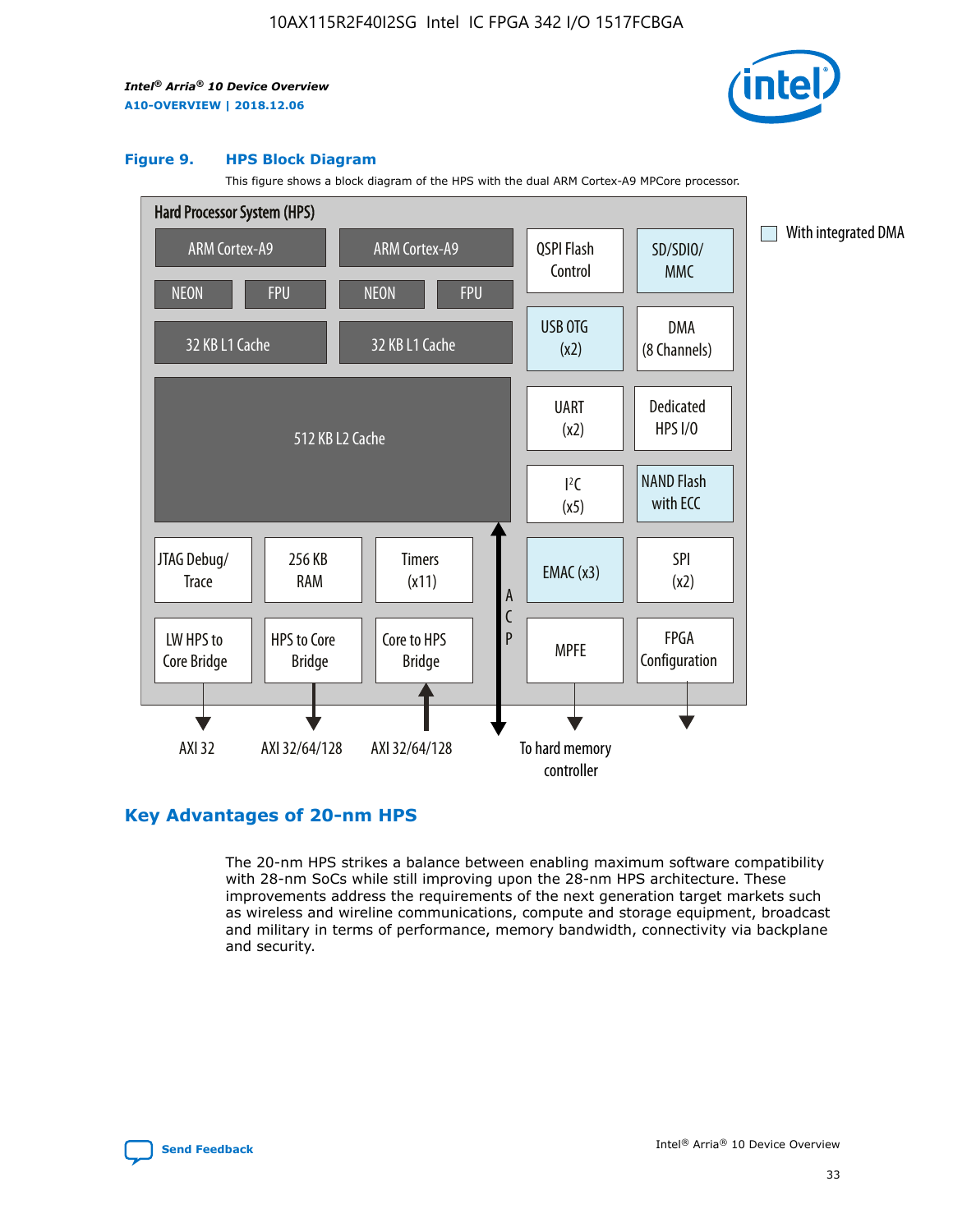

## **Table 24. Improvements in 20 nm HPS**

This table lists the key improvements of the 20 nm HPS compared to the 28 nm HPS.

| Advantages/<br><b>Improvements</b>                          | <b>Description</b>                                                                                                                                                                                                                                                                                                                                                                                                                                                                                                                                                                                                                                                                                                                                                                                                                                                                                                                   |
|-------------------------------------------------------------|--------------------------------------------------------------------------------------------------------------------------------------------------------------------------------------------------------------------------------------------------------------------------------------------------------------------------------------------------------------------------------------------------------------------------------------------------------------------------------------------------------------------------------------------------------------------------------------------------------------------------------------------------------------------------------------------------------------------------------------------------------------------------------------------------------------------------------------------------------------------------------------------------------------------------------------|
| Increased performance and<br>overdrive capability           | While the nominal processor frequency is 1.2 GHz, the 20 nm HPS offers an "overdrive"<br>feature which enables a higher processor operating frequency. This requires a higher supply<br>voltage value that is unique to the HPS and may require a separate regulator.                                                                                                                                                                                                                                                                                                                                                                                                                                                                                                                                                                                                                                                                |
| Increased processor memory<br>bandwidth and DDR4<br>support | Up to 64-bit DDR4 memory at 2,400 Mbps support is available for the processor. The hard<br>memory controller for the HPS comprises a multi-port front end that manages connections<br>to a single port memory controller. The multi-port front end allows logic core and the HPS<br>to share ports and thereby the available bandwidth of the memory controller.                                                                                                                                                                                                                                                                                                                                                                                                                                                                                                                                                                     |
| Flexible I/O sharing                                        | An advanced I/O pin muxing scheme allows improved sharing of I/O between the HPS and<br>the core logic. The following types of I/O are available for SoC:<br>17 dedicated I/Os-physically located inside the HPS block and are not accessible to<br>$\bullet$<br>logic within the core. The 17 dedicated I/Os are used for HPS clock, resets, and<br>interfacing with boot devices, QSPI, and SD/MMC.<br>48 direct shared I/O-located closest to the HPS block and are ideal for high speed HPS<br>peripherals such as EMAC, USB, and others. There is one bank of 48 I/Os that supports<br>direct sharing where the 48 I/Os can be shared 12 I/Os at a time.<br>Standard (shared) I/O—all standard I/Os can be shared by the HPS peripherals and any<br>logic within the core. For designs where more than 48 I/Os are required to fully use all<br>the peripherals in the HPS, these I/Os can be connected through the core logic. |
| <b>EMAC</b> core                                            | Three EMAC cores are available in the HPS. The EMAC cores enable an application to<br>support two redundant Ethernet connections; for example, backplane, or two EMAC cores<br>for managing IEEE 1588 time stamp information while allowing a third EMAC core for debug<br>and configuration. All three EMACs can potentially share the same time stamps, simplifying<br>the 1588 time stamping implementation. A new serial time stamp interface allows core<br>logic to access and read the time stamp values. The integrated EMAC controllers can be<br>connected to external Ethernet PHY through the provided MDIO or I <sup>2</sup> C interface.                                                                                                                                                                                                                                                                               |
| On-chip memory                                              | The on-chip memory is updated to 256 KB support and can support larger data sets and<br>real time algorithms.                                                                                                                                                                                                                                                                                                                                                                                                                                                                                                                                                                                                                                                                                                                                                                                                                        |
| <b>ECC</b> enhancements                                     | Improvements in L2 Cache ECC management allow identification of errors down to the<br>address level. ECC enhancements also enable improved error injection and status reporting<br>via the introduction of new memory mapped access to syndrome and data signals.                                                                                                                                                                                                                                                                                                                                                                                                                                                                                                                                                                                                                                                                    |
| HPS to FPGA Interconnect<br><b>Backbone</b>                 | Although the HPS and the Logic Core can operate independently, they are tightly coupled<br>via a high-bandwidth system interconnect built from high-performance ARM AMBA AXI bus<br>bridges. IP bus masters in the FPGA fabric have access to HPS bus slaves via the FPGA-to-<br>HPS interconnect. Similarly, HPS bus masters have access to bus slaves in the core fabric<br>via the HPS-to-FPGA bridge. Both bridges are AMBA AXI-3 compliant and support<br>simultaneous read and write transactions. Up to three masters within the core fabric can<br>share the HPS SDRAM controller with the processor. Additionally, the processor can be used<br>to configure the core fabric under program control via a dedicated 32-bit configuration port.                                                                                                                                                                               |
| FPGA configuration and HPS<br>booting                       | The FPGA fabric and HPS in the SoCs are powered independently. You can reduce the clock<br>frequencies or gate the clocks to reduce dynamic power.<br>You can configure the FPGA fabric and boot the HPS independently, in any order, providing<br>you with more design flexibility.                                                                                                                                                                                                                                                                                                                                                                                                                                                                                                                                                                                                                                                 |
| Security                                                    | New security features have been introduced for anti-tamper management, secure boot,<br>encryption (AES), and authentication (SHA).                                                                                                                                                                                                                                                                                                                                                                                                                                                                                                                                                                                                                                                                                                                                                                                                   |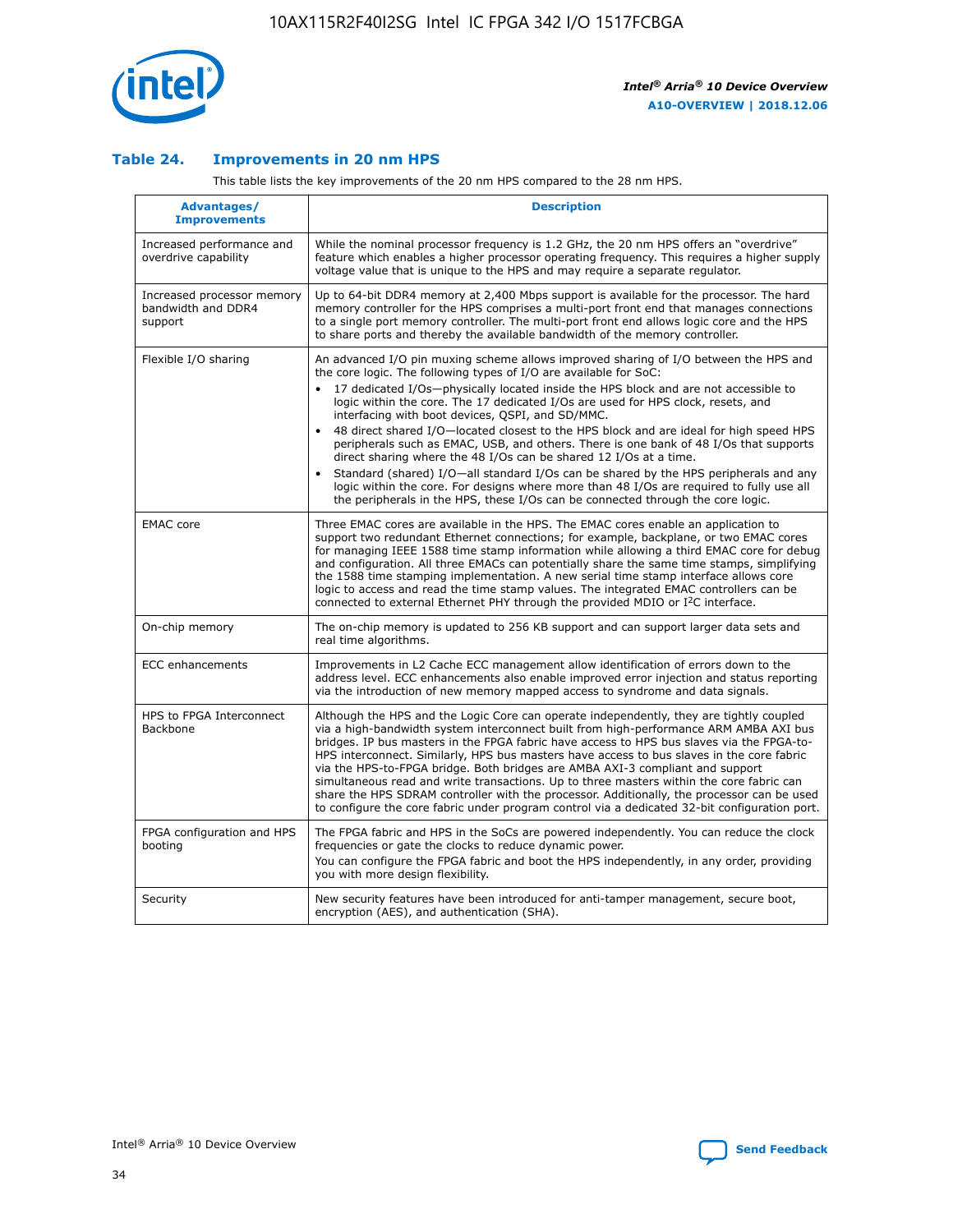

# **Features of the HPS**

The HPS has the following features:

- 1.2-GHz, dual-core ARM Cortex-A9 MPCore processor with up to 1.5-GHz via overdrive
	- ARMv7-A architecture that runs 32-bit ARM instructions, 16-bit and 32-bit Thumb instructions, and 8-bit Java byte codes in Jazelle style
	- Superscalar, variable length, out-of-order pipeline with dynamic branch prediction
	- Instruction Efficiency 2.5 MIPS/MHz, which provides total performance of 7500 MIPS at 1.5 GHz
- Each processor core includes:
	- 32 KB of L1 instruction cache, 32 KB of L1 data cache
	- Single- and double-precision floating-point unit and NEON media engine
	- CoreSight debug and trace technology
	- Snoop Control Unit (SCU) and Acceleration Coherency Port (ACP)
- 512 KB of shared L2 cache
- 256 KB of scratch RAM
- Hard memory controller with support for DDR3, DDR4 and optional error correction code (ECC) support
- Multiport Front End (MPFE) Scheduler interface to the hard memory controller
- 8-channel direct memory access (DMA) controller
- QSPI flash controller with SIO, DIO, QIO SPI Flash support
- NAND flash controller (ONFI 1.0 or later) with DMA and ECC support, updated to support 8 and 16-bit Flash devices and new command DMA to offload CPU for fast power down recovery
- Updated SD/SDIO/MMC controller to eMMC 4.5 with DMA with CE-ATA digital command support
- 3 10/100/1000 Ethernet media access control (MAC) with DMA
- 2 USB On-the-Go (OTG) controllers with DMA
- $\bullet$  5 I<sup>2</sup>C controllers (3 can be used by EMAC for MIO to external PHY)
- 2 UART 16550 Compatible controllers
- 4 serial peripheral interfaces (SPI) (2 Master, 2 Slaves)
- 62 programmable general-purpose I/Os, which includes 48 direct share I/Os that allows the HPS peripherals to connect directly to the FPGA I/Os
- 7 general-purpose timers
- 4 watchdog timers
- Anti-tamper, Secure Boot, Encryption (AES) and Authentication (SHA)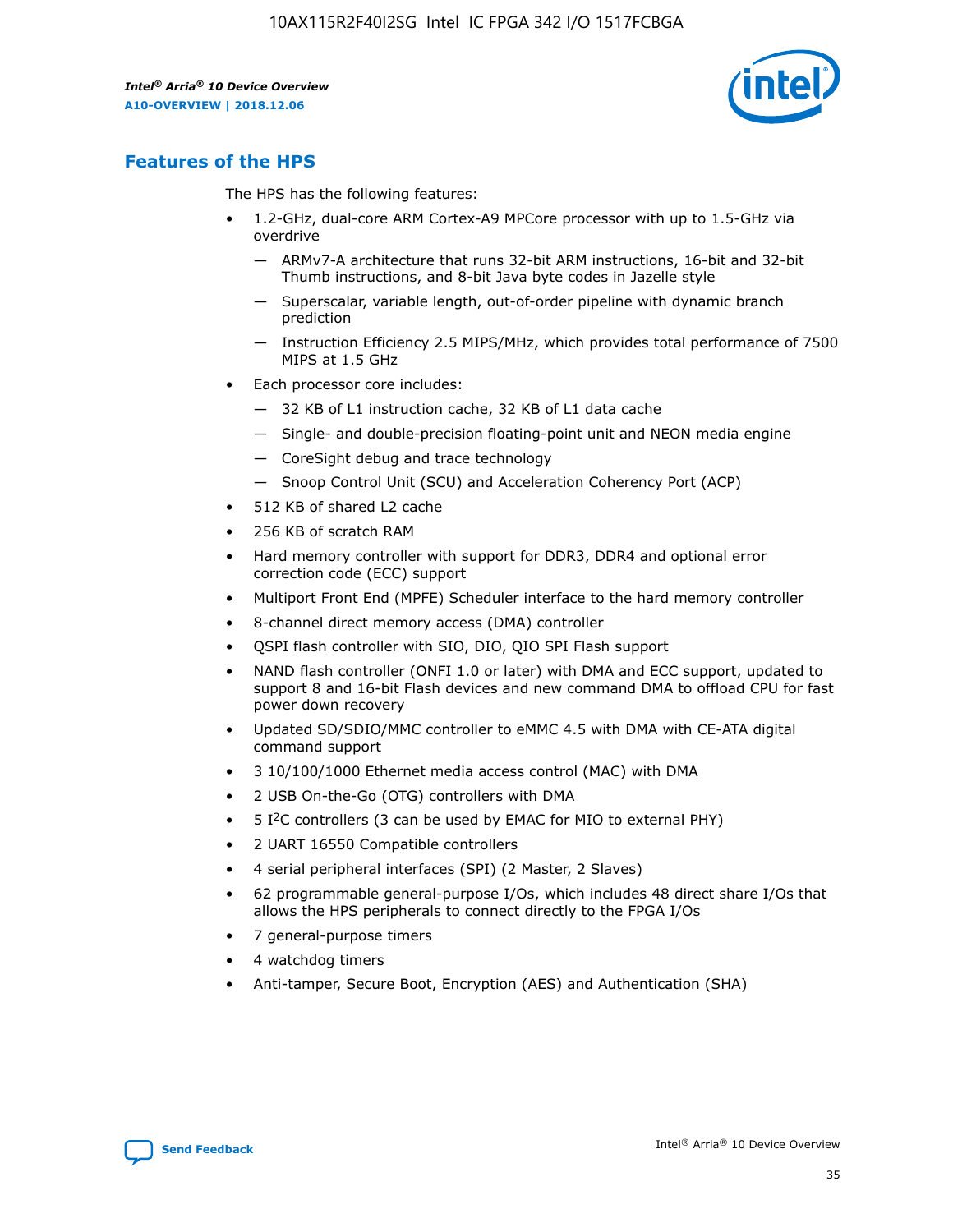

# **System Peripherals and Debug Access Port**

Each Ethernet MAC, USB OTG, NAND flash controller, and SD/MMC controller module has an integrated DMA controller. For modules without an integrated DMA controller, an additional DMA controller module provides up to eight channels of high-bandwidth data transfers. Peripherals that communicate off-chip are multiplexed with other peripherals at the HPS pin level. This allows you to choose which peripherals interface with other devices on your PCB.

The debug access port provides interfaces to industry standard JTAG debug probes and supports ARM CoreSight debug and core traces to facilitate software development.

#### **HPS–FPGA AXI Bridges**

The HPS–FPGA bridges, which support the Advanced Microcontroller Bus Architecture (AMBA) Advanced eXtensible Interface (AXI™) specifications, consist of the following bridges:

- FPGA-to-HPS AMBA AXI bridge—a high-performance bus supporting 32, 64, and 128 bit data widths that allows the FPGA fabric to issue transactions to slaves in the HPS.
- HPS-to-FPGA Avalon/AMBA AXI bridge—a high-performance bus supporting 32, 64, and 128 bit data widths that allows the HPS to issue transactions to slaves in the FPGA fabric.
- Lightweight HPS-to-FPGA AXI bridge—a lower latency 32 bit width bus that allows the HPS to issue transactions to soft peripherals in the FPGA fabric. This bridge is primarily used for control and status register (CSR) accesses to peripherals in the FPGA fabric.

The HPS–FPGA AXI bridges allow masters in the FPGA fabric to communicate with slaves in the HPS logic, and vice versa. For example, the HPS-to-FPGA AXI bridge allows you to share memories instantiated in the FPGA fabric with one or both microprocessors in the HPS, while the FPGA-to-HPS AXI bridge allows logic in the FPGA fabric to access the memory and peripherals in the HPS.

Each HPS–FPGA bridge also provides asynchronous clock crossing for data transferred between the FPGA fabric and the HPS.

#### **HPS SDRAM Controller Subsystem**

The HPS SDRAM controller subsystem contains a multiport SDRAM controller and DDR PHY that are shared between the FPGA fabric (through the FPGA-to-HPS SDRAM interface), the level 2 (L2) cache, and the level 3 (L3) system interconnect. The FPGA-to-HPS SDRAM interface supports AMBA AXI and Avalon® Memory-Mapped (Avalon-MM) interface standards, and provides up to six individual ports for access by masters implemented in the FPGA fabric.

The HPS SDRAM controller supports up to 3 masters (command ports), 3x 64-bit read data ports and 3x 64-bit write data ports.

To maximize memory performance, the SDRAM controller subsystem supports command and data reordering, deficit round-robin arbitration with aging, and high-priority bypass features.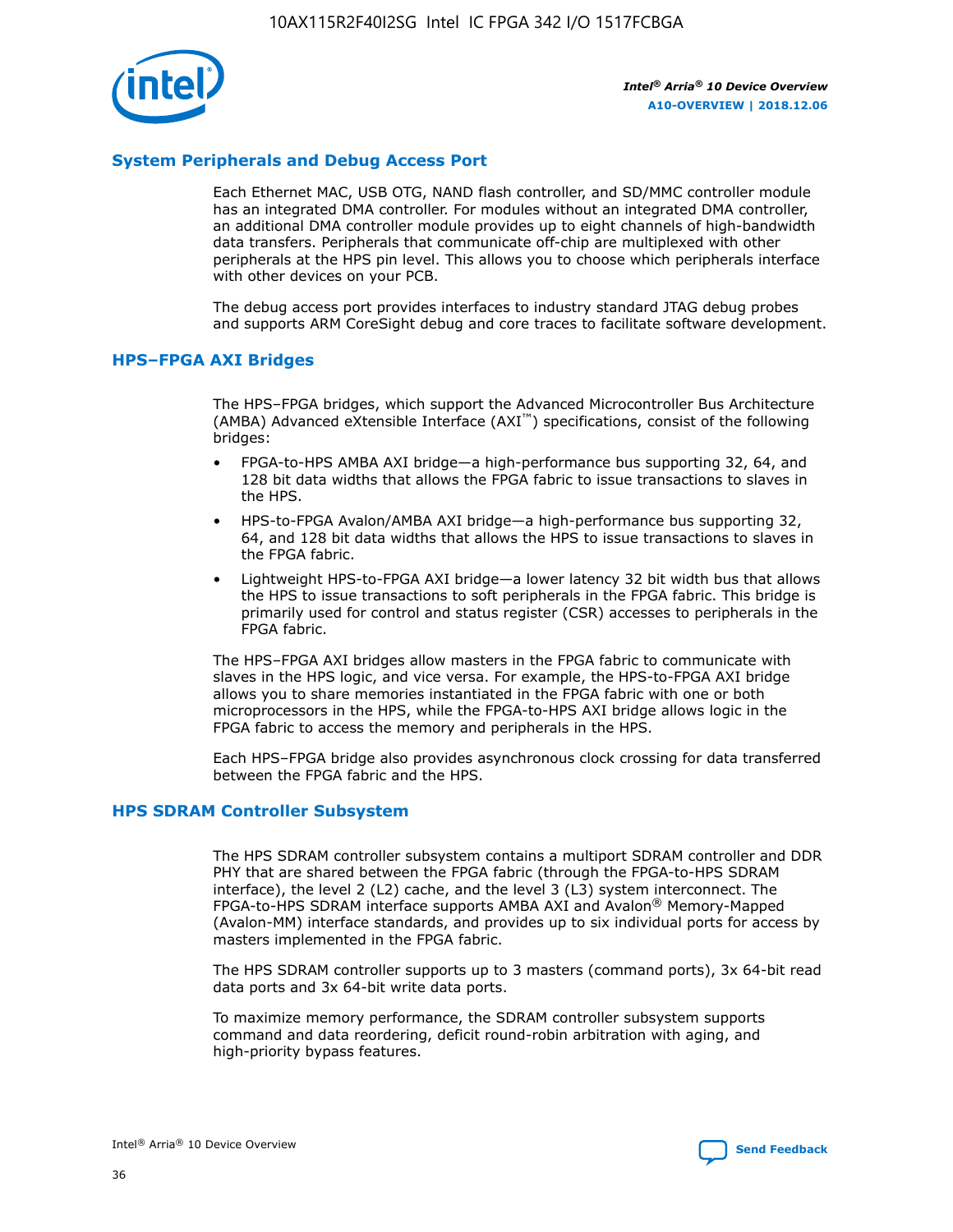

# **FPGA Configuration and HPS Booting**

The FPGA fabric and HPS in the SoC FPGA must be powered at the same time. You can reduce the clock frequencies or gate the clocks to reduce dynamic power.

Once powered, the FPGA fabric and HPS can be configured independently thus providing you with more design flexibility:

- You can boot the HPS independently. After the HPS is running, the HPS can fully or partially reconfigure the FPGA fabric at any time under software control. The HPS can also configure other FPGAs on the board through the FPGA configuration controller.
- Configure the FPGA fabric first, and then boot the HPS from memory accessible to the FPGA fabric.

## **Hardware and Software Development**

For hardware development, you can configure the HPS and connect your soft logic in the FPGA fabric to the HPS interfaces using the Platform Designer system integration tool in the Intel Quartus Prime software.

For software development, the ARM-based SoC FPGA devices inherit the rich software development ecosystem available for the ARM Cortex-A9 MPCore processor. The software development process for Intel SoC FPGAs follows the same steps as those for other SoC devices from other manufacturers. Support for Linux\*, VxWorks\*, and other operating systems are available for the SoC FPGAs. For more information on the operating systems support availability, contact the Intel FPGA sales team.

You can begin device-specific firmware and software development on the Intel SoC FPGA Virtual Target. The Virtual Target is a fast PC-based functional simulation of a target development system—a model of a complete development board. The Virtual Target enables the development of device-specific production software that can run unmodified on actual hardware.

# **Dynamic and Partial Reconfiguration**

The Intel Arria 10 devices support dynamic and partial reconfiguration. You can use dynamic and partial reconfiguration simultaneously to enable seamless reconfiguration of both the device core and transceivers.

# **Dynamic Reconfiguration**

You can reconfigure the PMA and PCS blocks while the device continues to operate. This feature allows you to change the data rates, protocol, and analog settings of a channel in a transceiver bank without affecting on-going data transfer in other transceiver banks. This feature is ideal for applications that require dynamic multiprotocol or multirate support.

# **Partial Reconfiguration**

Using partial reconfiguration, you can reconfigure some parts of the device while keeping the device in operation.

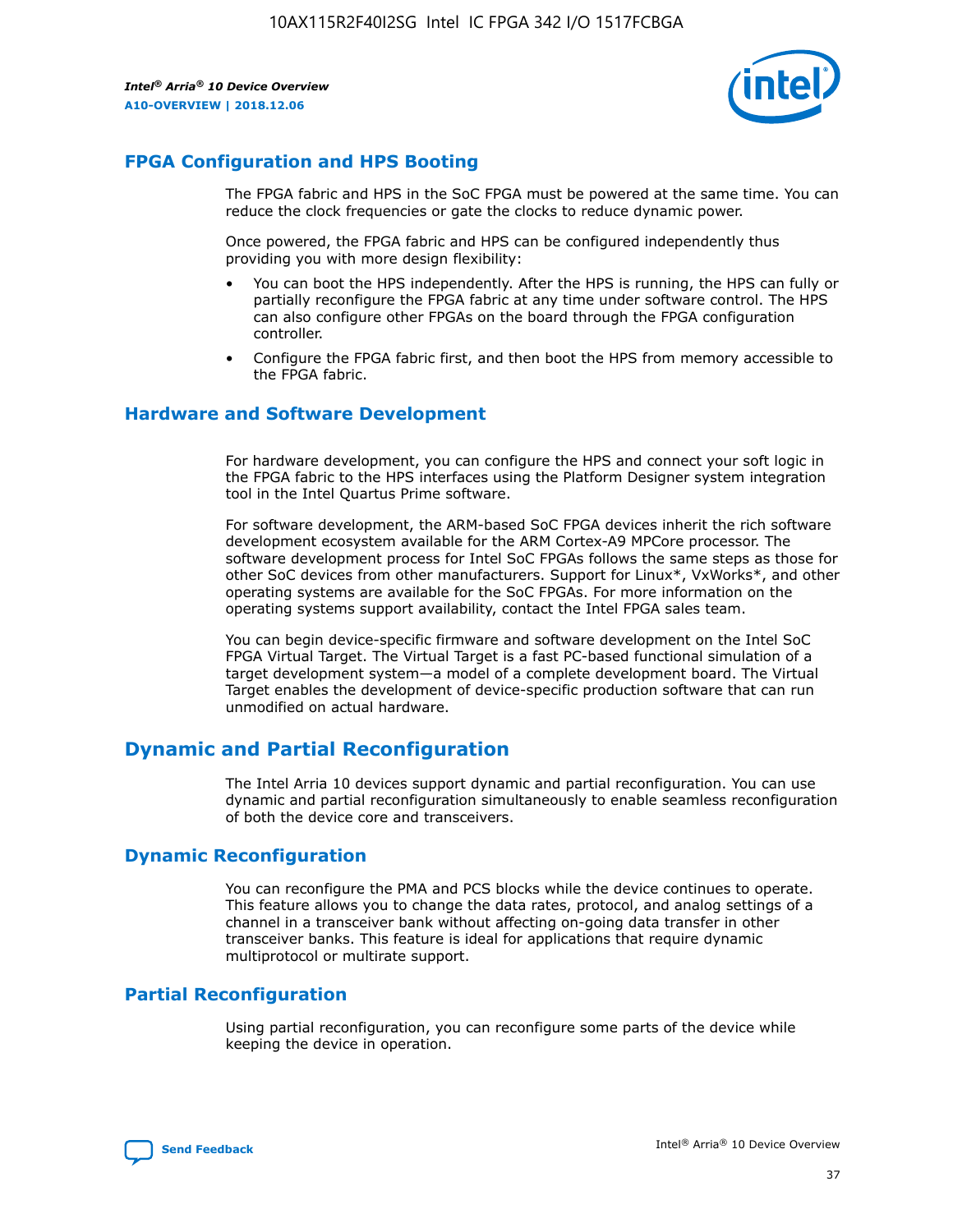

Instead of placing all device functions in the FPGA fabric, you can store some functions that do not run simultaneously in external memory and load them only when required. This capability increases the effective logic density of the device, and lowers cost and power consumption.

In the Intel solution, you do not have to worry about intricate device architecture to perform a partial reconfiguration. The partial reconfiguration capability is built into the Intel Quartus Prime design software, making such time-intensive task simple.

Intel Arria 10 devices support partial reconfiguration in the following configuration options:

- Using an internal host:
	- All supported configuration modes where the FPGA has access to external memory devices such as serial and parallel flash memory.
	- Configuration via Protocol [CvP (PCIe)]
- Using an external host—passive serial (PS), fast passive parallel (FPP) x8, FPP x16, and FPP x32 I/O interface.

# **Enhanced Configuration and Configuration via Protocol**

# **Table 25. Configuration Schemes and Features of Intel Arria 10 Devices**

Intel Arria 10 devices support 1.8 V programming voltage and several configuration schemes.

| <b>Scheme</b>                                                          | <b>Data</b><br><b>Width</b> | <b>Max Clock</b><br>Rate<br>(MHz) | <b>Max Data</b><br>Rate<br>(Mbps)<br>(13) | <b>Decompression</b> | <b>Design</b><br>Security <sup>(1</sup><br>4) | <b>Partial</b><br><b>Reconfiguration</b><br>(15) | <b>Remote</b><br><b>System</b><br><b>Update</b> |
|------------------------------------------------------------------------|-----------------------------|-----------------------------------|-------------------------------------------|----------------------|-----------------------------------------------|--------------------------------------------------|-------------------------------------------------|
| <b>JTAG</b>                                                            | 1 bit                       | 33                                | 33                                        |                      |                                               | Yes(16)                                          |                                                 |
| Active Serial (AS)<br>through the<br>EPCO-L<br>configuration<br>device | 1 bit,<br>4 bits            | 100                               | 400                                       | Yes                  | Yes                                           | $Y_{PS}(16)$                                     | Yes                                             |
| Passive serial (PS)<br>through CPLD or<br>external<br>microcontroller  | 1 bit                       | 100                               | 100                                       | Yes                  | Yes                                           | Yes(16)                                          | Parallel<br>Flash<br>Loader<br>(PFL) IP<br>core |
|                                                                        |                             |                                   |                                           |                      |                                               |                                                  | continued                                       |

<sup>(13)</sup> Enabling either compression or design security features affects the maximum data rate. Refer to the Intel Arria 10 Device Datasheet for more information.

<sup>(14)</sup> Encryption and compression cannot be used simultaneously.

 $(15)$  Partial reconfiguration is an advanced feature of the device family. If you are interested in using partial reconfiguration, contact Intel for support.

 $(16)$  Partial configuration can be performed only when it is configured as internal host.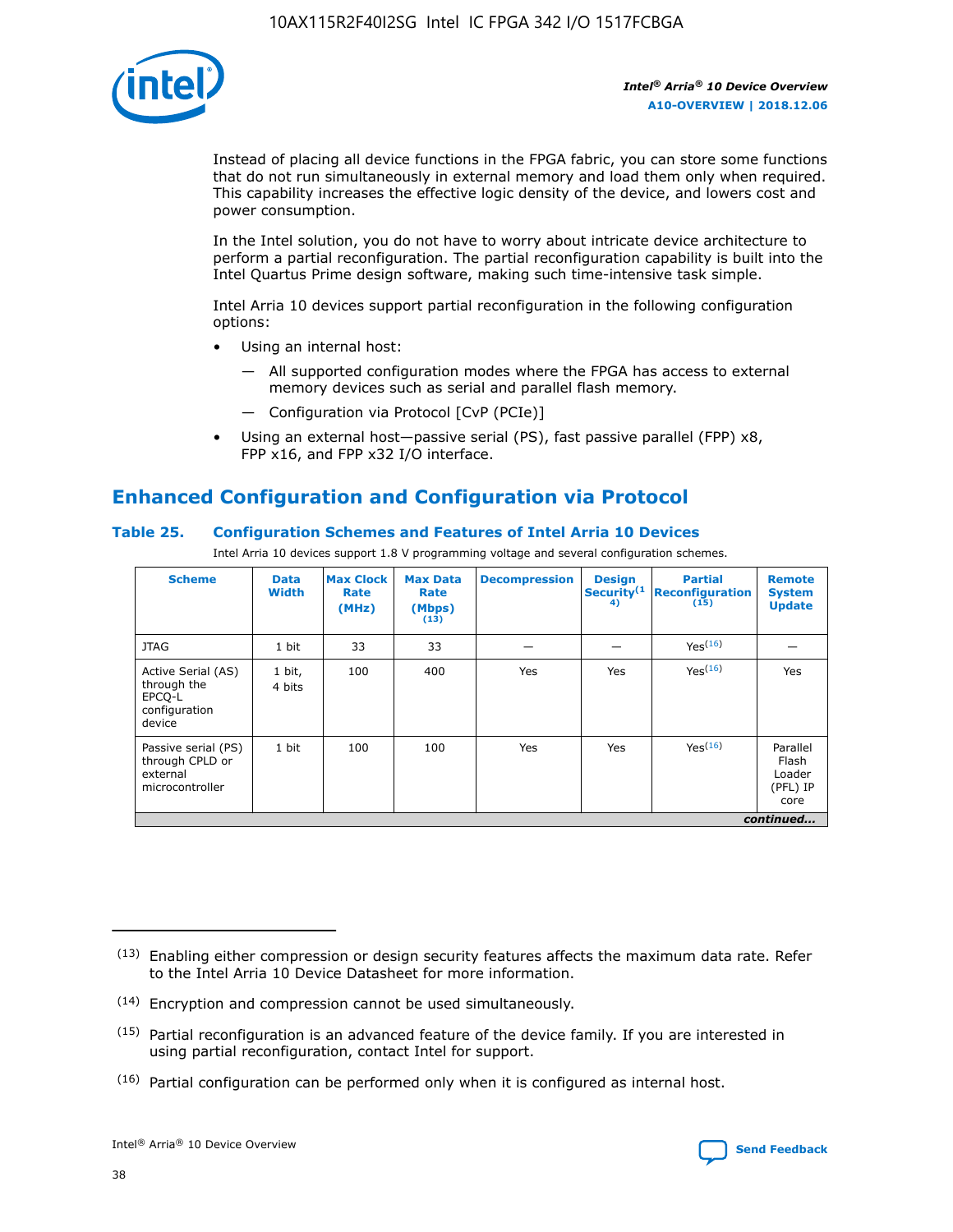

| <b>Scheme</b>                                   | <b>Data</b><br><b>Width</b> | <b>Max Clock</b><br>Rate<br>(MHz) | <b>Max Data</b><br>Rate<br>(Mbps)<br>(13) | <b>Decompression</b> | <b>Design</b><br>Security <sup>(1</sup><br>4) | <b>Partial</b><br><b>Reconfiguration</b><br>(15) | <b>Remote</b><br><b>System</b><br><b>Update</b> |
|-------------------------------------------------|-----------------------------|-----------------------------------|-------------------------------------------|----------------------|-----------------------------------------------|--------------------------------------------------|-------------------------------------------------|
| Fast passive                                    | 8 bits                      | 100                               | 3200                                      | Yes                  | Yes                                           | Yes(17)                                          | PFL IP                                          |
| parallel (FPP)<br>through CPLD or               | 16 bits                     |                                   |                                           | Yes                  | Yes                                           |                                                  | core                                            |
| external<br>microcontroller                     | 32 bits                     |                                   |                                           | Yes                  | Yes                                           |                                                  |                                                 |
| Configuration via                               | 16 bits                     | 100                               | 3200                                      | Yes                  | Yes                                           | Yes <sup>(17)</sup>                              |                                                 |
| <b>HPS</b>                                      | 32 bits                     |                                   |                                           | Yes                  | Yes                                           |                                                  |                                                 |
| Configuration via<br>Protocol [CvP<br>$(PCIe*)$ | x1, x2,<br>x4, x8<br>lanes  |                                   | 8000                                      | Yes                  | Yes                                           | Yes <sup>(16)</sup>                              |                                                 |

You can configure Intel Arria 10 devices through PCIe using Configuration via Protocol (CvP). The Intel Arria 10 CvP implementation conforms to the PCIe 100 ms power-up-to-active time requirement.

#### **Related Information**

[Configuration via Protocol \(CvP\) Implementation in Intel FPGAs User Guide](https://www.intel.com/content/www/us/en/programmable/documentation/dsu1441819344145.html#dsu1442269728522) Provides more information about the CvP configuration scheme.

# **SEU Error Detection and Correction**

Intel Arria 10 devices offer robust and easy-to-use single-event upset (SEU) error detection and correction circuitry.

The detection and correction circuitry includes protection for Configuration RAM (CRAM) programming bits and user memories. The CRAM is protected by a continuously running CRC error detection circuit with integrated ECC that automatically corrects one or two errors and detects higher order multi-bit errors. When more than two errors occur, correction is available through reloading of the core programming file, providing a complete design refresh while the FPGA continues to operate.

The physical layout of the Intel Arria 10 CRAM array is optimized to make the majority of multi-bit upsets appear as independent single-bit or double-bit errors which are automatically corrected by the integrated CRAM ECC circuitry. In addition to the CRAM protection, the M20K memory blocks also include integrated ECC circuitry and are layout-optimized for error detection and correction. The MLAB does not have ECC.

(14) Encryption and compression cannot be used simultaneously.

<sup>(17)</sup> Supported at a maximum clock rate of 100 MHz.



 $(13)$  Enabling either compression or design security features affects the maximum data rate. Refer to the Intel Arria 10 Device Datasheet for more information.

 $(15)$  Partial reconfiguration is an advanced feature of the device family. If you are interested in using partial reconfiguration, contact Intel for support.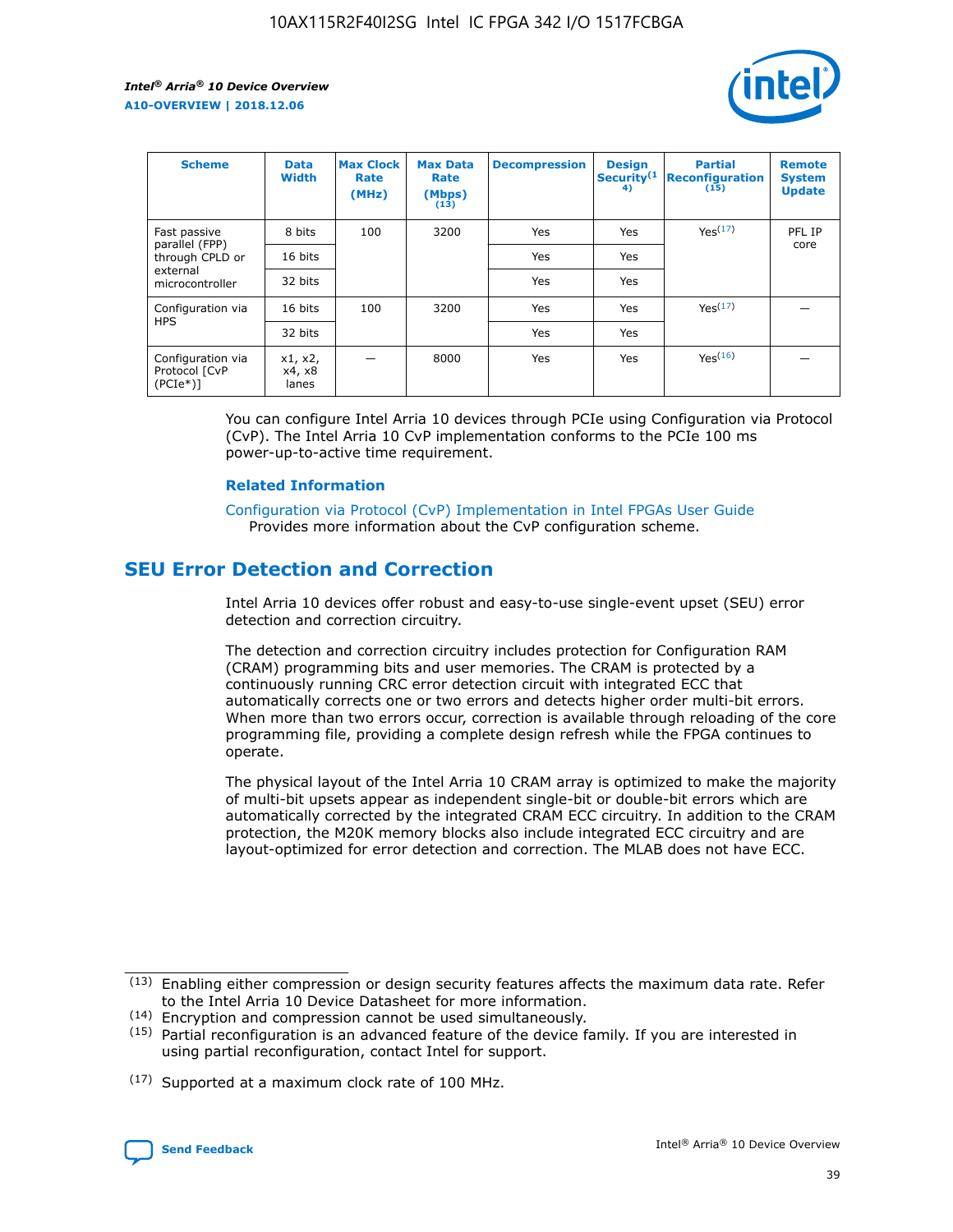

# **Power Management**

Intel Arria 10 devices leverage the advanced 20 nm process technology, a low 0.9 V core power supply, an enhanced core architecture, and several optional power reduction techniques to reduce total power consumption by as much as 40% compared to Arria V devices and as much as 60% compared to Stratix V devices.

The optional power reduction techniques in Intel Arria 10 devices include:

- **SmartVID**—a code is programmed into each device during manufacturing that allows a smart regulator to operate the device at lower core  $V_{CC}$  while maintaining performance
- **Programmable Power Technology**—non-critical timing paths are identified by the Intel Quartus Prime software and the logic in these paths is biased for low power instead of high performance
- **Low Static Power Options**—devices are available with either standard static power or low static power while maintaining performance

Furthermore, Intel Arria 10 devices feature Intel's industry-leading low power transceivers and include a number of hard IP blocks that not only reduce logic resources but also deliver substantial power savings compared to soft implementations. In general, hard IP blocks consume up to 90% less power than the equivalent soft logic implementations.

# **Incremental Compilation**

The Intel Quartus Prime software incremental compilation feature reduces compilation time and helps preserve performance to ease timing closure. The incremental compilation feature enables the partial reconfiguration flow for Intel Arria 10 devices.

Incremental compilation supports top-down, bottom-up, and team-based design flows. This feature facilitates modular, hierarchical, and team-based design flows where different designers compile their respective design sections in parallel. Furthermore, different designers or IP providers can develop and optimize different blocks of the design independently. These blocks can then be imported into the top level project.

# **Document Revision History for Intel Arria 10 Device Overview**

| <b>Document</b><br><b>Version</b> | <b>Changes</b>                                                                                                                                                                                                                                                              |
|-----------------------------------|-----------------------------------------------------------------------------------------------------------------------------------------------------------------------------------------------------------------------------------------------------------------------------|
| 2018.12.06                        | Added links to Intel Arria 10 device errata documents.<br>Removed automotive temperature option from the Intel Arria 10 GX devices.<br>Removed -3 fabric speed grade from the Intel Arria 10 GT devices.<br>Updated power options for the Intel Arria 10 GX and GT devices. |
| 2018.04.09                        | Updated the lowest $V_{CC}$ from 0.83 V to 0.82 V in the topic listing a summary of the device features.                                                                                                                                                                    |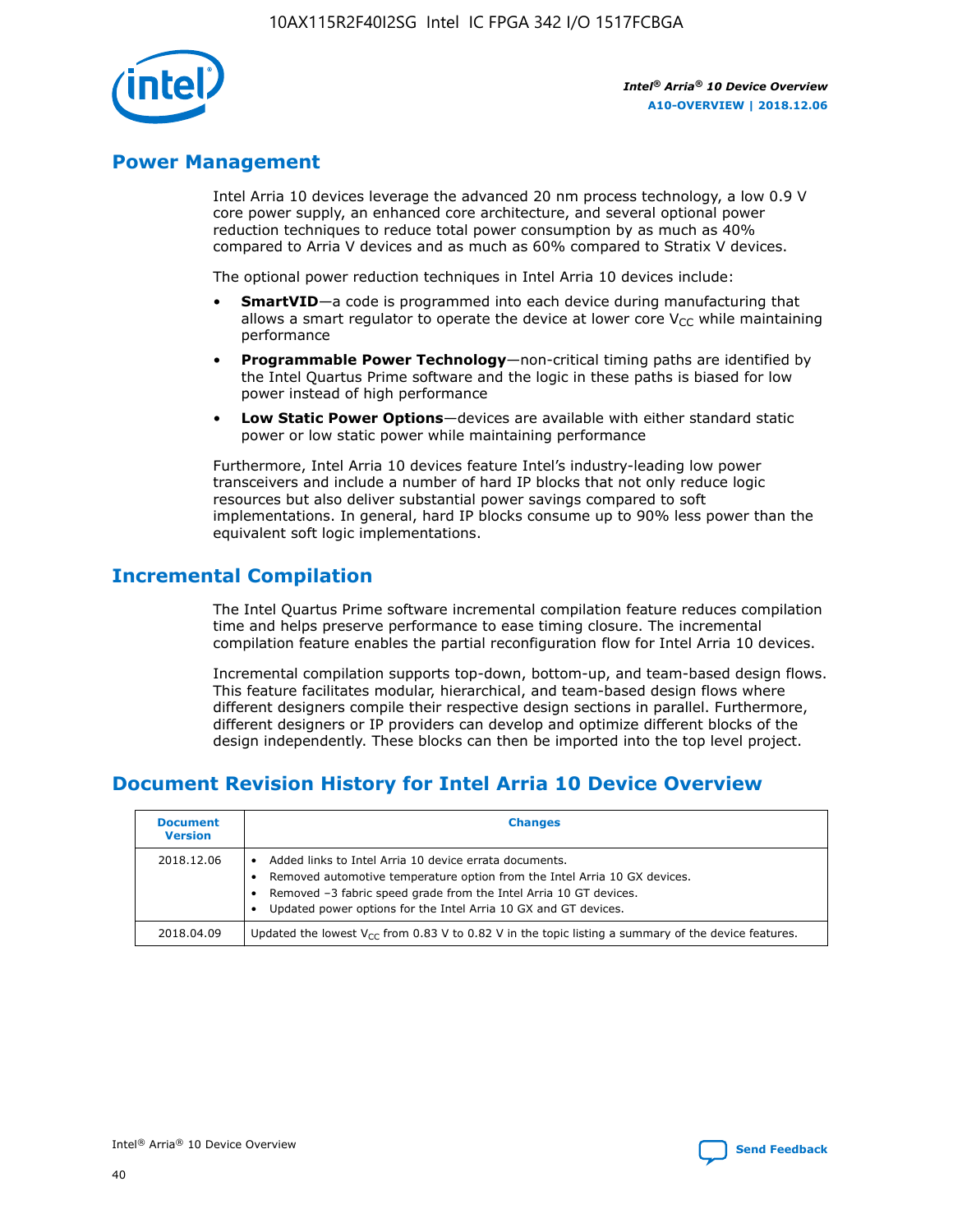

| <b>Date</b>    | <b>Version</b> | <b>Changes</b>                                                                                                                                                                                                                                                                                                                                                                                                                                                                                                                                                                                                                                                                                                                                                                                                                                                                                                                                               |
|----------------|----------------|--------------------------------------------------------------------------------------------------------------------------------------------------------------------------------------------------------------------------------------------------------------------------------------------------------------------------------------------------------------------------------------------------------------------------------------------------------------------------------------------------------------------------------------------------------------------------------------------------------------------------------------------------------------------------------------------------------------------------------------------------------------------------------------------------------------------------------------------------------------------------------------------------------------------------------------------------------------|
| January 2018   | 2018.01.17     | Updated the maximum data rate for HPS (Intel Arria 10 SX devices<br>external memory interface DDR3 controller from 2,166 Mbps to 2,133<br>Mbps.<br>Updated maximum frequency supported for half rate QDRII and QDRII<br>+ SRAM to 633 MHz in Memory Standards Supported by the Soft<br>Memory Controller table.<br>Updated transceiver backplane capability to 12.5 Gbps.<br>Removed transceiver speed grade 5 in Sample Ordering Core and<br>Available Options for Intel Arria 10 GX Devices figure.<br>Removed package code 40, low static power, SmartVID, industrial, and<br>military operating temperature support from Sample Ordering Core and<br>Available Options for Intel Arria 10 GT Devices figure.<br>Updated short reach transceiver rate for Intel Arria 10 GT devices to<br>25.8 Gbps.<br>Removed On-Die Instrumentation - EyeQ and Jitter Margin Tool<br>support from PMA Features of the Transceivers in Intel Arria 10 Devices<br>table. |
| September 2017 | 2017.09.20     | Updated the maximum speed of the DDR4 external memory interface from<br>1,333 MHz/2,666 Mbps to 1,200 MHz/2,400 Mbps.                                                                                                                                                                                                                                                                                                                                                                                                                                                                                                                                                                                                                                                                                                                                                                                                                                        |
| July 2017      | 2017.07.13     | Corrected the automotive temperature range in the figure showing the<br>available options for the Intel Arria 10 GX devices from "-40°C to 100°C"<br>to "-40°C to 125°C".                                                                                                                                                                                                                                                                                                                                                                                                                                                                                                                                                                                                                                                                                                                                                                                    |
| July 2017      | 2017.07.06     | Added automotive temperature option to Intel Arria 10 GX device family.                                                                                                                                                                                                                                                                                                                                                                                                                                                                                                                                                                                                                                                                                                                                                                                                                                                                                      |
| May 2017       | 2017.05.08     | Corrected protocol names with "1588" to "IEEE 1588v2".<br>$\bullet$<br>Updated the vertical migration table to remove vertical migration<br>$\bullet$<br>between Intel Arria 10 GX and Intel Arria 10 SX device variants.<br>Removed all "Preliminary" marks.<br>$\bullet$                                                                                                                                                                                                                                                                                                                                                                                                                                                                                                                                                                                                                                                                                   |
| March 2017     | 2017.03.15     | Removed the topic about migration from Intel Arria 10 to Intel Stratix<br>$\bullet$<br>10 devices.<br>Rebranded as Intel.<br>$\bullet$                                                                                                                                                                                                                                                                                                                                                                                                                                                                                                                                                                                                                                                                                                                                                                                                                       |
| October 2016   | 2016.10.31     | Removed package F36 from Intel Arria 10 GX devices.<br>Updated Intel Arria 10 GT sample ordering code and maximum GX<br>$\bullet$<br>transceiver count. Intel Arria 10 GT devices are available only in the<br>SF45 package option with a maximum of 72 transceivers.                                                                                                                                                                                                                                                                                                                                                                                                                                                                                                                                                                                                                                                                                        |
| May 2016       | 2016.05.02     | Updated the FPGA Configuration and HPS Booting topic.<br>$\bullet$<br>Remove V <sub>CC</sub> PowerManager from the Summary of Features, Power<br>Management and Arria 10 Device Variants and packages topics. This<br>feature is no longer supported in Arria 10 devices.<br>Removed LPDDR3 from the Memory Standards Supported by the HPS<br>Hard Memory Controller table in the Memory Standards Supported by<br>Intel Arria 10 Devices topic. This standard is only supported by the<br><b>FPGA</b><br>Removed transceiver speed grade 5 from the Device Variants and<br>Packages topic for Arria 10 GX and SX devices.                                                                                                                                                                                                                                                                                                                                   |
| February 2016  | 2016.02.11     | Changed the maximum Arria 10 GT datarate to 25.8 Gbps and the<br>$\bullet$<br>minimum datarate to 1 Gbps globally.<br>Revised the state for Core clock networks in the Summary of Features<br>$\bullet$<br>topic.<br>Changed the transceiver parameters in the "Summary of Features for<br>$\bullet$<br>Arria 10 Devices" table.<br>Changed the transceiver parameters in the "Maximum Resource Counts<br>for Arria 10 GT Devices" table.<br>Changed the package availability for GT devices in the "Package Plan<br>for Arria 10 GT Devices" table.<br>Changed the package configurations for GT devices in the "Migration"<br>Capability Across Arria 10 Product Lines" figure.<br>continued                                                                                                                                                                                                                                                               |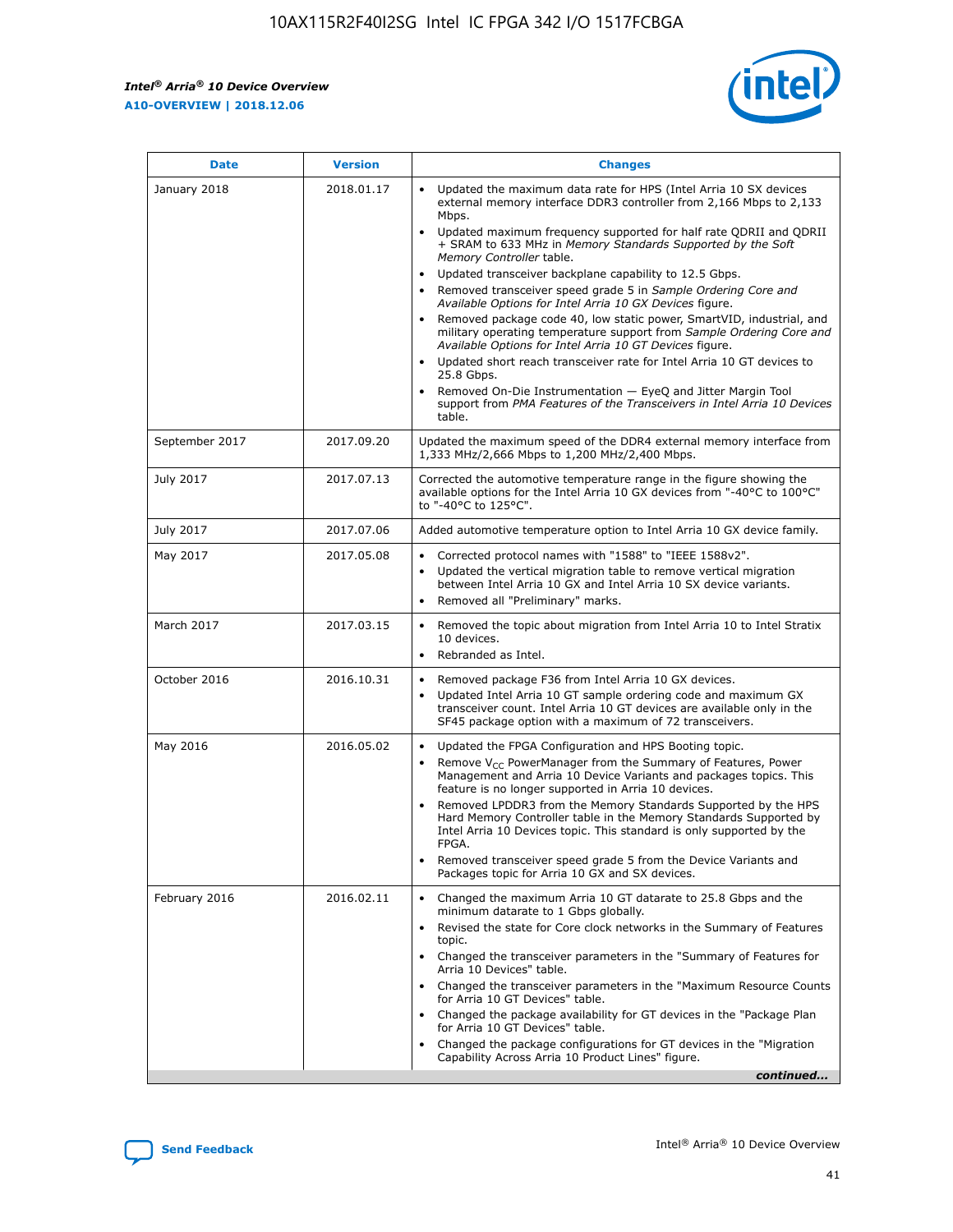

| <b>Date</b>   | <b>Version</b> | <b>Changes</b>                                                                                                                                                               |
|---------------|----------------|------------------------------------------------------------------------------------------------------------------------------------------------------------------------------|
|               |                | • Changed transceiver parameters in the "Low Power Serial Transceivers"<br>section.                                                                                          |
|               |                | • Changed the transceiver descriptions in the "Device Variants for the<br>Arria 10 Device Family" table.                                                                     |
|               |                | Changed the "Sample Ordering Code and Available Options for Arria 10<br>$\bullet$<br>GT Devices" figure.                                                                     |
|               |                | Changed the datarates for GT devices in the "PMA Features" section.                                                                                                          |
|               |                | Changed the datarates for GT devices in the "PCS Features" section.<br>$\bullet$                                                                                             |
| December 2015 | 2015.12.14     | Updated the number of M20K memory blocks for Arria 10 GX 660 from<br>2133 to 2131 and corrected the total RAM bit from 48,448 Kb to<br>48,408 Kb.                            |
|               |                | Corrected the number of DSP blocks for Arria 10 GX 660 from 1688 to<br>1687 in the table listing floating-point arithmetic resources.                                        |
| November 2015 | 2015.11.02     | Updated the maximum resources for Arria 10 GX 220, GX 320, GX 480,<br>$\bullet$<br>GX 660, SX 220, SX 320, SX 480, and SX 660.                                               |
|               |                | Updated resource count for Arria 10 GX 320, GX 480, GX 660, SX 320,<br>SX 480, a SX 660 devices in Number of Multipliers in Intel Arria 10<br><b>Devices</b> table.          |
|               |                | Updated the available options for Arria 10 GX, GT, and SX.                                                                                                                   |
|               |                | Changed instances of Quartus II to Quartus Prime.                                                                                                                            |
| June 2015     | 2015.06.15     | Corrected label for Intel Arria 10 GT product lines in the vertical migration<br>figure.                                                                                     |
| May 2015      | 2015.05.15     | Corrected the DDR3 half rate and quarter rate maximum frequencies in the<br>table that lists the memory standards supported by the Intel Arria 10 hard<br>memory controller. |
| May 2015      | 2015.05.04     | Added support for 13.5G JESD204b in the Summary of Features table.<br>$\bullet$<br>Added a link to Arria 10 GT Channel Usage in the Arria 10 GT Package<br>$\bullet$         |
|               |                | Plan topic.                                                                                                                                                                  |
|               |                | • Added a note to the table, Maximum Resource Counts for Arria 10 GT<br>devices.                                                                                             |
|               |                | Updated the power requirements of the transceivers in the Low Power<br>Serial Transceivers topic.                                                                            |
| January 2015  | 2015.01.23     | • Added floating point arithmetic features in the Summary of Features<br>table.                                                                                              |
|               |                | Updated the total embedded memory from 38.38 megabits (Mb) to<br>$\bullet$<br>65.6 Mb.                                                                                       |
|               |                | • Updated the table that lists the memory standards supported by Intel<br>Arria 10 devices.                                                                                  |
|               |                | Removed support for DDR3U, LPDDR3 SDRAM, RLDRAM 2, and DDR2.                                                                                                                 |
|               |                | Moved RLDRAM 3 support from hard memory controller to soft memory<br>controller. RLDRAM 3 support uses hard PHY with soft memory<br>controller.                              |
|               |                | Added soft memory controller support for QDR IV.<br>$\bullet$                                                                                                                |
|               |                | Updated the maximum resource count table to include the number of<br>hard memory controllers available in each device variant.                                               |
|               |                | Updated the transceiver PCS data rate from 12.5 Gbps to 12 Gbps.<br>$\bullet$                                                                                                |
|               |                | Updated the max clock rate of PS, FPP x8, FPP x16, and Configuration<br>via HPS from 125 MHz to 100 MHz.                                                                     |
|               |                | Added a feature for fractional synthesis PLLs: PLL cascading.                                                                                                                |
|               |                | Updated the HPS programmable general-purpose I/Os from 54 to 62.                                                                                                             |
|               |                | continued                                                                                                                                                                    |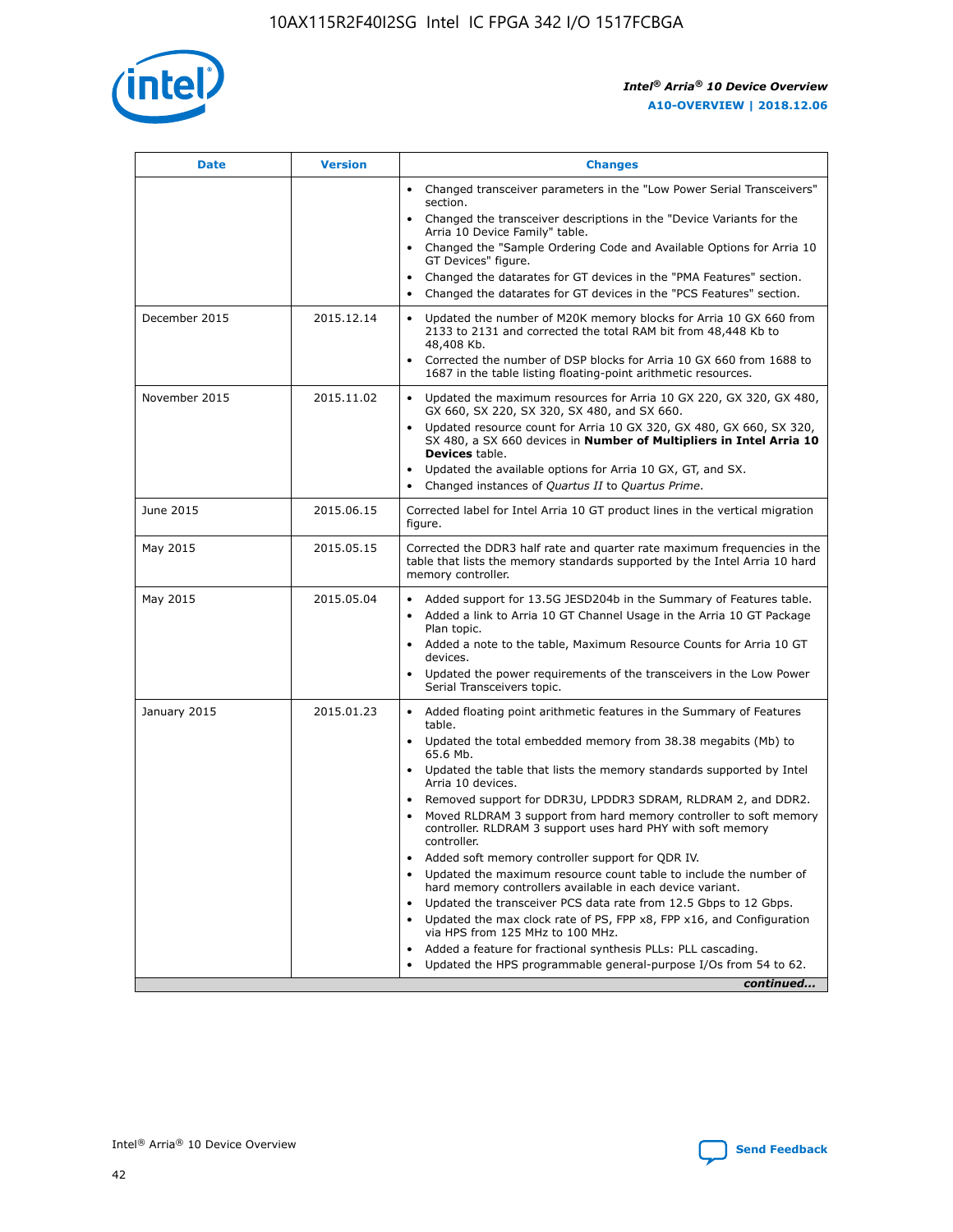r



| <b>Date</b>    | <b>Version</b> | <b>Changes</b>                                                                                                                                                                                                                                                                                                                                                                                                                                                                                                                                      |
|----------------|----------------|-----------------------------------------------------------------------------------------------------------------------------------------------------------------------------------------------------------------------------------------------------------------------------------------------------------------------------------------------------------------------------------------------------------------------------------------------------------------------------------------------------------------------------------------------------|
| September 2014 | 2014.09.30     | Corrected the 3 V I/O and LVDS I/O counts for F35 and F36 packages<br>$\bullet$<br>of Arria 10 GX.<br>Corrected the 3 V I/O, LVDS I/O, and transceiver counts for the NF40<br>$\bullet$<br>package of the Arria GX 570 and 660.<br>Removed 3 V I/O, LVDS I/O, and transceiver counts for the NF40<br>package of the Arria GX 900 and 1150. The NF40 package is not<br>available for Arria 10 GX 900 and 1150.                                                                                                                                       |
| August 2014    | 2014.08.18     | Updated Memory (Kb) M20K maximum resources for Arria 10 GX 660<br>devices from 42,660 to 42,620.<br>Added GPIO columns consisting of LVDS I/O Bank and 3V I/O Bank in<br>$\bullet$<br>the Package Plan table.<br>Added how to use memory interface clock frequency higher than 533<br>$\bullet$<br>MHz in the I/O vertical migration.<br>Added information to clarify that RLDRAM3 support uses hard PHY with<br>$\bullet$<br>soft memory controller.<br>Added variable precision DSP blocks support for floating-point<br>$\bullet$<br>arithmetic. |
| June 2014      | 2014.06.19     | Updated number of dedicated I/Os in the HPS block to 17.                                                                                                                                                                                                                                                                                                                                                                                                                                                                                            |
| February 2014  | 2014.02.21     | Updated transceiver speed grade options for GT devices in Figure 2.                                                                                                                                                                                                                                                                                                                                                                                                                                                                                 |
| February 2014  | 2014.02.06     | Updated data rate for Arria 10 GT devices from 28.1 Gbps to 28.3 Gbps.                                                                                                                                                                                                                                                                                                                                                                                                                                                                              |
| December 2013  | 2013.12.10     | Updated the HPS memory standards support from LPDDR2 to LPDDR3.<br>Updated HPS block diagram to include dedicated HPS I/O and FPGA<br>$\bullet$<br>Configuration blocks as well as repositioned SD/SDIO/MMC, DMA, SPI<br>and NAND Flash with ECC blocks.                                                                                                                                                                                                                                                                                            |
| December 2013  | 2013.12.02     | Initial release.                                                                                                                                                                                                                                                                                                                                                                                                                                                                                                                                    |